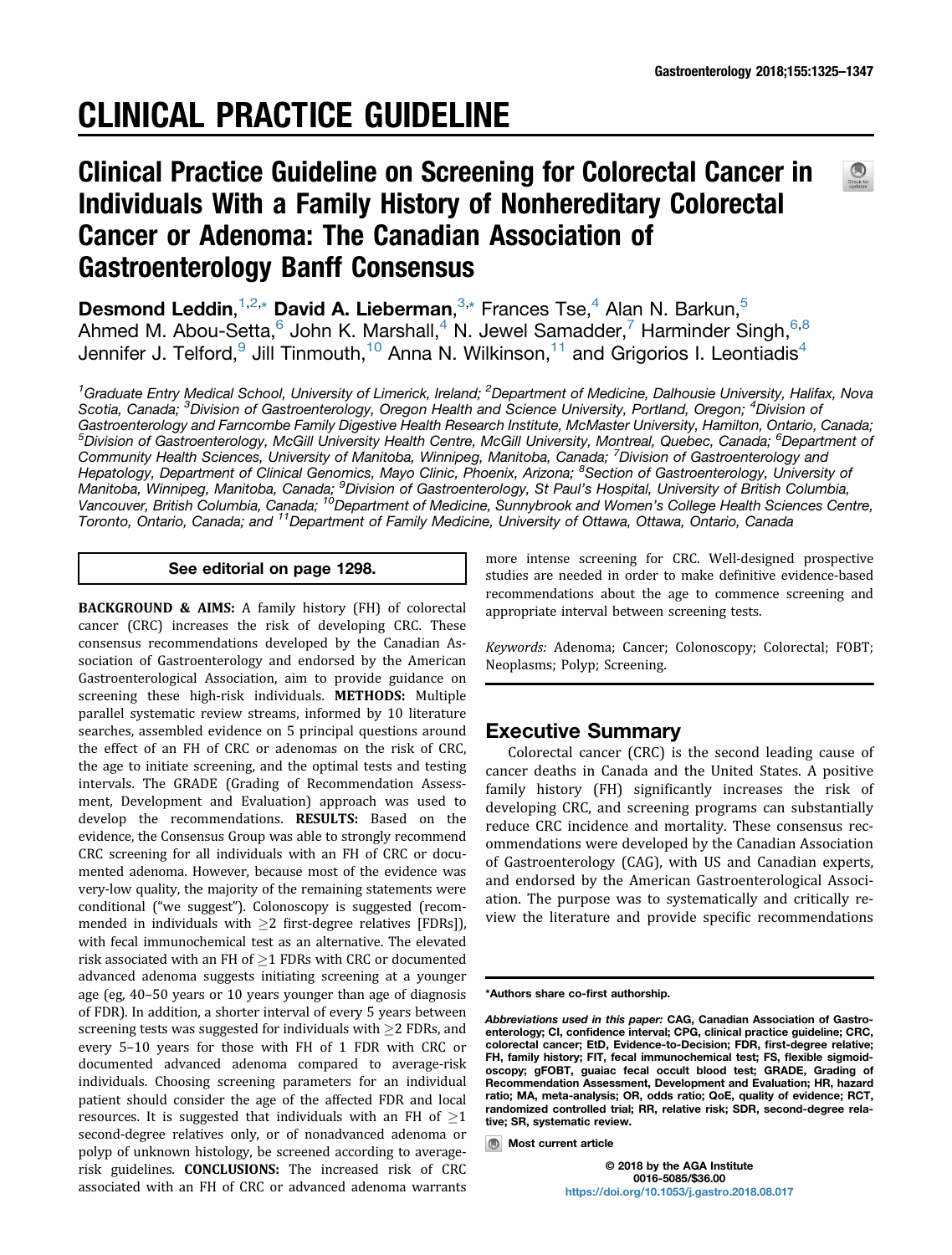for CRC screening of individuals with an FH of nonhereditary CRC or adenoma.

This is the first guideline to use systematic reviews and the GRADE (Grading of Recommendation Assessment, Development and Evaluation) approach to make recommendations for screening for CRC in this high-risk population. Multiple parallel systematic review streams, informed by 10 literature searches, assembled evidence on 5 principal questions: (1) effect of an FH of CRC on an individual's risk of CRC, (2) effect of an FH of adenoma on an individual's risk of CRC, (3) age at which screening should begin, (4) optimal screening tests, and (5) optimal testing intervals for individuals with an FH of CRC or adenoma. The GRADE approach was used to assess the quality of evidence. Questions were developed through an iterative online platform, and then statements were developed and voted on by a group of specialists.

Consensus was reached on 19 statements addressing 5 main patient risk categories, including individuals with 2 or more first-degree relative (FDRs) with CRC, 1 FDR with CRC, 1 or more FDRs with advanced adenoma, 1 or more seconddegree relatives (SDRs) with CRC, and 1 or more FDR with any non-advanced adenoma ([Table 1](#page-2-0)).

Because of the lack of high-quality data, the majority of statements are conditional recommendations ("we suggest"). However, based on moderate-quality evidence, the Consensus Group is able to strongly recommend CRC screening over no screening for all individuals with an FH of CRC or documented adenoma. In addition, despite very-lowquality evidence, colonoscopy is recommended in individuals with 2 or more FDRs with CRC, because of the high-risk of life-threatening negative consequences of missed lesions.

Based on available data and consensus, [Table 2](#page-4-0) provides a concise summary of the preferred and secondchoice screening tests, the age at which screening should begin, and the interval for screening according to the level of elevated CRC risk for each patient subgroup. For individual at highest risk (2 or more FDRs with a history of CRC), we recommend screening with colonoscopy, which we suggest begin at age 40–50 years or 10 years younger than the age of diagnosis of the FDR (whichever is earlier), at an interval of every 5 years. For individuals with 1 FDR with a history of CRC or advanced adenoma, we suggest commencing CRC screening at age 40–50 years or 10 years younger than the age of diagnosis of the FDR (whichever is earlier), at an interval of every 5–10 years. For those with an FH of CRC, colonoscopy is suggested with fecal immunochemical test (FIT) as an alternative, while both tests are suggested options for those with an FH of advanced adenoma. Finally, it is suggested that individuals with an FH of 1 or more SDRs only, or of nonadvanced adenoma or polyp of unknown histology be screened according to average-risk guidelines.

Except for the statements for those at the highest risk, age ranges are provided. The relationship between the age at which an affected FDR was diagnosed with CRC and an individual's risk of developing CRC is difficult to define. The evidence shows that the risk falls on a continuum, and that there is no clearly defined age above or below which a clear

inflection in risk can be recognized. The Consensus Group carefully considered the issue of recommending a range of years, acknowledging that some clinicians and programs may wish for greater precision. However, the evidence in cases where a range was recommended does not support a specific age point. Definitive statements in these circumstances are misleading and imply a degree of certainty that does not currently exist. Furthermore, specifying a range allows some flexibility, including consideration of the age of the affected FDR and local resources, and underscores the need for further data, which will hopefully lead to greater clarity in the future.

The Consensus Group acknowledged that heritable cancers tend to occur at an earlier age and that this heritable risk decreases with advancing age of the diagnosis of the CRC in the FDR. That being the case, the age of the affected relative should be considered when making clinical decisions regarding screening. For example, having an FDR diagnosed at 75–90 years of age is unlikely to seriously impact an individual's risk of CRC, while an FDR diagnosed at age 35 years is probably highly relevant. Therefore, we acknowledge that national or provincial programs may wish to set specific FDR age cutoffs for screening, based on additional factors, including feasibility, cost, and cost-effectiveness. From an evidence perspective, we are, unfortunately, not able to provide clear guidance at this time. Future research should prioritize prospective studies that assess the optimal time to initiate screening and appropriate intervals between screening tests.

This guideline should help to optimize the use of the resources available for screening programs, and potentially improve early detection and outcomes of CRC or adenomas for patients at elevated risk due to an FH of CRC or advanced adenoma. Counseling and shared decision making are critical to maximize uptake of CRC screening.

## Introduction

Colorectal cancer (CRC) is the second leading cause of cancer in Canada, and the fourth leading cause in the United States. $1,2$  It is the second leading cause of cancer deaths in both countries, with approximately 9400 Canadians, and 50,260 Americans dying of the disease annually. The 2017 estimated incidence of new cases CRC was 26,800 Canadians, and 135,430 Americans, and the prevalence of individuals living with CRC was 105,195 Canadians (2009) and 1.3 million Americans  $(2014).$ <sup>[1,2](#page-18-0)</sup>

A systematic review (SR) estimated the prevalence of an individual having 1 or more first-degree relatives (FDRs) with CRC to be 3%–10%, and of having 2 or more FDRs with CRC to be about  $0.3\%$  $0.3\%$  $0.3\%$ <sup>3</sup> Many of these individuals with a positive family history (FH) are at an increased risk of developing CRC. However, the magnitude of the individual's increased risk appears to be dependent on the degree of relationship to the affected relative, age of the affected relative at time of diagnosis, and the age of the individual. Overall CRC burden in a family (ie, total number of individuals with CRC on the same side of the family) also increases the magnitude of the individual's CRC risk. This may be a red flag for an inherited CRC syndrome.<sup>[4](#page-18-0)</sup>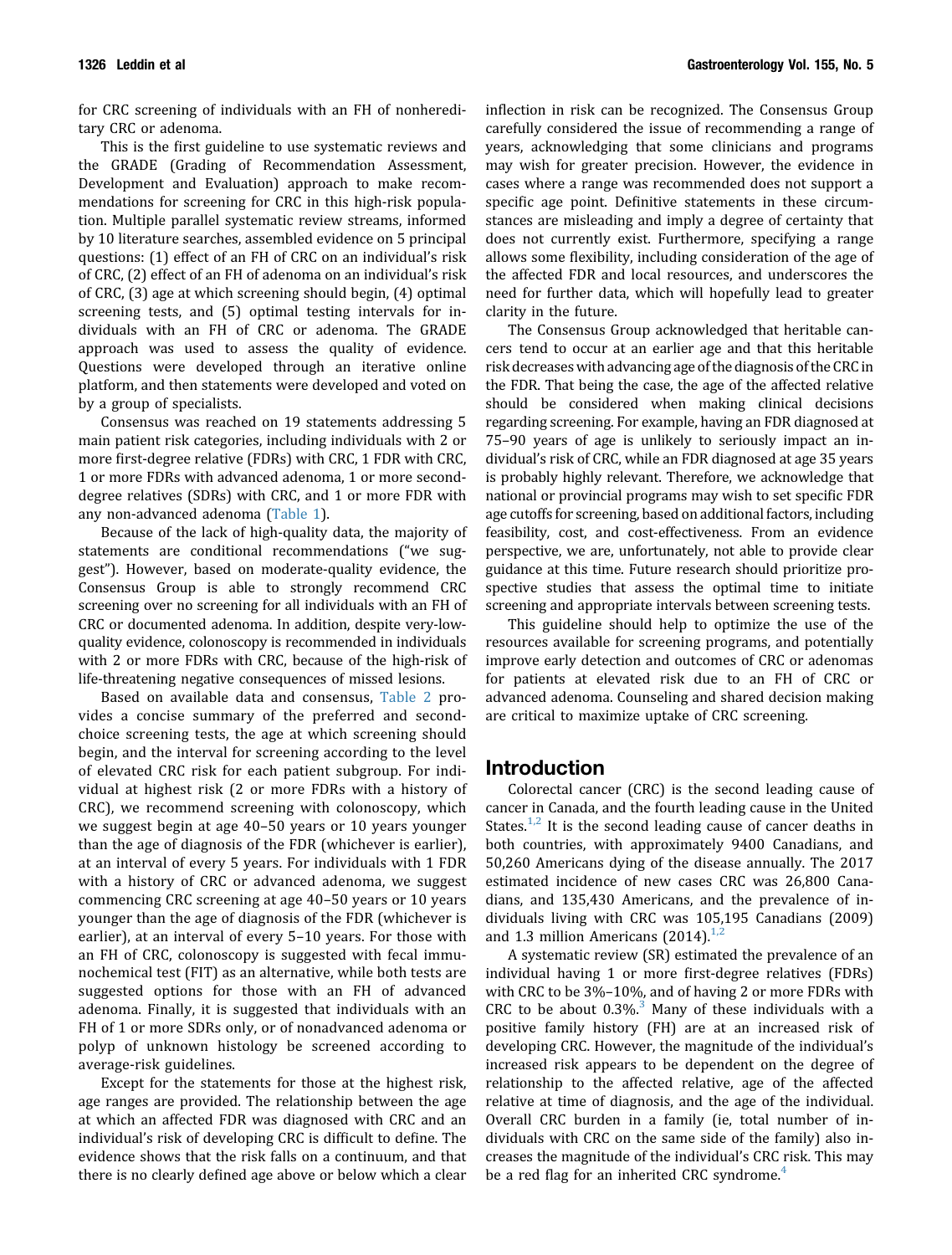<span id="page-2-0"></span>Table 1.Summary of Consensus Recommendations for Screening for Colorectal Cancer in Individuals With a Family History of Nonheredit[a](#page-3-0)ry Colorectal Cancer or Adenoma<sup>a</sup>

#### Recommendations

#### 1 or more FDR with CRC

1. For an individual with 1 or more FDR with a history of CRC, we recommend screening over no screening. GRADE: Strong recommendation, moderate-quality evidence. Vote: strongly agree, 100%

#### 1 FDR with CRC

2. For an individual with 1 FDR with a history of CRC, we suggest colonoscopy as the preferred screening test over no screening or all other screening modalities.

GRADE: Conditional recommendation, very-low-quality evidence.

Vote: strongly agree, 88%; agree, 13%

- 3. For an individual with 1 FDR with a history of CRC, we suggest FIT as a second-line screening option. GRADE: Conditional recommendation, moderate-quality evidence.
	- Vote: strongly agree, 50%; agree, 38%; uncertain, 13%
- 4. For an individual with 1 FDR with a history of CRC undergoing screening colonoscopy, we suggest commencing CRC screening at age 40–50 y or 10 y younger than the age of diagnosis of the FDR, whichever is earlier. GRADE: Conditional recommendation, very-low-quality evidence. Vote: strongly agree, 50%; agree, 50%
- 5. For an individual with 1 FDR with a history of CRC undergoing screening with FIT, we suggest commencing CRC screening at age 40–50 y or 10 y younger than the age of diagnosis of FDR, whichever is earlier. GRADE: Conditional recommendation, very-low-quality evidence. Vote: strongly agree, 25%; agree, 75%
- 6. For an individual with 1 FDR with a history of CRC undergoing screening with colonoscopy, we suggest 5–10 y as screening intervals. GRADE: Conditional recommendation, very-low-quality evidence. Vote: strongly agree, 25%; agree, 63%; uncertain, 13%
- 7. For an individual with 1 FDR with a history of CRC undergoing screening with FIT, we suggest 1–2 y as screening intervals. GRADE: Conditional recommendation, very-low-quality evidence. Vote: strongly agree, 38%; agree, 63%

## 2 or more FDRs with CRC

- - 8. For an individual with 2 or more FDR with a history of CRC, we recommend colonoscopy as the preferred screening test over no screening or all other screening modalities.

GRADE: Strong recommendation, very-low-quality evidence. Vote: strongly agree, 63%; agree, 38%

- 9. For an individual with 2 or more FDR with a history of CRC undergoing colonoscopy, we suggest commencing CRC screening at age 40 y or 10 y younger than the age of diagnosis of the earliest diagnosed FDR, whichever is earlier. GRADE: Conditional recommendation, very-low-quality evidence. Vote: strongly agree, 63%; agree, 38%
- 10. For an individual with 2 or more FDR with a history of CRC undergoing screening with colonoscopy, we suggest 5 y as screening intervals.

GRADE: Conditional recommendation, very-low-quality evidence.

Vote: strongly agree, 38%; agree, 63%

#### 1 or more SDR with CRC

- 11. For an individual with 1 or more SDR with a history of CRC, we recommend screening over no screening. GRADE: Strong recommendation, moderate-quality evidence. Vote: strongly agree, 88%; agree, 13%
- 12. For an individual with 1 or more SDR with a history of CRC, we suggest commencing CRC screening at age 50 y. GRADE: Conditional recommendation, low-quality evidence. Vote: strongly agree, 50%; agree, 50%
- 13. For an individual with 1 or more SDR with a history of CRC, we suggest screening tests and intervals in accordance with average-risk guidelines.

GRADE: Conditional recommendation, very low-quality evidence.

## Vote: strongly agree, 38%; agree, 63%

- 1 or more FDR with advanced adenoma
	- 14. For an individual with 1 or more FDR with a history of a documented advanced adenoma, we recommend screening over no screening. GRADE: Strong recommendation, moderate-quality evidence. Vote: strongly agree, 63%; agree, 38%

No recommendation. For an individual with 1 or more FDR with a history of a documented advanced adenoma the Consensus Group was not able to make a recommendation (neither for nor against) on the use colonoscopy as the preferred screening test over no screening or all other screening modalities.

15. For an individual with 1 or more FDR with a history of a documented advanced adenoma, we suggest colonoscopy or FIT over no screening or all other screening modalities.

GRADE: Conditional recommendation, very-low-quality evidence. Vote: strongly agree, 63%; agree, 38%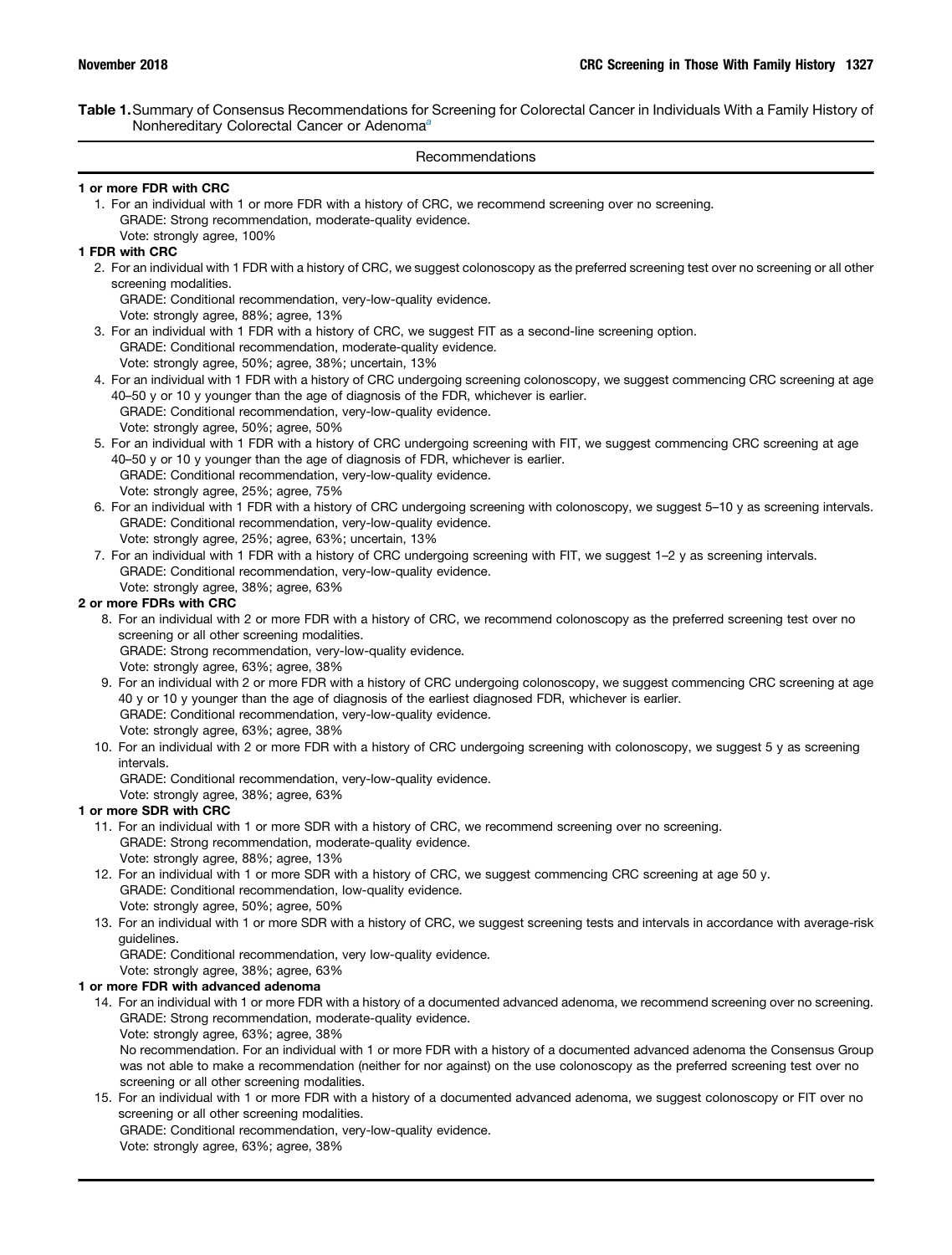#### <span id="page-3-0"></span>Table 1.Continued

#### Recommendations

| 16. For an individual with 1 or more FDR with a history of a documented advanced adenoma undergoing screening with colonoscopy or<br>FIT, we suggest commencing CRC screening at age 40-50 y or 10 y younger than the age of diagnosis of the earliest diagnosed FDR,<br>whichever is earlier. |
|------------------------------------------------------------------------------------------------------------------------------------------------------------------------------------------------------------------------------------------------------------------------------------------------|
| GRADE: Conditional recommendation, very-low-quality evidence.                                                                                                                                                                                                                                  |
| Vote: strongly agree, 38%; agree, 38%; uncertain, 25%                                                                                                                                                                                                                                          |
| 17. For an individual with 1 or more FDR with a history of a documented advanced adenoma undergoing screening with colonoscopy, we<br>suggest 5-10 y as screening intervals.                                                                                                                   |
| GRADE: Conditional recommendation, very low-quality evidence.                                                                                                                                                                                                                                  |
| Vote: strongly agree, 13%; agree, 75%; uncertain, 13%                                                                                                                                                                                                                                          |
| 18. For an individual with 1 or more FDR with a history of a documented advanced adenoma undergoing screening with FIT, we suggest 1–                                                                                                                                                          |
| 2 y as screening intervals.                                                                                                                                                                                                                                                                    |
| GRADE: Conditional recommendation, very low-quality evidence.                                                                                                                                                                                                                                  |
| Vote: strongly agree, 38%; agree, 63%                                                                                                                                                                                                                                                          |
| 1 or more FDR with any non-advanced adenoma                                                                                                                                                                                                                                                    |
| 19. For an individual with 1 or more FDR with a history of a non-advanced adenoma or polyp of unknown histology, we suggest screening in                                                                                                                                                       |
| accordance with average-risk quidelines.                                                                                                                                                                                                                                                       |
| GRADE: Conditional recommendation, low-quality evidence.                                                                                                                                                                                                                                       |

Vote: strongly agree, 63%; agree, 38%

<sup>a</sup>The strength of each recommendation was assigned by the Consensus Group, per the GRADE system, as strong ("we recommend...") or conditional ("we suggest...").

CRC usually develops from premalignant polyps, and CRC screening can be used to detect and remove these polyps or localized cancer. Evidence from studies conducted in individuals primarily at "average risk" for CRC shows that screening (with endoscopy or occult blood tests) can reduce CRC mortality and incidence. $5-7$  $5-7$  $5-7$ 

Guidelines and the introduction of population-based screening programs have led to substantially increased uptake of CRC screening. Rates in the United States and Canada were about 25%–35% before 2003, but have increased to  $55\% - 60\%$  in 2012–2013 surveys.<sup>[8,9](#page-18-0)</sup> Individuals with an FH of CRC are more likely to adhere to CRC screening recommendations compared to those with no  $FH<sup>3</sup>$  $FH<sup>3</sup>$  $FH<sup>3</sup>$  But even among this higher-risk population, participation rates remain less than optimal. $3,10-12$  $3,10-12$  $3,10-12$ 

While a variety of guidelines for screening individuals for CRC are available, the majority apply to patients at average risk, $13-22$  $13-22$  $13-22$  or those at highest risk due to inherited germline mutations associated with CRC and polypo- $sis.4,23,24$  $sis.4,23,24$  The few guidelines that make detailed recommendations for screening individuals with an FH of CRC or adenoma have not systematically reviewed the literature in this specific population.<sup>[17,19,20](#page-19-0)</sup> Recent guidelines from the US Multi-Society Task Force on CRC screening used a modified process to systematically review published literature on this topic, however, systematic assessments of the methodological quality of the individual studies were not presented, and the paper was published after our consensus meeting.<sup>[22](#page-19-0)</sup> For this guideline, systematic literature searches were conducted and the quality of evidence (QoE) and strength of recommendations were rated using the Grading of Recommendation Assessment, Development, and Evaluation (GRADE) approach. $25$ 

This guideline specifically excludes individuals with hereditary syndromes, such as Lynch syndrome, familial

adenomatous polyposis, attenuated familial adenomatous polyposis, MUTYH-associated polyposis, Peutz–Jeghers syndrome, juvenile polyposis syndrome, Cowden syndrome, serrated (hyperplastic) polyposis syndrome, hereditary pancreatic cancer, and hereditary gastric cancer. However, hereditary CRCs occurring due to mutations and defects in certain genes account for about 5% of all  $CRC<sup>4</sup>$  $CRC<sup>4</sup>$  $CRC<sup>4</sup>$  Given the substantial risk of CRC and extracolonic cancers warranting specific screening strategies, it is important to identify these patients with hereditary syndromes. The National Comprehensive Cancer Network proposed 9 recommendations (summarized in [Table 3\)](#page-5-0) for patients who should be referred to a genetics provider for further assessment of a hereditary cancer syndrome. In addition, many jurisdictions and hospitals have implemented universal screening programs for CRC and endometrial cancers that include microsatellite instability or immunohistochemistry to identify patients at risk of Lynch syndrome. These individuals should be managed according to appropriate guidelines for individuals with hereditary gastrointestinal cancer syndromes.<sup>[4,23,24](#page-18-0)</sup>

The purpose of this guideline was to systematically and critically review the literature and provide specific recommendations for CRC screening of individuals with an FH of nonhereditary CRC or adenoma.

## Methods

#### Scope and Purpose

Questions around screening for CRC in individuals with an FH of nonhereditary CRC or adenomas were identified and discussed by the participants, aided by evidence derived from review of the literature on CRC screening. Specifically, the processes focused on 5 principal questions.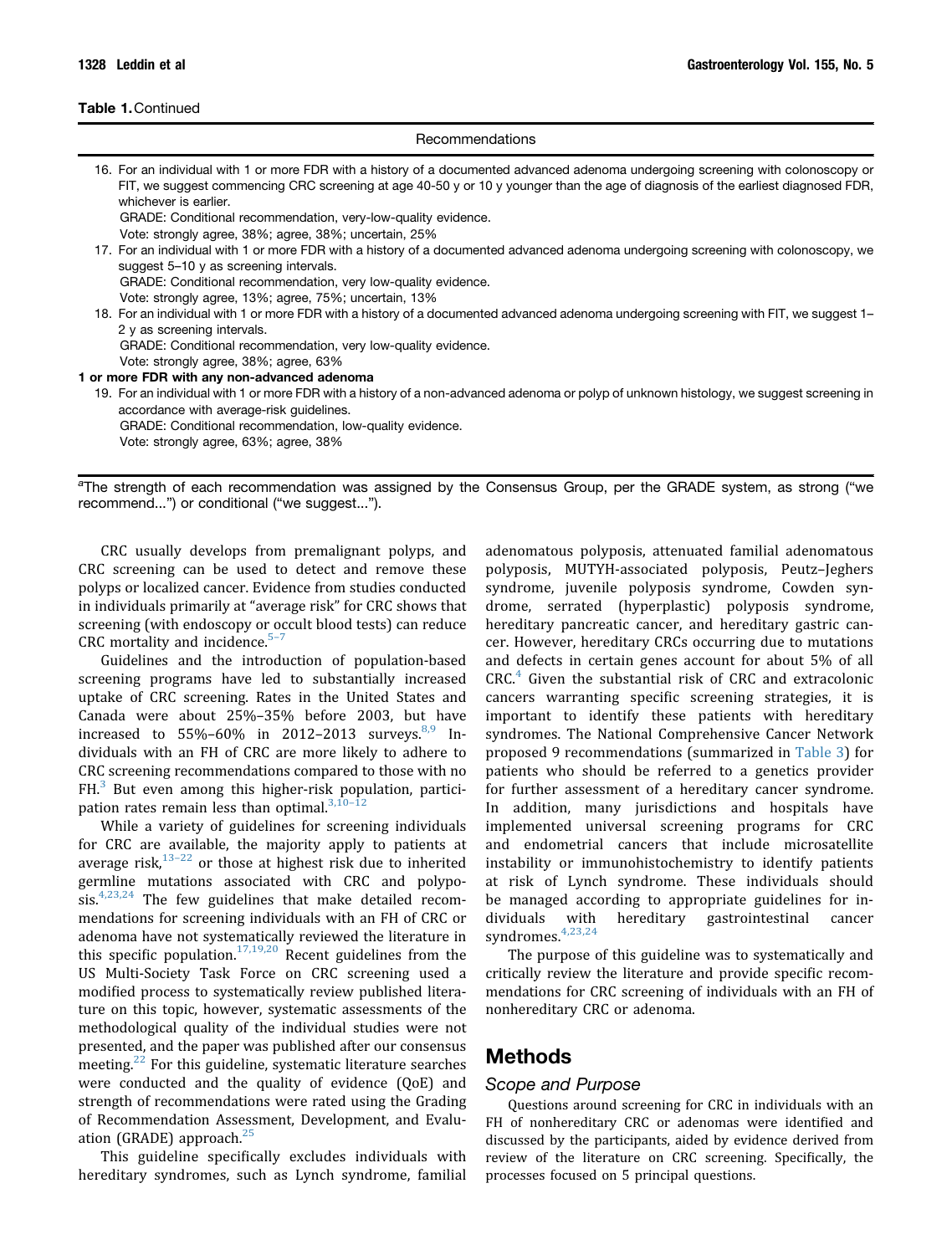<span id="page-4-0"></span>

|                                                   |                                                                                       |                                                                                               | FH according to decreasing level of elevated risk of CRC                                                 |                                           |                           |
|---------------------------------------------------|---------------------------------------------------------------------------------------|-----------------------------------------------------------------------------------------------|----------------------------------------------------------------------------------------------------------|-------------------------------------------|---------------------------|
|                                                   | Highest risk-                                                                         |                                                                                               |                                                                                                          |                                           | → Lowest risk             |
|                                                   | 2 or more FDRs with CRC                                                               | 1 FDR with CRC                                                                                | or more FDR with documented<br>advanced adenoma                                                          | or more SDR with CRC non-advanced adenoma | 1 or more FDR with any    |
| Screening over no                                 | Yes                                                                                   | Yes                                                                                           | Yes                                                                                                      | Yes                                       | According to average-risk |
| Second-line option<br>Preferred test<br>screening | Colonoscopy                                                                           | Colonoscopy                                                                                   | No recommendation for a preferred test. According to average-risk<br>Colonoscopy or FIT are both options | guidelines                                | guidelines                |
| Age                                               | 40 y or 10 y younger than age<br>diagnosed FDR, whichever<br>of diagnosis of earliest | 40-50 y or 10 y younger than<br>FDR, whichever is earlier <sup>a</sup><br>age of diagnosis of | diagnosis of earliest diagnosed FDR,<br>40-50 y or 10 y younger than age of<br>whichever is earlier      | 50y                                       |                           |
| Interval                                          | Colonoscopy: 5 y<br>is earlier <sup>a</sup>                                           | Colonoscopy: 5-10 y<br>FIT: $1-2$ y                                                           | Colonoscopy: 5-10 y<br>$FIT: 1-2$ y                                                                      | According to average-risk<br>guidelines   |                           |

- 1. For an individual, what is the effect of an FH of CRC (including the number and family connection of affected relatives) on his/her own risk of CRC?
- 2. For an individual, what is the effect of an FH of adenoma (including advanced and nonadvanced adenoma) on his/ her own risk of CRC or adenoma?
- 3. For an individual with an FH of CRC or adenoma, at what age should screening begin?
- 4. For an individual with an FH of CRC or adenoma, what screening tests are recommended?
- 5. For an individual with an FH of CRC or adenoma, what are the recommended testing intervals?

The development of this clinical practice guideline began in June 2016, with the full Consensus Group participating in a 2 day face-to-face meeting in March 2017. A final manuscript was submitted for publication in March 2018.

## Sources, Literature Searches, and Systematic Reviews

Evidence for these consensus guidelines was gathered via multiple parallel SR streams. The SRs were informed by a series of 10 literature searches. The scope, search strategy, and yield of each literature search are shown in [Supplementary Table 1.](#page-23-0) All SRs (and the corresponding metaanalyses, where applicable) were performed by the 2 GRADE methodologists (GL and FT), with one exception, an SR of prospective studies on the risk of CRC among individuals with an FH of CRC/adenoma vs those without, which was led by Ahmed M. Abou-Setta, with the data being independently confirmed by the GRADE methodologists. All searches, data extractions, and analyses were performed by 1 investigator and double-checked by a second investigator, with any disagreements resolved by consensus. Most of the literature searches supported more than 1 of the SRs, and most SRs depended on 2 or more literature searches. The streams of evidence and the research questions they addressed are briefly summarized in [Table 4.](#page-5-0) The results of the SRs (along with the assessments of the QoE) were forwarded to the Consensus Group members 1 week before the face-to-face meeting.

All analyses were performed using the Cochrane Collaboration's Review Manager (RevMan).

## Assessment of the Quality of Evidence

The GRADE approach<sup>[25](#page-19-0)</sup> was used by 2 nonvoting methodologists (GL, FT) to assess the following: risk of bias (of individual studies and overall, across studies), indirectness, inconsistency, imprecision, and other aspects (including publication bias) in order to determine the overall quality (trustworthiness) of evidence for each statement. As is described in  $GRADE^{25,26}$  $GRADE^{25,26}$  $GRADE^{25,26}$  and used in prior Canadian Association of Gastroenterology (CAG) consensus documents, $27-30$  $27-30$  $27-30$  the descriptors of high, moderate, low, or very low were used to grade the QoE for each statement. One week before the face-to-face meeting, the voting members of the CRC Consensus Group had access to the GRADE assessments (including evidence profiles, the results of the SRs and meta-analyses conducted for this guideline,

Table 2.Summary of Recommendations for Screening for Colorectal Cancer in Individuals With a Family History According to Decreasing Level of Elevated Risk of

Summary of Recommendations for Screening for Colorectal Cancer in Individuals With a Family History According to Decreasing Level of Elevated Risk of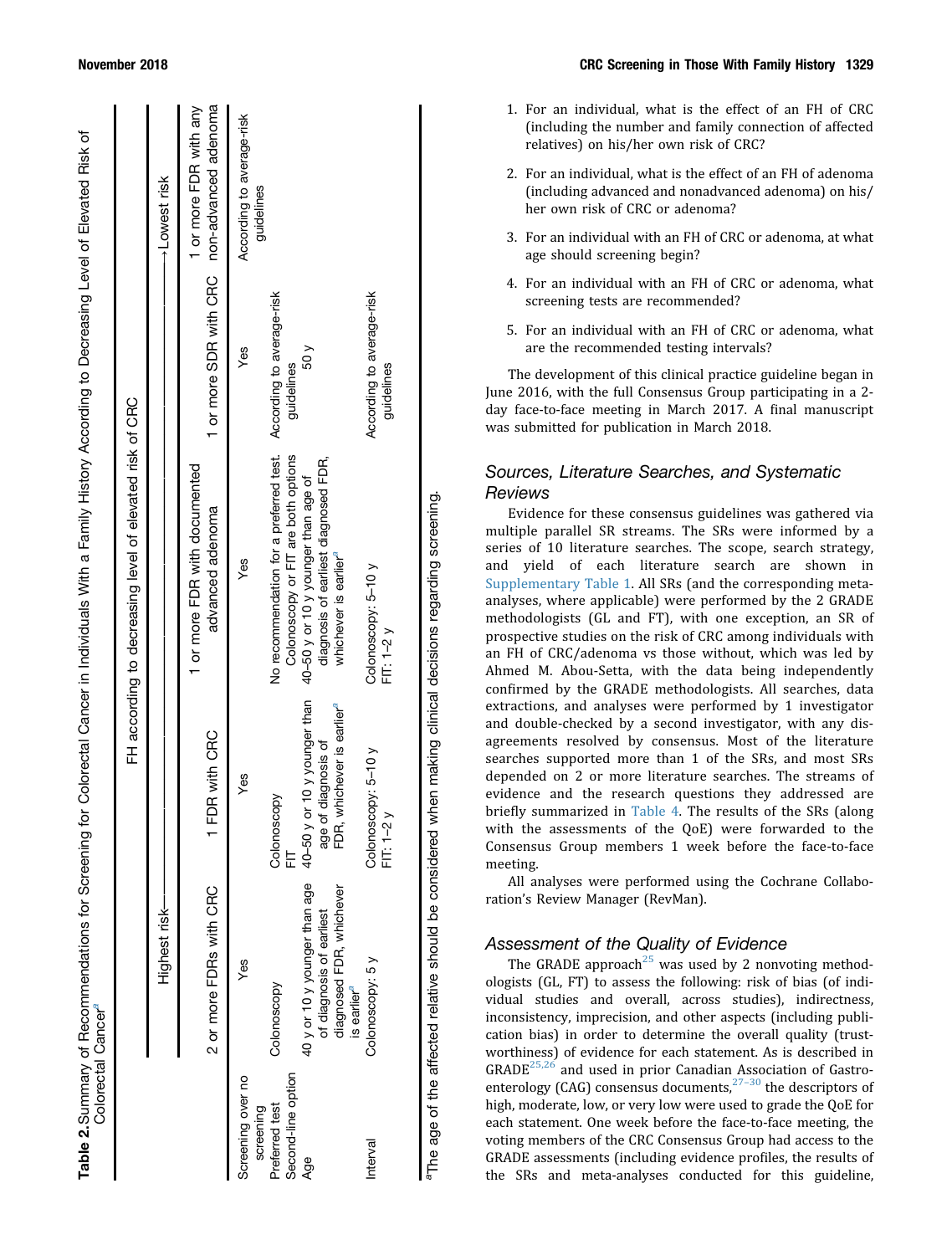#### <span id="page-5-0"></span>Table 3. National Comprehensive Cancer Network Criteria for Further Genetic Risk Evaluation<sup>[4](#page-18-0)</sup>

**Criteria** 

Individuals meeting the revised Bethesda Guidelines

Individuals with a family history that meets Amsterdam Criteria

Individuals with colorectal (or endometrial) cancer with microsatellite instability or immunohistochemistry consistent with Lynch syndrome Individuals with papillary thyroid cancer that is the cribriform-morular variant, or hepatoblastoma

Individuals with a diagnosis of CRC and >10 colorectal adenomas

Individuals with a personal history of  $>$ 20 adenomas

Individuals with multiple gastrointestinal hamartomatous polyps or serrated polyposis syndrome

Individuals from a family with a known hereditary syndrome associated with CRC with or without a known mutation

Individuals with a desmoid tumor, multifocal or bilateral CHRPE

CHRPE, congenital hypertrophy of retinal pigment epithelium.

detailed assessments of the risk of bias of all included studies, and a critical review of recent guidelines that included statements on CRC screening for individuals with FH of CRC/adenoma). These assessments were reviewed, revised as needed, and agreed upon at the face-to-face meeting. The GRADE assessments along with the results of the SRs and meta-analyses (MAs) are provided in Supplementary Table 2 (relative risk of CRC in asymptomatic individuals with FH of CRC or adenoma) and Supplementary Table 3 (CRC screening strategies for individuals with FH of CRC or adenoma).

#### Consensus Process

The Consensus Group included 8 voting members: the meeting chair (DL), and 6 other gastroenterologists and clinical epidemiologists, as well as a family physician. The voting group included 2 participants from the United States (NJS, DAL). Nonvoting members included the moderator (JKM) and 2 GRADE methodologists (GIL, FT), 1 of whom acted as a co-moderator (GIL). The meeting was observed by members of the CAG and the Canadian Partnership Against Cancer. A patient advocate provided valuable insight during the initial guideline development.

A web-based platform (ECD solutions, Atlanta, GA) was used by the CAG to facilitate the consensus process before the 2-day face-to-face meeting held in Banff, Alberta, Canada in March 2017. Voting members used the platform to answer the principal questions to be addressed during the meeting and provided valuable comments, feedback, and suggested sources of evidence. All participants had access to the results of literature searches and relevant references.

At the meeting, the GRADE methodologists presented the data and provided the group with a review of the GRADE evaluations leading to the QoE determination for each of the questions. A modification of the Evidence-to-Decision (EtD) framework was applied to facilitate ranking of multiple screening methods for each specific population. The EtD framework is a formalized approach that enables a structured and transparent discussion on 12 criteria (is the problem a priority; how substantial are the desirable anticipated effects; how substantial are the undesirable anticipated effects; what is the overall certainty of the evidence on effects; is there important uncertainty about or variability in how much individuals value the main outcomes; do the desirable effects outweigh the undesirable effects; how large are the resource requirements; what is the certainty of evidence for the resource requirements; are the net benefits worth the incremental cost; what would be the impact on health equity; is the intervention/ option acceptable to key stakeholders; and is the intervention feasible to implement). $31$  Recommendation statements were developed that were subsequently voted on anonymously via touchpads. If  $>75\%$  of participants voted 4 (agree) or 5

| <b>Table 4.</b> Summary of Streams of Evidence and the Research Questions They Addressed |
|------------------------------------------------------------------------------------------|
|------------------------------------------------------------------------------------------|

| Evidence stream                                              | Research question                                                                                                                                                                                              |  |  |  |  |
|--------------------------------------------------------------|----------------------------------------------------------------------------------------------------------------------------------------------------------------------------------------------------------------|--|--|--|--|
| Direct evidence                                              | Screening test A vs test B (or vs no screening) in asymptomatic individuals with FH of CRC/adenoma<br>Clinical outcomes: all-cause mortality, mortality from CRC, long-term $(>10 \text{ y})$ incidence of CRC |  |  |  |  |
| Indirect evidence                                            | Indirect outcomes: Test A vs test B (or vs no screening) in asymptomatic individuals with FH of CRC/<br>adenoma                                                                                                |  |  |  |  |
|                                                              | Non-clinical outcomes: diagnostic accuracy, patient values and preferences, resource requirements                                                                                                              |  |  |  |  |
|                                                              | Indirect population: Test A vs test B (or vs no screening) in average-risk asymptomatic individuals<br>Clinical outcomes: all-cause mortality, mortality from CRC, long-term incidence of CRC                  |  |  |  |  |
|                                                              | Indirect population and indirect outcomes: Test A vs test B (or vs no screening) in average-risk<br>asymptomatic individuals                                                                                   |  |  |  |  |
|                                                              | Non-clinical outcomes: diagnostic accuracy, patient values and preferences, resource requirements                                                                                                              |  |  |  |  |
| Evidence used to interpret data<br>from indirect populations | What is the relative risk of CRC in asymptomatic individuals with FH of CRC/adenoma compared to<br>those without FH?                                                                                           |  |  |  |  |
|                                                              |                                                                                                                                                                                                                |  |  |  |  |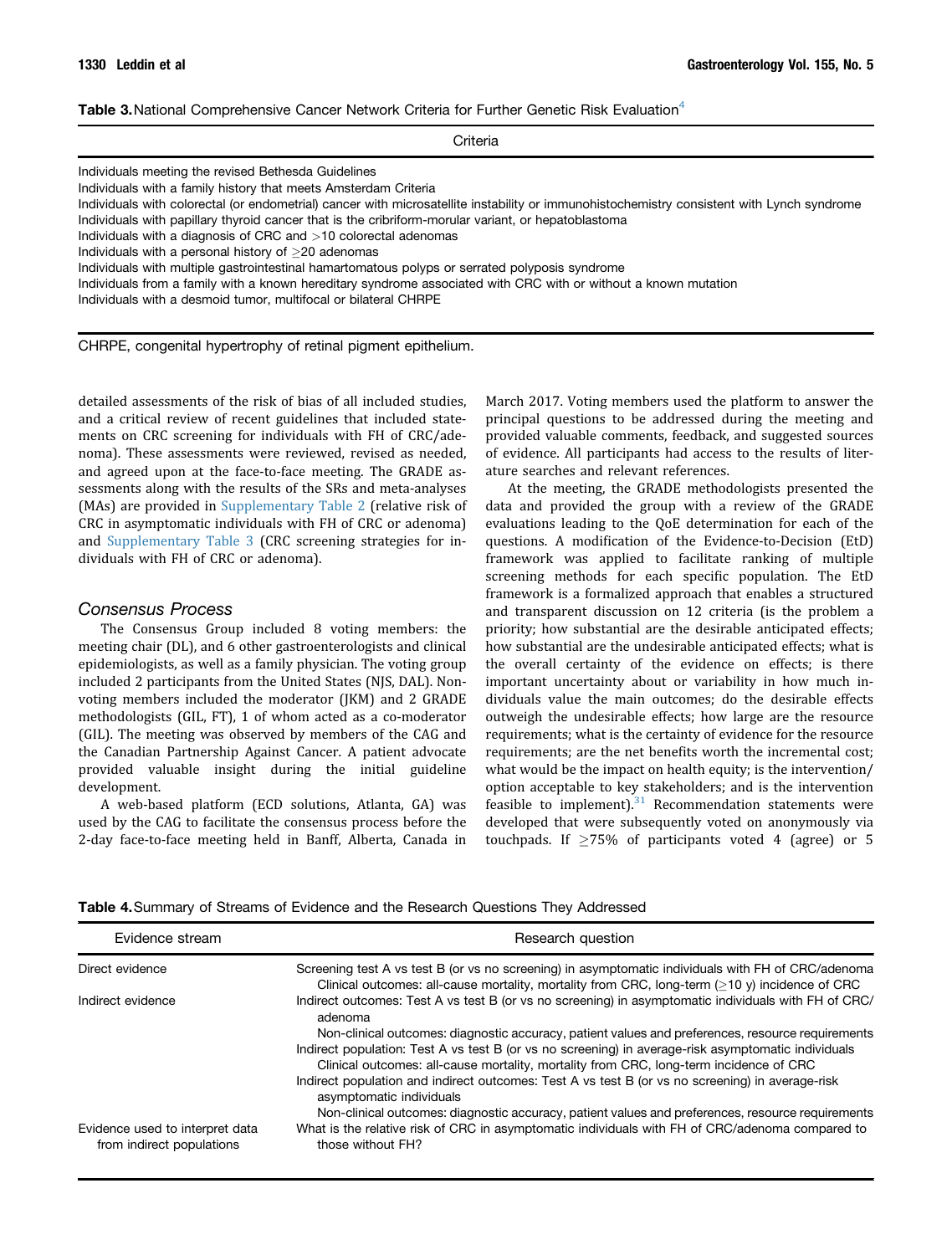<span id="page-6-0"></span>(strongly agree) on a scale of 1 to 5 (with 1, 2, and 3 indicating disagree strongly, disagree, and uncertain, respectively), a statement was then accepted. Once accepted, the "strength" of the recommendation (strong vs conditional) was determined based on 4 components: (1) QoE, (2) benefit-to-harm balance, (3) patients' values/preferences, and (4) resource requirements.[32](#page-19-0) When the QoE was low or very low, unless at least 1 of the other 3 factors was overwhelmingly strong, the strength of the recommendation would typically default (without a vote) to "conditional," using the phrasing, "we suggest." If the QoE was moderate or high, the statement's strength was determined by an anonymous vote; if  $\geq 75\%$  of participants voted "strong, then the recommendation would be designated as "strong" and the phrasing was "we recommend." The GRADE approach notes that a conditional recommendation should prompt clinicians to ". . . recognize that different choices will be appropriate for different patients and that they must help each patient to arrive at a management decision consistent with her or his values and preferences," whereas a strong recommendation is indicative of a more broadly applicable statement ("most patients should receive the recommended course of action"). $3$ 

In accordance with CAG policy, written disclosures of any potential conflicts of interest for the 24 months before the consensus meeting were provided by all participants, reviewed by the CAG ethics committee, and made available to all group members.

## Canadian Association of Gastroenterology Approval and American Gastroenterological Association Endorsement

The chair (DL) and 1 of the GRADE methodologists (GL) initially drafted the manuscript, which was then reviewed and revised by the remaining members of the Consensus Group, both individually and jointly during a teleconference. The manuscript was then made available to all CAG members for comments for a 2-week period before submission for publication, as per CAG policy for all clinical practice guidelines. Finally, the recommendations were reviewed, commented on, and endorsed by the American Gastroenterological Association.

#### Role of the Funding Sources

Funding for the consensus meeting was provided by an unrestricted, arms-length grant to the CAG by the Canadian Partnership Against Cancer. The CAG administered all aspects of the meeting. A member of the Canadian Partnership Against Cancer observed the meeting, but the organization had no involvement in developing the statements, conducting the SRs, drafting the manuscript, or approving this guideline.

## Principal Questions

Q1. For an individual, what is the effect of an FH of CRC (including the number and family connection of affected relatives, for example, 1 FDR,  $\geq 2$  FDRs,  $\geq 1$ SDRs) on his/her own risk of CRC?

Evidence regarding this principal question was gathered via 4 streams (presented in detail in Supplementary Table 2 and summarized in Figure 1): a new SR&MA of prospective studies (eligible prospective studies from previous SRs were included); an SR of published SRs (of prospective or retrospective studies); an assessment of studies on the risk of CRC among twins; and a new SR of retrospective studies (eligible retrospective studies from previous SRs were included). All studies reported relative risk (RR) of CRC (individuals with vs without FH of CRC) with a highly variable timeframe for risk reporting among studies; absolute risks (eg, 10-year risk or life-time risk) were not reported.

An SR&MA of prospective studies assessing the effect of FH on the RR of CRC (and adenomas) conducted specifically

| Source of evidence (all very low-QoE)                                        |                                    | Relative risk, 95% CI Relative risk, 95% CI |
|------------------------------------------------------------------------------|------------------------------------|---------------------------------------------|
| <b>Prospective studies (New)</b>                                             |                                    |                                             |
| SR&MA (13 studies) FDR 1+                                                    | $1.31$ [1.11, 1.55]                | ᆠ                                           |
| SR&MA (3 studies) SDR 1+                                                     | 6.11 [0.38, 98.24]                 |                                             |
| Twin studies (Graff 2017)                                                    |                                    |                                             |
| Dizygotic twins                                                              | 2.20 [1.70, 2.85]                  |                                             |
| Monozygotic twins                                                            | 3.11 [2.40, 4.03]                  |                                             |
| <b>Retrospective studies</b>                                                 |                                    |                                             |
| Cohort (1 study) FDR 2 (Taylor 2010)                                         | 3.01 [2.66, 3.41]                  |                                             |
| Cohort (1 study) FDR 2+ (New analysis of Taylor 2010)                        | 5.77 [3.30, 10.09]                 |                                             |
| SR&MA (3 studies) SDR 1+ (not controlled for FDR) (New)                      | 1.37 [1.24, 1.51]                  | ᆂ                                           |
| Cohort (1 study) SDR 1+ (not controlled for FDR) (Taylor 2010)               | 2.37 [1.92, 2.93]                  |                                             |
| Cohort (1 study) SDR 1+ (no affected FDR) (Taylor 2010)                      | 1.18 [1.00, 1.39]                  |                                             |
| Previous SR&MA (mixed prospective &retrospective studies) (Butterworth 2006) |                                    |                                             |
| SR&MA (47 studies) FDR 1+                                                    | 2.24 [2.06, 2.44]                  | +                                           |
| SR&MA (9 studies) FDR 2+                                                     | 3.97 [2.60, 6.06]                  |                                             |
| SR&MA (13 studies) SDR (not controlled for FDR)                              | 1.73 [1.02, 2.93]                  |                                             |
|                                                                              |                                    |                                             |
|                                                                              | 0.2<br>0 1<br>Risk higher in FH(-) | 0.5<br>10<br>$Risk$ higher in $FH(+)$       |

Figure 1. Summary da for the relative risk of CF among individuals with FH of CRC vs thos without (quality of  $e$ dence: very low).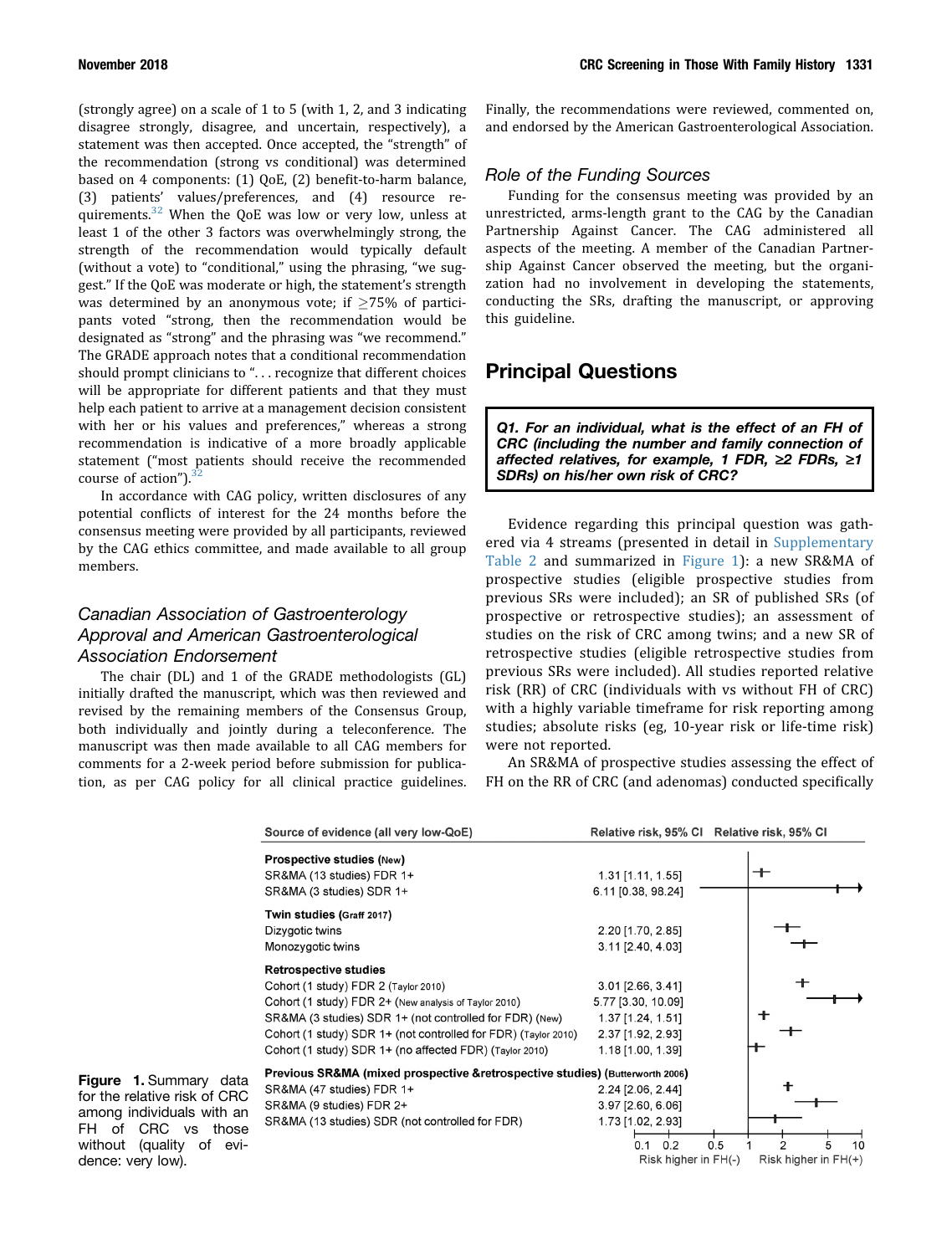for this guideline found that the risk of CRC was significantly elevated in individuals with 1 or more FDRs with CRC (13 studies; RR, 1.31; 95% confidence interval [CI], 1.11–1.55). The risk was elevated among those with 1 or more SDRs with CRC (3 studies; RR, 6.11; 95% CI, 0.38–98.00) compared to those without FH, but this was not significant. The quality of the evidence was very low (observational data with high risk of bias with/without serious imprecision). The results of this SR are presented in detail in Supplementary Table 2.

Our SR of SRs included 4 SR&MAs<sup>33-[36](#page-19-0)</sup> and 1 SR (without meta-analysis). $37$  The data consistently show that individuals with 1 or more FDRs diagnosed with CRC have an approximately 2-fold increased risk of developing CRC compared to those without an FH of CRC.

Additional evidence of the risk associated with an FH comes from a study of twins.<sup>[38](#page-19-0)</sup> The Nordic Twin Study, including more than 100,000 twins and more than 3000 CRCs, reported familial RRs of CRC among co-twins of 3.1 (95% CI, 2.4–3.8) for monozygotic twins and 2.2 (95% CI, 1.7–2.7) for dizygotic twins relative to the cohort risk. Given the shared DNA profile, and potentially high rates of shared environmental factors, the RR for dizygotic twins likely represents the upper plausible limit of the RR of CRC in individuals with 1 FDR with CRC.

Modeling studies suggest that results of observational studies are unlikely to be explained by confounding alone when the RR is  $>2$ , and very unlikely when the RR is  $>5.^{39}$ Therefore, taking the data altogether, the Consensus Group agreed that an RR of 2 or more was a reasonable cutoff point to define a clinically significant increased risk of CRC, and that an individual with an FH of 1 FDR with CRC was likely at a 2-fold higher risk of CRC compared to those without [\(Figure 1](#page-6-0)).

In addition, an individual's CRC risk increases with an increasing number of affected FDRs. $37$  In 1 SR&MA, the pooled RR of developing CRC was 2.24 (95% CI, 2.06–2.43) among those with 1 or more FDRs with a history of CRC, and increased to 3.97 (95% CI, 2.60–6.06) for those with 2 or more FDRs.<sup>[35](#page-19-0)</sup> The large, retrospective, population-registry cohort study by Taylor et al $40$  reported an increased risk of CRC among individuals with an FH of 2 FDRs with CRC (RR, 3.01; 95% CI, 2.66–3.38).<sup>[40](#page-19-0)</sup> We conducted a pooled analysis of 4 subgroups (2, 3, 4,  $\geq$  5 FDRs) included in that study and found an even greater risk of CRC among those with 2 or more FDRs with a history of CRC (RR, 5.77; 95% CI, 3.3–10.1). The Consensus Group concluded that the risk of CRC increased with an increasing number of FDRs with CRC.

The degree of the relationship also impacts the risk of CRC, with the elevated risk being driven largely by the presence of 1 or more FDRs, rather than 1 or more SDRs. An SR&MA has reported a more modest elevated risk of CRC among individuals with 1 or more SDRs with a his-tory of CRC (RR, 1.73; 95% CI, 1.02-2.94).<sup>[35](#page-19-0)</sup> In addition, an SR&MA of large retrospective database studies that we conducted for this guideline included 3 studies (Samadder et al,<sup>[41](#page-19-0)</sup> Taylor et al,<sup>[40](#page-19-0)</sup> and Andrieu et al<sup>[42](#page-20-0)</sup>) and revealed that the RR associated with 1 or more SDRs with a history

of CRC was 1.37 (95% CI, 1.24–1.51). However, because the studies included in both of these meta-analyses did not control for the presence of an FDR with CRC, an important confounder, we conducted a sensitivity analysis of the data reported in Taylor et  $al^{40}$  $al^{40}$  $al^{40}$  and found that the RR associated with 1 or more SDRs and no affected FDRs was 1.18 (95% CI, 1.00–1.38), while the RR among those with 1 or more SDRs and an affected FDR was significantly higher ( $P = .03$  for subgroup differences) at 2.37 (95% CI, 1.92–2.92). These results suggest that the apparent increase in risk of CRC in individuals with an affected SDR, and the apparent additive risk associated with multiple affected SDRs are probably driven by concomitant FDRs with CRC. Therefore, the Consensus Group concluded that individuals whose FH includes only SDRs with CRC can be regarded as average-risk individuals; if they have an increased risk for CRC this would be too small to be clinically relevant. However, the Consensus Group stressed the need to take a thorough family history and the use of clinical judgment in this population. Germline genetic testing should be considered in those with a high burden of CRC among relatives. $4$ 

Q2. For an individual, what is the effect of an FH of adenoma (including advanced and nonadvanced adenoma) on his/her own risk of CRC or adenoma?

Data from average-risk individuals suggest that small adenomas are generally not malignant, but that malignant potential increases with increasing adenoma size (see Question 5). $43,44$  Histology and number of adenomas also affect the risk of developing CRC. $44-47$  $44-47$ 

In North American adults older than 50 years of age, the overall prevalence of adenomas has been estimated to be 20%–30%, with the prevalence increasing with increasing age. $48,49$  In contrast, the prevalence of advanced adenomas is much lower, at about  $6\% - 7\%$ .<sup>[48,49](#page-20-0)</sup> Advanced adenomas have generally been defined as adenomas that exhibit any of the following: size  $\geq$ 10 mm, or high-grade dysplasia, or villous/tubulovillous histology, $45,47,50,51$  but, the definition can differ between countries, or even between provinces within a country. While the presence of multiple polyps also affects the risk of CRC and adenoma, we did not examine the relationship between FH, the number of adenomas, and the risk of CRC. Evidence for an increased risk of CRC in individuals with an FH of adenoma is very limited (summarized in [Table 5](#page-8-0)). Most studies have assessed whether individuals with an FDR with CRC have a higher risk of adenoma, not whether individuals with an FDR with an adenoma have a higher risk for CRC. $33,52$  One SR of studies through  $2011^{52}$  $2011^{52}$  $2011^{52}$  found only 2 studies<sup>53,54</sup> specifically addressing the latter question. However, both studies are confounded by inclusion of individuals with an FH of CRC, which may be responsible for some or all of the elevated risk of CRC when an FDR is diagnosed with adenoma. In a Japanese study, the RR of CRC in individuals who had an FDR with adenomas was 4.36 (95% CI, 1.6–10.21).<sup>[53](#page-20-0)</sup> In the other study (from France), there was an increased risk for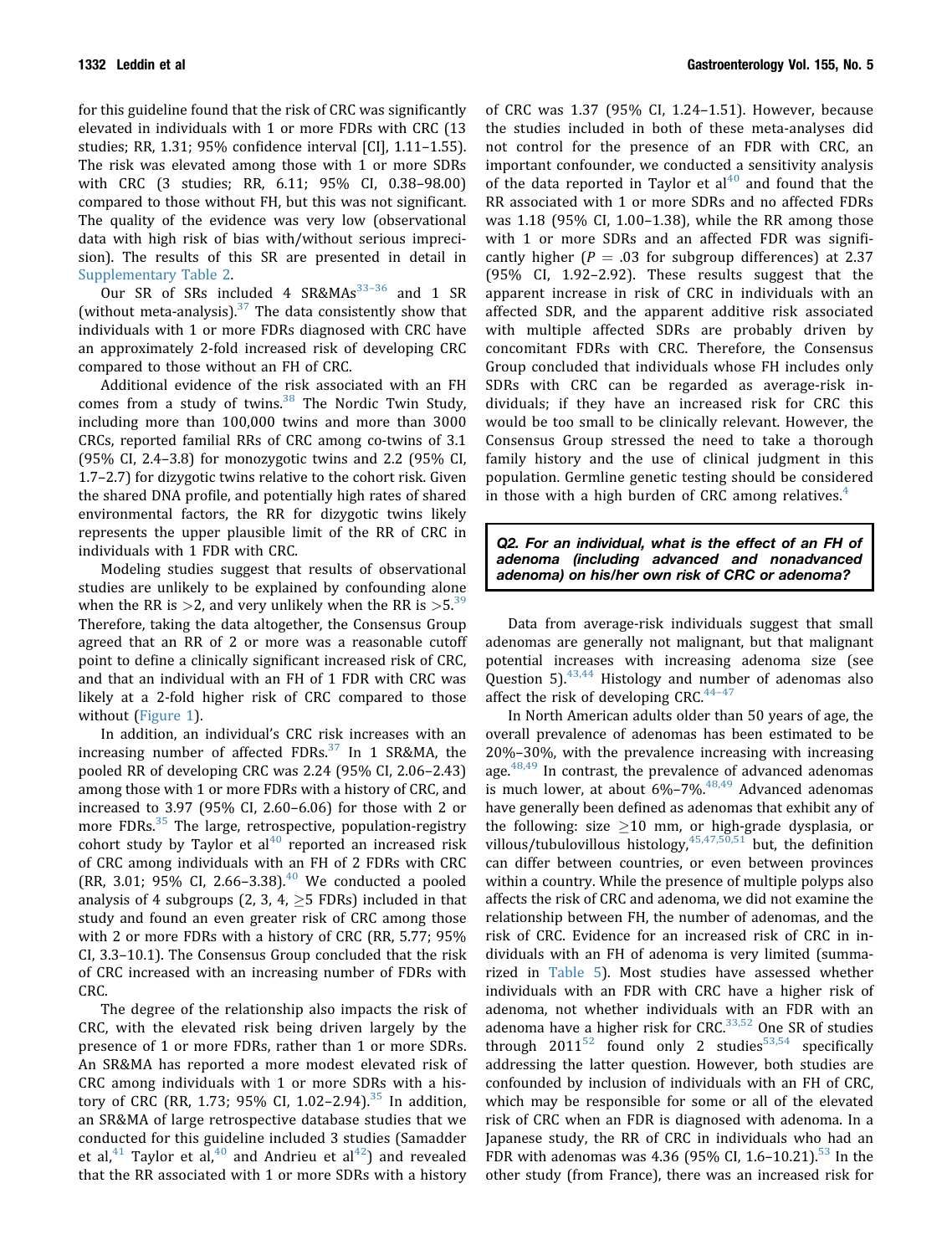<span id="page-8-0"></span>

| Source of evidence (all very-low QoE)                   | FH of adenoma                                                                                                                         | RR (95% CI)                                             |
|---------------------------------------------------------|---------------------------------------------------------------------------------------------------------------------------------------|---------------------------------------------------------|
| Prospective studies                                     |                                                                                                                                       |                                                         |
| Case-controlled (1 study) (Nakama, 2000 <sup>53</sup> ) | FDR 1+ (not controlled for FH CRC)                                                                                                    | 4.36 (95% CI, 1.6-10.21)                                |
| Case-controlled (1 study) (Cottet, 2007 <sup>54</sup> ) |                                                                                                                                       | OR 2.27 (1.01-5.09) combined outcome of adenoma $+$ CRC |
| Case-controlled (1 study) (Cottet, 2007 <sup>54</sup> ) |                                                                                                                                       | OR 3.90 (0.89-17.01) outcome of CRC                     |
| Case-controlled (1 study) (Cottet, 2007 <sup>54</sup> ) | FDR 1+ (not controlled for FH CRC)<br>FDR 1+ (not controlled for FH CRC)<br>FDR 1+ (no FH CRC)<br>FDR 1+ advanced adenoma (no FH CRC) | OR 2.09 (0.86-5.13) combined outcome of adenoma + CRC   |
| Cross-sectional (1 study) (Ng, 2016 <sup>50</sup> )     |                                                                                                                                       | OR 6.05 (2.74-13.36) outcome of advanced adenoma        |
| Cross-sectional (1 study) (Ng 2016 <sup>50</sup> )      | -DR 1+ advanced adenoma (no FH CRC)                                                                                                   | OR 3.29 (2.16-5.03) outcome of any adenoma              |
| Retrospective study (Tuohy, 2014 <sup>55</sup> )        |                                                                                                                                       |                                                         |
| Cohort (1 study)                                        | -DR 1+ adenoma (not controlled for FH CRC)                                                                                            | 1.35 (1.25-1.46) outcome of CRC                         |
| Cohort (1 study)                                        | FDR 1+ advanced adenoma (not controlled for FH CRC)                                                                                   | 1.68 (1.29-2.18) outcome of CRC                         |
| Cohort (1 study)                                        | FDR 1+ adenoma (not controlled for FH CRC)                                                                                            | $.33(1.26 - 1.40)$ outcome of adenoma                   |
| Cohort (1 study)                                        | FDR 1+ advanced adenoma (not controlled for FH CRC)                                                                                   | 1.65 (1.28-2.14) outcome of advanced adenoma            |

the combined outcome of CRC or advanced adenoma (odds ratio [OR], 2.27; 95% CI, 1.01–5.09), but not for CRC alone (OR, 3.90; 95% CI, 0.89–17.01).<sup>[54](#page-20-0)</sup> When individuals with an FDR with CRC were excluded, the ORs were no longer significant for the combined outcome of CRC or advanced adenoma (OR, 2.09; 95% CI, 0.86–5.13) or the other outcomes; however, sample sizes were small.

A large cohort study found a 35% increase in the risk of CRC in the FDRs of individuals with adenomas (RR, 1.35; 95% CI, 1.25–1.46) and an almost 70% increase in risk of CRC in the FDRs of individuals with advanced adenomas (RR, 1.68; 95% CI, 1.29–2.18).<sup>[55](#page-20-0)</sup> The risks of developing similar adenomas in FDRs of individuals with adenoma and advanced adenoma were also elevated (RR, 1.33; 95% CI, 1.26–1.40; and RR, 1.65; 95% CI, 1.28–2.14, respectively). However, similar to other studies, this analysis did not control for an FH of CRC.<sup>5</sup>

Additional evidence shows that FH of advanced adenomas is associated with increased risk of developing advanced adenomas, from a study that did exclude in-dividuals with an FH of CRC or hereditary CRC.<sup>[50](#page-20-0)</sup> Siblings of individuals with at least 1 advanced adenoma had 6 fold (OR, 6.05; 95% CI, 2.74–13.36) increased odds of advanced adenoma and 3-fold (OR, 3.29; 2.16–5.03) increased odds of any adenoma compared with individuals whose sibling did not have adenomas. The elevated risks were higher in individuals with an FDR diagnosed with the advanced adenoma at aged  $<60$  years, but was also elevated in individuals with an FDR diagnosed at >60 years.

Over time, an FH of adenomas will become increasingly important in populations that have established effective CRC screening programs. When screening modalities that reduce the incidence of CRC are used, there will be significantly fewer diagnoses of CRC and more diagnoses of adenomas (some of which would have progressed to cancers had they not been resected as adenomas). In more recent and in future studies, the elevated risk of CRC in individuals with an FH of advanced adenoma may actually reflect the elevated risk associated with an FH of CRC observed in older studies that predate the increasing use of screening programs.

Because of the high prevalence of adenomas, having an FH of adenomas affects more individuals than having an FH of CRC. Although there are limited data available, individuals with an FH of an advanced adenoma appear to be at increased risk of CRC, regardless of the age at diagnosis of the relative. In clinical practice, given that individuals cannot reliably recall histologic information regarding their own polyps,<sup>[56](#page-20-0)</sup> we recognize many will not be able to describe the polyps of a relative. However, because the evidence is for advanced adenomas, the Consensus Group agreed that the recommendations for high-risk screening of individuals with an FH of advanced adenoma should be restricted to those with an FH of "documented advanced adenoma." Clinicians should also inquire about an FH of multiple polyps, and consider the possibility of a polyposis phenotype, especially in individuals with a high polyp burden. There is no evidence that individuals with an FH of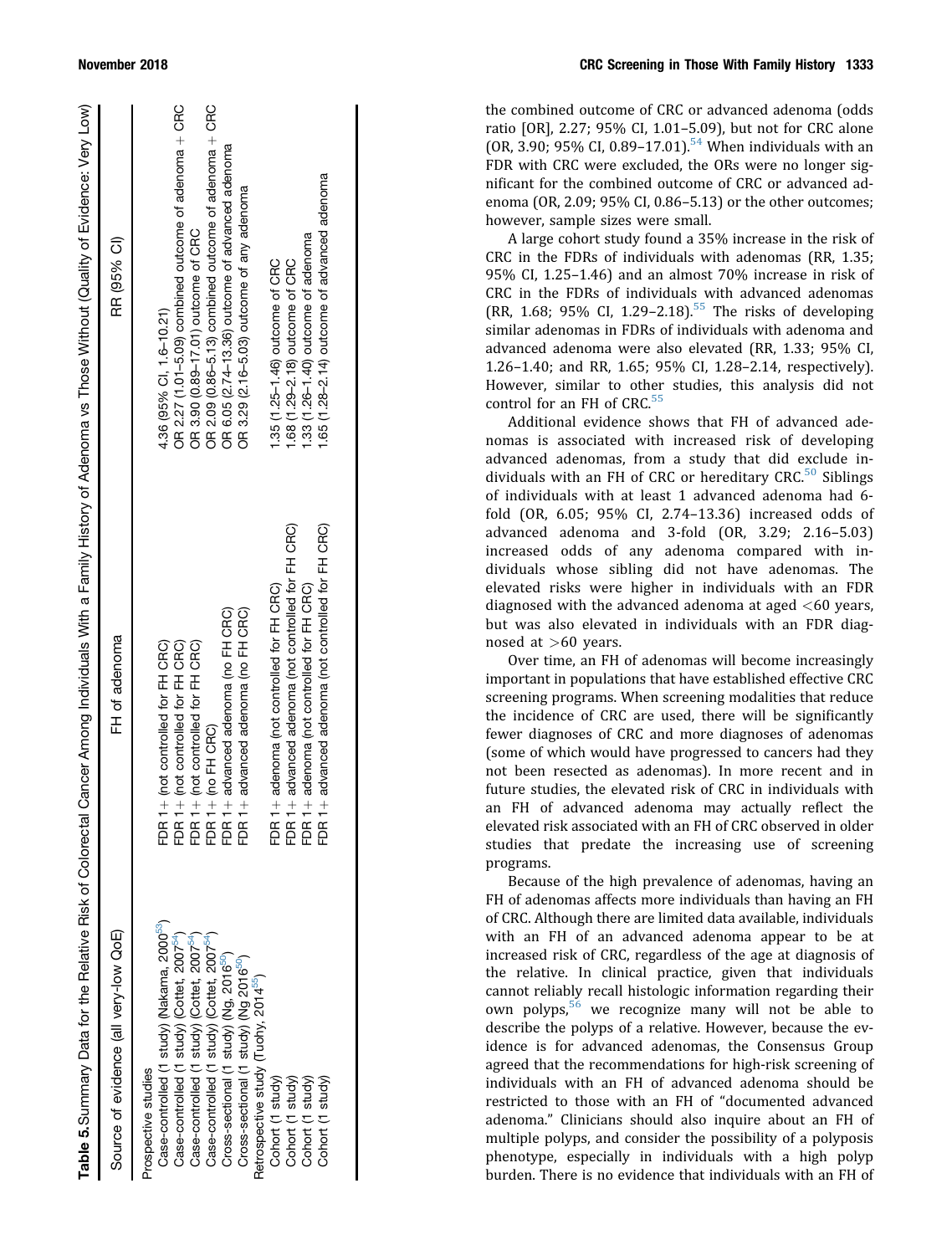nonadvanced adenomas are at increased risk, and an FH of undocumented polyp/adenoma should be considered nonadvanced.

Q3. For an individual with an FH of CRC or adenoma, at what age should screening begin? (eg, age  $<$ 60 years vs age  $\geq 60$  years, contingent on age of diagnosis of relative)?

#### Impact of the Age of the Affected Relative

Our SR&MA of prospective studies found only 1 eligible study with extractable data that assessed the effect of the age at which the FDR was diagnosed with CRC.[57](#page-20-0) Compared to individuals without an FH, the adjusted hazard ratio (HR) for CRC in individuals with an FDR diagnosed with CRC at age  $\leq 60$  years was 1.46 (95%) CI, 1.17–1.81), which was not significantly different from the adjusted HR for those with FDR diagnosed at age  $>60$ years (HR, 1.25; 95% CI, 1.07–1.45; pooled estimate from 2 age subgroups).

Evidence from retrospective studies was available from a well-conducted SR&MA, which included 3 retrospective cohort studies and 1 cross-sectional study, and reported RRs for CRC (individuals with affected FDRs vs those without FH) stratified by age of the affected FDR (withinstudy comparisons). $35$  The RR for CRC for individuals with FDR diagnosed at age  $\langle 50 \rangle$  years was 3.55 (95% CI, 1.84– 6.83); this was numerically, but not significantly, higher than the RR in individuals with FDR diagnosed at age  $\geq 50$ years (2.18; 95% CI, 1.56–3.04).

Since the publication of the SR&MA mentioned, 3 large database studies have been published (Andrieu et al,  $42$ ) Samadder et al, $41$  and Taylor et al, 2010 $40$ ) with a possible small overlap among the populations of the latter 2 studies. We pooled these 3 studies and found that the RR (compared to individuals without FH of CRC) was 2.35 (95% CI, 1.92–2.86) for individuals with an FDR diagnosed at <60 years and 1.79 (95% CI, 1.58–2.03) for individuals with an FDR diagnosed at  $\geq 60$  years (P = .02 for subgroup difference). The RR was large enough to be considered clinically important for individuals with an FDR diagnosed at younger ages, and was statistically significant in both subgroups.

The most recent of the large database studies reported detailed results on the HR for CRC according to the age of the affected FDR, and found that the HR decreased as the age at diagnosis of the FDR increased, but remained elevated among all individuals with an FDR of any age compared to those with no FH. HR point estimates ranged from 1.69 to 2.53, but the 95% CIs were widely overlapping among all FDR age groups (10-year intervals from <40 to  $\geq 80$  years).<sup>[41](#page-19-0)</sup>

The Consensus Group agreed that the bulk of the evidence supports a continuum for increased RR based on the age of the CRC diagnosis for the FDR, and that a cutoff of age 50 years or 60 years is rather arbitrary. The age of the affected relative should be considered when making clinical decisions regarding screening.

#### Impact of the Age of the Individual

Data assessing the age of the individual to be screened for CRC have clearly shown that the risk of CRC increases with age in both the average-risk and high-risk pop-ulations.<sup>[58](#page-20-0)</sup> In the prospective study by Fuchs et al,<sup>58</sup> the cumulative incidence curves for CRC for individuals with and without an FH were parallel, with the individuals with an FH being at higher risk in all age groups. In fact, the CRC risk for an individual at age 40 years who had an FH was similar to the risk at age 50 years for an individual without an FH.<sup>[58](#page-20-0)</sup> Similarly, in the Nordic Twin Study, the risk of CRC for the co-twin of an affected twin was elevated at every age compared to the risk in the control twin population.<sup>[38](#page-19-0)</sup>

There are few prospective data assessing the effectiveness of initiating a screening program in individuals of different ages. Three  $SRS<sup>59–61</sup>$  $SRS<sup>59–61</sup>$  $SRS<sup>59–61</sup>$  $SRS<sup>59–61</sup>$  $SRS<sup>59–61</sup>$  have summarized retrospective data on the effectiveness of screening programs according to age of the screened individuals among averagerisk individuals. These analyses suggest that guaiac fecal occult blood test (gFOBT) or flexible sigmoidoscopy (FS) screening programs can reduce the rate of CRC mortality both in individuals who are  $>60$  years and those  $< 60$  years, but did not demonstrate significant differences in RR reductions between the age groups. In 1 large database study from Utah, the risk of CRC in individuals with 1 affected FDR was 2.28 (95% CI, 1.86-2.80) among those age  $<$  50 years, and 1.81 (95% CI, 1.71–1.92) among those  $>50$  years, with no statistically significant difference among the 2 subgroups.<sup>[41](#page-19-0)</sup>

The Consensus Group agreed that the bulk of the evidence supports an elevated risk of CRC for all individuals with an FH, and screening programs are likely effective in all age subgroups. However, consideration of cost and the need to prioritize resource use should be included in screening decisions. Younger individuals have lower absolute rates of  $CRC$ ,<sup>58</sup> and screening in this population has a lower diagnostic yield, $62,63$  but the potentially larger benefit in qualityadjusted life years saved for a younger individual vs an older one should also be considered.

In the Utah study, the highest RR for CRC was found in younger individuals (age <50 years) who had an FDR with early-onset CRC (age <40 years) (HR, 7.0; 95% CI, 2.86– 17.09) compared to individuals aged  $<$  50 years without FH of CRC. $41$  Initiating screening at age 40 years (or 10 years younger than the age of diagnosis of the FDR) among individuals with an FH of CRC has been associated with a low CRC miss rate of only  $3\%$ .<sup>[64](#page-20-0)</sup>

## Impact of Age in Individuals With a Family History of Adenoma

No studies were found that assessed the age-specific risk of CRC, or the effectiveness of initiating screening programs at different starting ages in individuals with an FH of adenoma (or advanced adenoma).

#### Summary

Therefore, the Consensus Group agreed that the clinical decision to initiate early screening should consider both the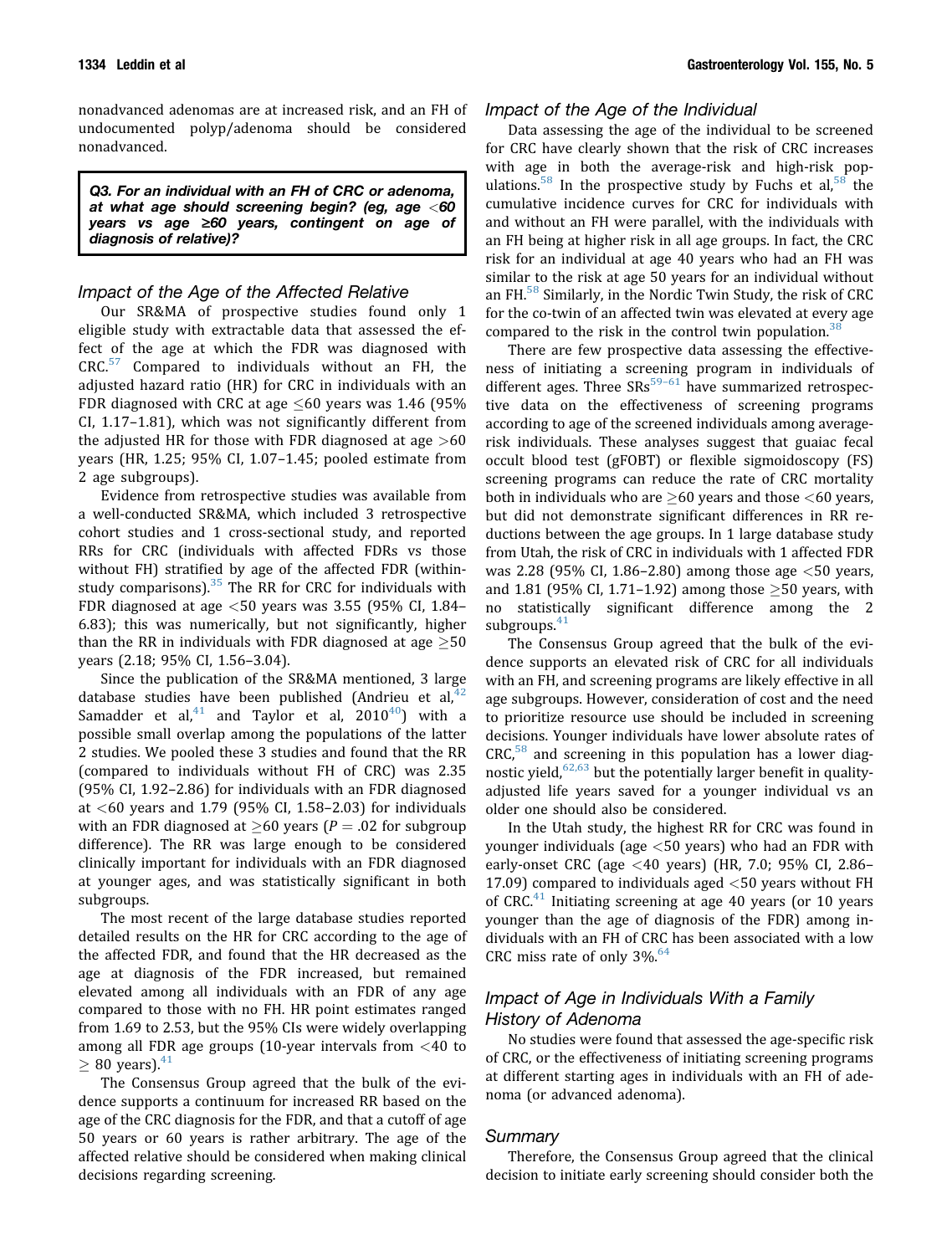age of the individual and the age of the affected relative, while being aware that the age-specific risk of CRC falls on a continuum and is elevated at all ages compared to those with no FH.

Q4. For an individual with an FH of CRC or adenoma, what screening tests are recommended (eg, colonoscopy, FIT)?

No randomized controlled trials (RCTs) or large observational studies were found that assessed the comparative efficacy of screening tests in individuals with an FH of CRC or adenomas, with the exception of 1 RCT $<sup>65</sup>$  $<sup>65</sup>$  $<sup>65</sup>$  comparing FIT</sup> and colonoscopy. Therefore, evidence was largely extrapolated from studies in individuals at average risk or unselected populations. In general, the quality of evidence was not downgraded for indirectness of population because substantial differences in the direction of effects were not expected in individuals with FH of CRC, if it is assumed that the pathophysiology and natural history of CRC is the same in familial and sporadic cancers. If the only difference between these populations is the higher underlying risk of CRC in individuals with FH, testing strategies would be expected to have the same RRs, but larger absolute benefits with regard to CRC/adenoma detection rates and also larger absolute numbers of complications in populations with an FH compared to those at average risk. The participation rate and cost-effectiveness of a given strategy may not necessarily be the same as in average-risk populations and, in fact, evidence suggests that the importance of these considerations may be amplified in populations with FH of CRC.

The 4 main testing strategies that were considered were colonoscopy, FS, gFOBT, and FIT. The Consensus Group agreed that the most relevant outcomes were all-cause and CRC mortality, and (long-term) incidence of CRC. The evidence for the 4 testing options is summarized here and a detailed description of the quality of evidence profiles is included in Supplementary Table 3 (CRC screening strategies for individuals with FH of CRC or adenoma) and a summary in Supplementary Table 4 (summary of GRADE evidence profiles for CRC screening).

#### **Colonoscopy**

No relevant studies were found assessing the efficacy of screening with colonoscopy vs no screening specifically in individuals with an FH of CRC or adenoma; therefore, evidence was extrapolated from studies in average-risk populations. An SR&MA of 6 large, observational trials found a significant reduction in the risk of CRC incidence (reported by 5 studies; RR, 0.31; 95% CI, 0.12–0.77) and, most importantly, a significant reduction in CRC mortality (reported by 3 studies; RR, 0.32; 95% CI, 0.23–0.43) with colonoscopy vs no screening. $5$  One subsequently published large cohort study showed even stronger benefits for colonoscopy vs no screening, with a standardized mortality ratio of 0.11 (95% CI, 0.03–0.26), and a standardized incidence ratio of 0.17 (95% CI, 0.10–0.27).<sup>[6](#page-18-0)</sup> The overall quality of evidence on the benefits of screening colonoscopy compared to no screening was very low (Supplementary Tables 3 and 4).

No studies have directly compared colonoscopy vs FS for CRC screening. However, the Consensus Group agreed that the reductions in all-cause and CRC mortality with colonoscopy for individuals with FH of CRC would be expected to be similar or greater than that seen with FS (see evidence below), because of the significant reduction in the incidence of both distal and proximal CRC with colonoscopy, but only distal CRC with FS, and the likely significantly greater reduction in mortality due to proximal CRC with colonoscopy compared to FS (RR, 0.49; 95% CI, 0.29–0.85, indirect comparison from a network meta-analysis of observational studies).<sup>5</sup> However, this is very-low-quality evidence, and does not consider the potentially increased risk of harms with colonoscopy over FS.

Compared to gFOBT, there was no significant difference in participation rates between colonoscopy and gFOBT in a meta-analysis of 2 RCTs in individuals at average risk. $7$ Meta-analysis of studies in average-risk individuals reported that one-time FIT had lower rates of colorectal neoplasia detection (RR, 0.30; 95% CI, 0.14–0.67) and higher rates of participation compared to colonoscopy (RR, 1.50; 95% CI,  $1.08-2.10$ <sup>[7](#page-18-0)</sup> The only RCT assessing screening strategies in individuals with an FH of CRC compared single colonoscopy to annual FIT for 3 years and found no significant difference in the detection of advanced neoplasia (OR, 1.41; 95% CI, 0.88–2.26).<sup>[65](#page-20-0)</sup> However, this study was at unusually high risk of bias for allocation concealment and was seriously underpowered.

Complication rates with colonoscopy screening (perforations, bleeds, or deaths) were assessed in an SR of 15 observational studies. $60$  In 9 studies that included patients with an FH of CRC, the risk of complications was  $\langle 1\%$ , with the risk of perforations ranging from 0% to 0.22% and bleeding ranging from  $0\%$  to  $0.19\%$ .<sup>[60](#page-20-0)</sup>

#### Flexible Sigmoidoscopy

Three SRs comparing the use of FS vs no screening in average-risk populations<sup>[7,59,66](#page-18-0)</sup> all pooled the same 4 RCTs. FS was associated with significant reductions in all-cause mortality (RR, 0.97; 95% CI, 0.96–0.99), CRC mortality (RR, 0.72; 95% CI, 0.65–0.80), and CRC incidence (RR, 0.78; 95% CI, 0.[7](#page-18-0)4–0.83) compared to no screening.<sup>7</sup>

An SR&MA of RCTs in average-risk individuals reported that FS had significantly higher colorectal neoplasia detection rates and no significant difference in participation rates compared to one-time FIT or one-time gFOBT.<sup>[7](#page-18-0)</sup>

The rate of major complications (bleeding, perforation, or death within 30 days of screening, follow-up colonoscopy, or surgery) with screening FS was 0.08% in an SR&MA of 5 RCTs.<sup>[67](#page-20-0)</sup>

#### Guaiac Fecal Occult Blood Test

Three SRs have assessed studies comparing the use of gFOBT (with colonoscopy offered for positive tests) vs no screening in average-risk populations.<sup>[7,59,66](#page-18-0)</sup> These SRs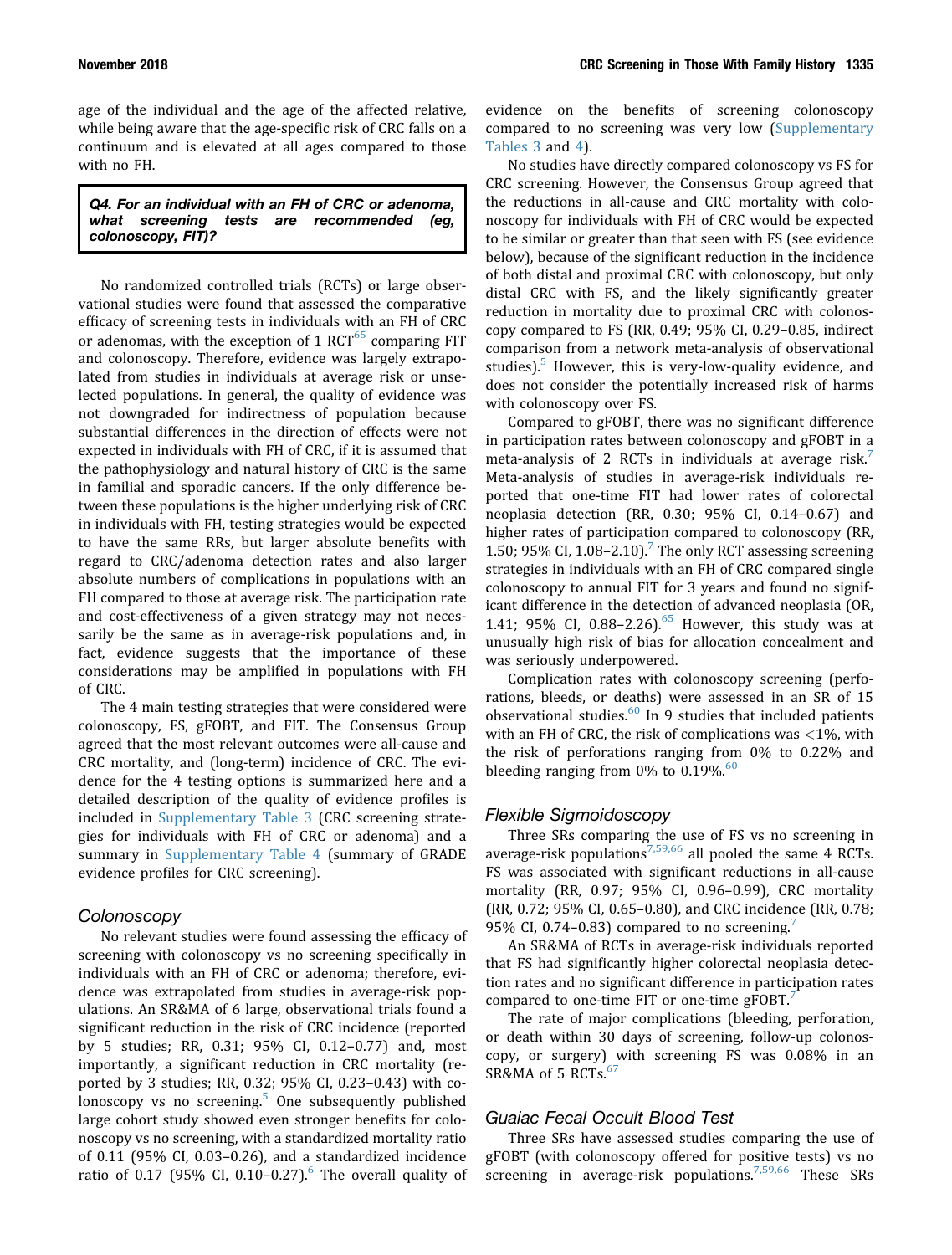pooled 4 RCTs with 9 to 30 years of follow-up and showed a significant reduction in CRC mortality (RR, 0.87; 95% CI, 0.82–0.92), but not in all-cause mortality (RR, 1.00; 95% CI, 0.99–1.10) or CRC incidence (RR, 0.96; 95% CI, 0.90–1.02) with gFOBT vs no screening.<sup>[7](#page-18-0)</sup> One subsequently published RCT with only a short follow-up period (median 4.5 years) reported nonsignificant differences between gFOBT screening and no screening for all 3 of these outcomes.<sup>[68](#page-20-0)</sup> As mentioned, gFOBT was significantly less effective for colorectal neoplasia detection than FS.<sup>7</sup>

In a Cochrane SR&MA, no complications were reported after gFOBT itself, however, 0.03% of patients experienced major complications (bleeding, perforation, or death) within 30 days of screening, which were related to colonoscopy or surgical procedures after a positive screening test. $67$ 

#### Fecal Immunochemical Test

No studies were found assessing FIT compared to no screening, but studies have shown FIT to have superior diagnostic accuracy compared to gFOBT. An SR&MA of 6 RCTs in average-risk populations found a superior colorectal neoplasia detection rate (RR, 2.15; 95% CI, 1.58–2.94) and a higher uptake rate (RR, 1.16; 95% CI, 1.05–1.28) with FIT vs gFOBT.

FIT has been associated with lower rates of colorectal neoplasia detection compared to colonoscopy or FS, but higher rates of participation compared to colonoscopy in meta-analyses of studies in average-risk individuals.<sup>[7](#page-18-0)</sup> There was only 1 RCT in individuals with an FH of CRC that compared FIT and colonoscopy, but as mentioned in the discussion regarding colonoscopy, its results are not reliable due to high risk of bias and serious imprecision.<sup>[65](#page-20-0)</sup> A recent SR&MA, that was not available at the time of the consensus meeting, assessed the diagnostic accuracy of FIT in individuals with FH of CRC (vs colonoscopy as reference standard) and found high sensitivity (86%; 95% CI, 31%– 99%) and specificity (91%; 95% CI, 89%–93%) for detection of CRC; for detection of advanced neoplasia (composite outcome of either CRC or advanced adenomas) specificity remained high (93%; 95% CI, 90%–95%), but sensitivity was disappointingly low  $(46\%; 95\% \text{ CI}, 37\% - 56\%).$ <sup>[69](#page-20-0)</sup>

No data on all-cause or CRC mortality with FIT were found, however, long-term follow-up of ongoing RCTs in average-risk individuals will provide more information on these outcomes. $70,71$  In the interim, the Consensus Group agreed that the reduction in CRC-related mortality with FIT would be expected to be greater than that seen with gFOBT. Data assessing gFOBT can be extrapolated to FIT because FIT is a more specific and sensitive test for  $FOB.<sup>51</sup>$ Compared to gFOBT, FIT has higher sensitivity for the detection of neoplasia and higher adherence rates.<sup>[7](#page-18-0)</sup> SR&MA of studies conducted mainly in individual at average risk (excluding discontinued FITs) reported high sensitivity (0.82; 95% CI, 0.73–0.89) and specificity (0.94; 95% CI, 0.92–0.95).<sup>[72](#page-20-0)</sup> The greater adherence to screening with FIT may be the result of fewer dietary restrictions, easier sample collection, and the requirement for fewer samples compared to gFOBT. $^{18}$  Higher sensitivity will result in more

positive tests requiring colonoscopy,<sup>[18](#page-19-0)</sup> which could result in higher costs and more frequent complications than with gFOBT; however, FIT has been shown to be more costeffective than  $gFOBT$ <sup>[73](#page-20-0)</sup>

#### Patient Preferences

During the last 2 decades, guidelines recommending CRC screening for adults >50 years and the introduction of population-based screening programs have led to substantially increased uptake of CRC screening. Rates in the United States and Canada were about 25%–35% before 2003, but have increased to  $55\% - 60\%$  in 2012–2013 surveys.<sup>[8,9](#page-18-0)</sup>

To help maximize uptake, patient acceptability (adherence) and satisfaction are important when making recommendations for a specific screening test. Overall, individuals with an FH of CRC have been shown to be more likely to adhere to CRC screening recommendations compared to those with no  $FH$ <sup>3</sup>. Among individuals with an FH of 1 or more FDRs with CRC, 71%–83% had ever undergone screening (FOBT, FS, or colonoscopy), but only 46% had undergone colonoscopy within 10 years, and 41% within 5 years. $3,10-12$  $3,10-12$  $3,10-12$ 

Studies assessing preferences for specific types of CRC screening tests were identified from an  $SR<sub>1</sub><sup>74</sup>$  $SR<sub>1</sub><sup>74</sup>$  $SR<sub>1</sub><sup>74</sup>$  with no additional studies found by our updated literature search to January 2017. The 9 studies assessed all used a statedpreference method (eg, conjoint analysis or discrete-choice experiments) and compared 3 or more different CRC screening methods.<sup>[75](#page-21-0)–[83](#page-21-0)</sup> All 9 studies included individuals at average risk for CRC, and 7 also included individuals with an FH of CRC. The findings of the included studies were generally consistent and are summarized in Table 6.

Other studies in average-risk populations suggest there is some variation in preferences. While accuracy was typically considered the most important factor, some individuals may be more concerned with other factors, such as the potential inconvenience, pain, or discomfort related to testing. $84-87$  $84-87$  $84-87$  Individuals have reported that bowel preparation was the most unpleasant aspect of colonoscopy, and that the procedure was less painful than anticipated.<sup>[87](#page-21-0)</sup> This reinforces the need for proper counseling. In fact, an RCT found that a tailored intervention with FDRs of individuals

Table 6.Preferences for Colorectal Cancer Screening Tests Among Individuals With a Family History of Colorectal Cancer That May Affect Adherence<sup>[74](#page-21-0)–[83](#page-21-0)</sup>

| Preferences |  |
|-------------|--|
|             |  |

Greater likelihood of opting for CRC screening (vs no screening) among individuals with an FH of CRC

Greater preference for screening tests with high accuracy (or sensitivity) and improved outcomes of screening (eg, CRC incidence and mortality reduction) than for process-related features (such as preparation and pain)

Greater willingness to undergo more burdensome screening tests if this results in sufficient additional risk reduction of CRC-related mortality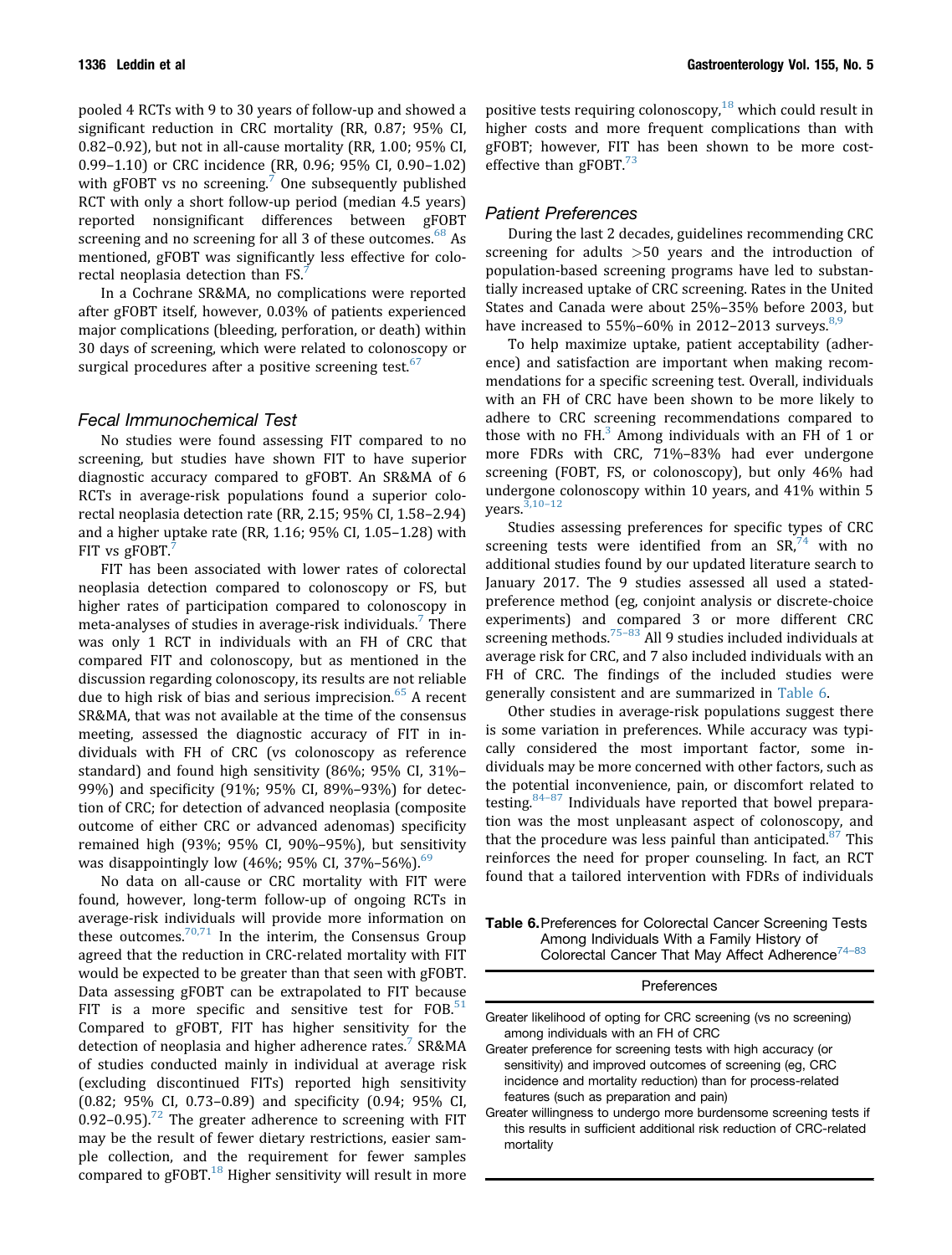diagnosed with colorectal neoplasia significantly improved the rate of uptake of colonoscopy screening compared to a control group (56.3% vs 35.4%,  $P = .0027$ ).<sup>[88](#page-21-0)</sup>

#### Cost-Effectiveness

Direct evidence supporting the cost-effectiveness of screening in those with a positive FH was not found. CRC screening has been shown to be cost-effective compared to no screening, but no single screening test has emerged as consistently more cost-effective in the average-risk pop-ulation.<sup>[73,89](#page-20-0)–[92](#page-20-0)</sup> Because of the higher risk for CRC and the potential need for earlier and more frequent testing, data in average-risk individuals may not be applicable to individuals with an FH of CRC.

In the absence of data in individuals with an FH of CRC, an SR of analyses using simulation models to assess the cost-effectiveness of screening strategies in individuals with an FH of CRC was conducted for this guideline. Four costeffectiveness modeling studies were identified (1 US study,  $93$  1 Australian study,  $94$  and 2 European studies  $95,96$ ) Three analyses were from the third-party payer perspective and considered direct costs only (ie, costs of screening, diagnostic tests, and treatment),  $94-96$  $94-96$  $94-96$  while 1 was from a societal cost perspective and included both direct and indirect costs (ie, those associated with attendance for screening, diagnostic, or surveillance procedures, or for treatment of cancer). The screening strategies included various combinations of FIT every 2 or 5 years and colonoscopy every 5 or 10 years, generally beginning at age 40 or 50 years.

Overall, all 4 studies determined that colonoscopy performed every 5 years was cost-effective compared to no screening, FIT every 2 or 5 years, or colonoscopy every 10 years in individuals with an FH of 1 or more FDRs with CRC. $93-96$  $93-96$  $93-96$  The incremental cost-effectiveness ratio of performing colonoscopy every 5 years was approximately US\$50,000/life-year gained in 2 studies,  $93,95$  AU\$12,405/ life-year gained in a third study,  $94$  and  $\epsilon$ 7250/life-year gained in the fourth study.<sup>[96](#page-21-0)</sup> There were no direct comparisons of different starting ages for initiating screening.

Because all modeling studies made various assumptions, the most cost-effective strategy for screening individuals with an FH of CRC cannot be stated definitively. The available data suggested that the more intensive screening strategies for these high-risk populations using colonoscopy were cost-effective. The optimal interval of such screening may vary according to number and age at diagnosis of the affected FDRs.

No studies were found that assessed the effectiveness of various screening specifically in individuals with an FH of adenoma.

In summary, the Consensus Group agreed that the efficacy, patient preference, and cost-effectiveness data support the choice of colonoscopy as the preferred test for individuals at highest risk, but that FIT was an acceptable alternative depending on the individual's specific risk level, other patient factors, and the availability of resources. Counseling and shared decision-making is critical to maximize uptake of CRC screening.

Q5. For an individual with an FH of CRC or adenoma, what are the recommended testing intervals?

The interval for screening was extrapolated, in part, from data describing the natural history of adenomas in unselected individuals undergoing screening. The risks of advanced adenomas or CRC after a negative colonoscopy are low, particularly during the first 10 years of follow-up.  $97,98$ In addition, small adenomas are generally not malignant, and are unlikely to become invasive cancers within 5 years.<sup>[43,44](#page-20-0)</sup> The malignant potential of adenomas increases with increasing size.  $43,44$  A study estimating the time to progression from normal, through adenoma, to invasive carcinoma, estimated 26 years for diminutive adenoma, 8 years for small adenoma, and 5 years for large adenoma.<sup>99</sup> Because of the high potential for malignant transformation of large adenomas, the efficacy of polypectomy decreases with increasing follow-up years.<sup>99</sup> The risk of developing CRC is also affected by the number and histology of the adenomas.<sup>[44](#page-20-0)–[46](#page-20-0)</sup> Therefore, based on the natural history of adenomas, guidelines recommend a 10-year interval for surveillance after a negative colonoscopy for individuals at average risk.<sup>[17,18,47](#page-19-0)</sup>

There is currently little evidence to suggest that the natural progression of adenomas in individuals with an FH would differ from those without an FH. In one study, although individuals with a recurrence of adenomas (especially advanced adenomas) were more likely to have an FDR with CRC compared to those without recurrence, this was not statistically significant.<sup>[100](#page-21-0)</sup> Evidence does suggest that the rate of progression from adenoma to CRC may be accelerated in individuals with some, but not other hereditary syndromes. $101$  Currently, it is unknown whether an FH of nonhereditary CRC/adenomas would impact the natural history of adenomas in these individuals. If new evidence emerges confirming that the natural history remains the same, this would strengthen the current guideline. However, if emerging evidence shows that the pathophysiology of CRC is unique in individuals with an FH, this would weaken the confidence in the evidence, and would suggest the need to update the guidelines.

RCTs to determine the optimal interval for CRC screening are very limited. In an RCT in unselected, healthy individuals, both annual and biennial screening gFOBT resulted in significant reductions in the incidence of CRC (annual RR, 0.80; 95% CI, 0.70–0.90; biennial RR, 0.83; 95% CI, 0.73–0.94), as well as statistically lower CRC mortality (annual RR, 0.68; 95% CI, 0.56–0.82; biennial RR, 0.78; 95% CI, 0.65–0.93) compared with the control group.<sup>[102,103](#page-21-0)</sup> The 2 approaches appeared to have similar efficacy, although, they were not compared statistically. Similarly, a populationbased RCT evaluating FIT compared screening at 1-, 2-, or 3-year intervals, and found higher participation rates with biennial and triennial screening compared to annual screening, but there was no difference in detection of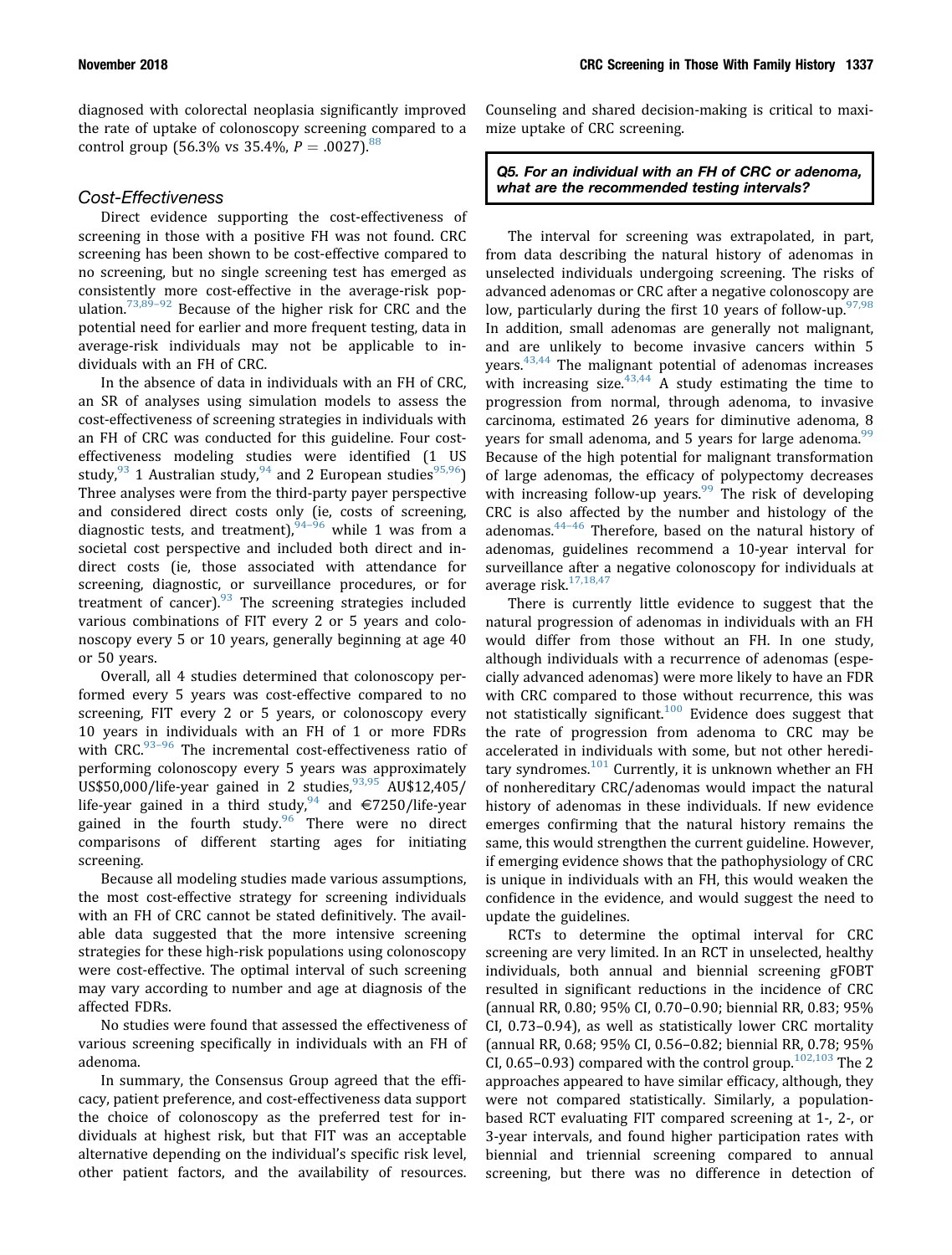advanced neoplasms or  $CRC.<sup>104</sup>$  Overall, the data assessing screening intervals for an FIT-type screening test are verylow quality and there remains substantial uncertainty as to whether 1-, 2-, or 3-year intervals would have the same efficacy or not.

In addition to the testing interval, the cutoff value for a positive FIT is also important. A diagnostic accuracy SR&MA of studies in average-risk individuals found that using a lower cut-off value (eg,  $\langle 20 \mu g/g \rangle$  significantly increased the sensitivity of FIT, but with a corresponding significant decrease in specificity. $72$ 

One study compared 2 different screening intervals for colonoscopy (1 follow-up colonoscopy at 6 years vs 2 follow-up colonoscopies, 1 at 3 years and the other at 6 years) in individuals with an FH of  $CRC<sub>105</sub>$  $CRC<sub>105</sub>$  $CRC<sub>105</sub>$  but no definitive conclusions can be drawn from that study. Although it was described as an RCT, it was not truly randomized, was underpowered, and did not report cumulative incidence of advanced adenomas at the end of the study. $105$ 

Subgroup analyses of a large cohort study found that among individuals with an FH of CRC, a follow-up colonoscopy within 5 years significantly reduced the risk of CRC (HR, 0.44; 95% CI, 0.30–0.66 compared with no colonoscopy), but was not significant when follow-up colonoscopy took place beyond 5 years (HR, 0.91; 95% CI, 0.55–1.52, compared with no colonoscopy). In contrast, in individuals without an FH, the risk of CRC was significantly reduced (compared with no colonoscopy) in both subgroups, ie, follow up colonoscopy in  $<$  5 years and in  $\geq$  5 years. However, these were subgroup analyses and the sample size for those with an FH of CRC was small  $106$ 

No studies were found that assessed the effectiveness of various testing intervals specifically in individuals with an FH of adenoma. Overall, the Consensus Group agreed that the elevated risk warrants consideration of shorter intervals for repeat FIT and colonoscopy among some individuals with an FH of CRC or advanced adenoma compared to those at average risk. However, consideration should be given to the degree of elevated risk (eg, age and number of FDRs, and age of the individual) the quality of screening colonoscopy, and the findings at screening colonoscopy (eg, size, number, and histology of polyps) when considering the timing of subsequent testing.

## Clinical Recommendations

The individual recommendation statements are provided and include the strength of recommendation and quality of supporting evidence (according to the GRADE approach), and the voting result. This is followed by a discussion of the evidence considered for the specific statement. A summary of the recommendation statements is provided in [Tables 1](#page-2-0) and [2](#page-4-0).

1. For an individual with 1 or more FDR with a history of CRC, we recommend screening over no screening. GRADE: Strong recommendation, moderate-quality evidence. Vote: strongly agree, 100%

Key evidence. As discussed in Question 1, individuals with 1 or more FDRs are highly likely to have at least a 2 fold greater risk of CRC compared to those without an FH. Moderate-quality evidence has demonstrated the efficacy of screening programs in individuals at average risk (see Question 4), and this was extrapolated to individuals at elevated risk.

**Discussion.** The Consensus Group agreed that screening programs are effective in average-risk individuals, and that individuals at higher risk of CRC related to an FH of 1 or more FDRs with CRC would benefit at least as much, if not more, from screening programs over no screening.

## Individuals With a Family History of 1 First-Degree Relative With Colorectal Cancer

The scenario of an individual with an FH of 1 FDR diagnosed with CRC was used as the base case for initial discussions because the majority of data on the effects of FH are focused on this subgroup. Based on the evidence presented (see principal Question 4 and Supplementary Tables 3 and 4), the Consensus Group ranked the attributes of the 4 main testing strategies on a scale of 1 to 4 (with 1 being the preferred test for the given characteristic) ([Table 7](#page-14-0)). When 2 or more tests were considered largely equivalent for a given characteristic, they were given the same rank. The results of this exercise are shown in [Table 7](#page-14-0) for the scenario of an FH of 1 FDR with CRC. Based on the evidence for an increased risk of CRC for individuals in this subgroup, colonoscopy was identified as the preferred strategy, followed by FIT. This exercise allowed consideration of factors such as patient preferences, resource use, and feasibility, and was used to help guide decisions on the recommendation statements for this subgroup.

[Table 7](#page-14-0) was created in the setting of North American subjects, with the Canadian and US gastroenterologists discussing whether differences in testing availability, cost, would impact the rankings. For the subgroup of individuals shown in [Table 7,](#page-14-0) the ranking remained the same for both Canada and the United States. It was suggested that these recommendations could be customized to other countries by using this approach and adjusting the relative rankings of the tests in different settings.

2. For an individual with 1 FDR with a history of CRC, we suggest colonoscopy as the preferred screening test over no screening or all other screening modalities. GRADE: Conditional recommendation, very-low-quality evidence. Vote: strongly agree, 88%; agree, 13%

Key evidence. See Question 4. Compared to no screening, the evidence for colonoscopy was determined to be of very-low quality (observational studies at high risk of bias). There was very sparse data comparing colonoscopy to other testing modalities in this population, making this evidence of very-low quality as well.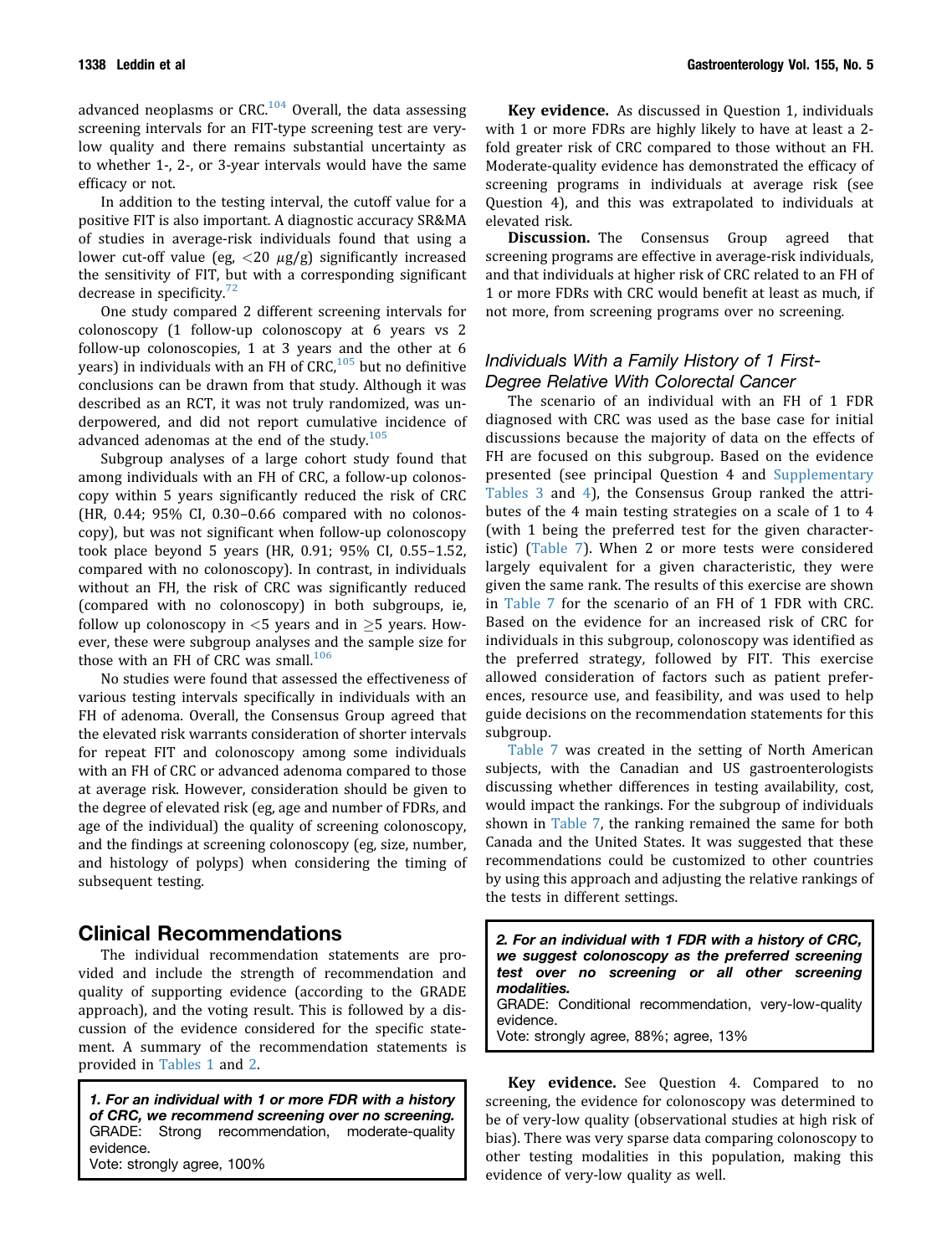| Characteristics                     | Colonoscopy | gFOBT | FS | <b>FIT</b> | Importance for decision |
|-------------------------------------|-------------|-------|----|------------|-------------------------|
| Desirable effects (efficacy)        |             |       |    |            | High                    |
| Undesirable effects (complications) |             |       |    |            | High                    |
| Acceptability                       |             |       |    |            | High                    |
| Balance of effects                  |             |       |    |            | High                    |
| Resources required                  |             |       |    |            | Medium                  |
| Cost-effectiveness                  |             |       |    |            | Medium                  |
| Feasibility                         |             |       |    |            | Medium                  |
| Equity                              |             |       |    |            | Medium                  |
| <b>Overall ranking</b>              |             |       |    |            |                         |

<span id="page-14-0"></span>Table 7.Ranking of Attributes of Screening Tests for Colorectal Cancer in Individuals With a Family History of 1 First-Degree Relative With Colorectal Cancer

Discussion. Based on the ranking of attributes (Table 7), colonoscopy was determined to be the overall preferred screening test for individuals with 1 FDR with CRC. Colonoscopy offers the greatest efficacy, and while the RR of complications is highest with this test, the absolute risk of complications remains very low. In addition, although the resources required were ranked as high, the superior efficacy, which leads to better cost-effectiveness and patient acceptability, make colonoscopy the preferred option for individuals at elevated risk.

3. For an individual with 1 FDR with a history of CRC, we suggest FIT as a second-line screening option. GRADE: Conditional recommendation, moderate-quality evidence. Vote: strongly agree, 50%; agree, 38%; uncertain, 13%

Key evidence. See Question 4. No RCT data were found comparing FIT to no screening, so evidence was mainly extrapolated from studies comparing FIT with gFOBT, colonoscopy, and FS; however, these studies only accessed diagnostic accuracy and participation rates; no direct data are available on long-term clinical outcomes.

Discussion. Based on the ranking of attributes (Table 7), FIT was ranked second overall as a screening test for individuals with 1 FDR with CRC. While the Consensus Group agreed that colonoscopy is the preferred test for this subgroup, it was deemed necessary to offer an alternative test. With acceptable efficacy and adverse event profiles, FIT is a reasonable option in cases where an individual refuses colonoscopy, has higher than average risks of complications from colonoscopy, or if colonoscopy availability or wait times are an issue. In addition, equitable access can be an issue with colonoscopy and FS in geographic areas where these tests are not readily available.<sup>[8,9,107](#page-18-0)</sup>

4. For an individual with 1 FDR with a history of CRC undergoing screening colonoscopy, we suggest commencing CRC screening at age 40–50 years or 10 years younger than the age of diagnosis of the FDR, whichever is earlier.

GRADE: Conditional recommendation, very-low-quality evidence.

Vote: strongly agree, 50%; agree, 50%

| 5. For an individual with 1 FDR with a history of CRC<br>undergoing screening with FIT, we suggest<br>commencing CRC screening at age 40-50 years or<br>10 years younger than the age of diagnosis of FDR,<br>whichever is earlier. |
|-------------------------------------------------------------------------------------------------------------------------------------------------------------------------------------------------------------------------------------|
| GRADE: Conditional recommendation, very-low-quality<br>evidence.<br>Vote: strongly agree, 25%; agree, 75%                                                                                                                           |

Key evidence. See Question 3. There is evidence that risk of CRC increases with increasing age of the individual to be screened, and also with decreasing age at diagnosis of CRC in the FDR. However, risk falls on a continuum and a definitive cutoff age cannot be determined based on current evidence.

**Discussion.** The Consensus Group agreed that the clinical decision to initiate early screening should consider both the age of the individual and the age of the affected relative. For example, if the FDRs are much older at time of diagnosis (eg, 75–90 years), initiating colonoscopies at age 40 years may not be warranted. It is important to balance risk level against resource use. As the age to initiate screening decreases, the number of colonoscopies performed over the individual's lifespan will increase. However, targeting the group of individuals (with FH of CRC) at age 40–50 years would be feasible, and the harms of missing a diagnosis of CRC are likely greater than in an older individual, in terms of potential life-years lost.

| undergoing screening with colonoscopy, we suggest<br>5-10 year screening intervals.<br>GRADE: Conditional recommendation, very-low-quality<br>evidence.<br>Vote: strongly agree, 25%; agree, 63%; uncertain, 13%<br>7. For an individual with 1 FDR with a history of CRC<br>undergoing screening with FIT, we suggest 1–2 year<br>screening intervals.<br>GRADE: Conditional recommendation, very low-quality<br>evidence.<br>Vote: strongly agree, 38%; agree, 63% |
|----------------------------------------------------------------------------------------------------------------------------------------------------------------------------------------------------------------------------------------------------------------------------------------------------------------------------------------------------------------------------------------------------------------------------------------------------------------------|
|----------------------------------------------------------------------------------------------------------------------------------------------------------------------------------------------------------------------------------------------------------------------------------------------------------------------------------------------------------------------------------------------------------------------------------------------------------------------|

Key evidence. See Question 5. Evidence for screening intervals was extrapolated, in part, from data describing the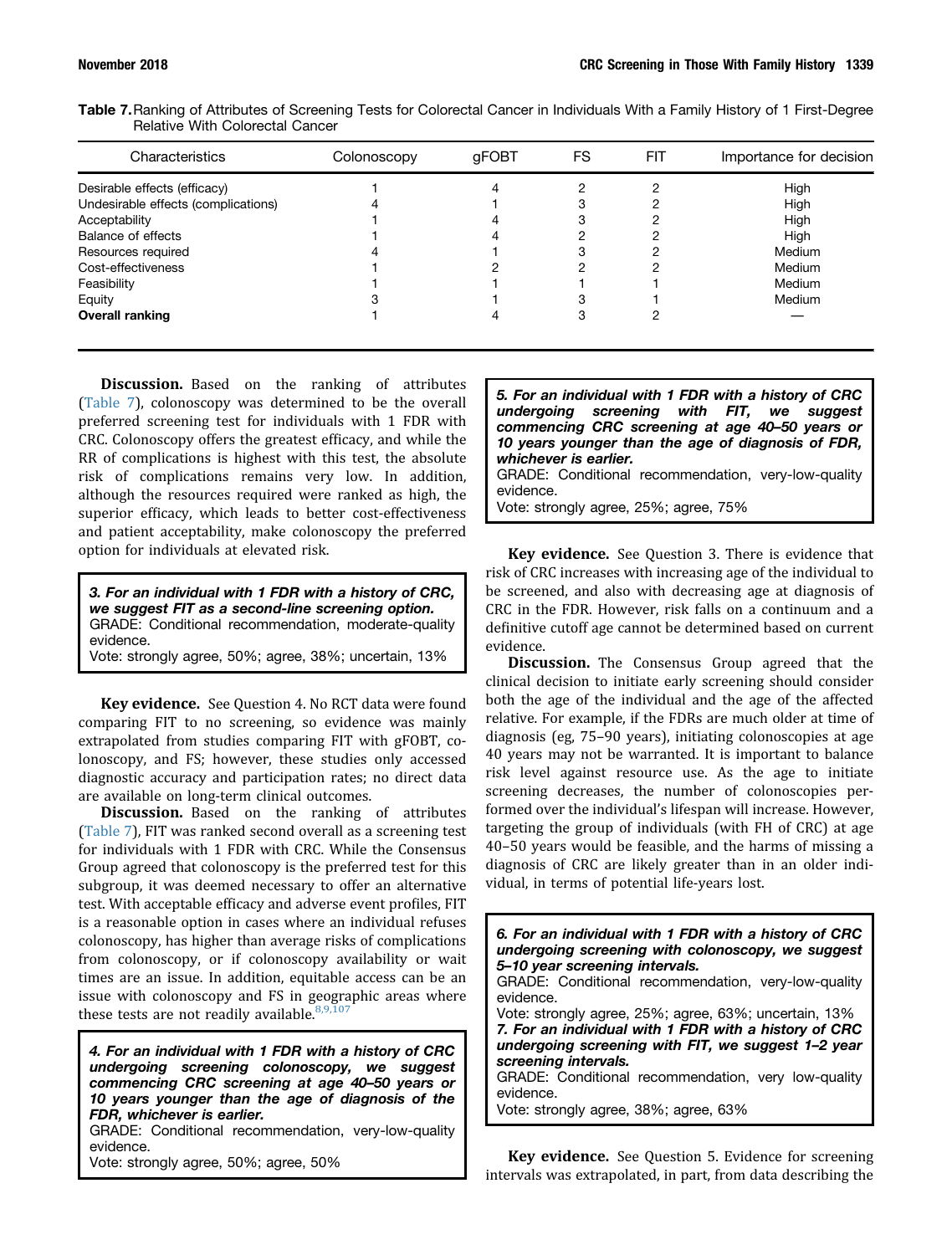1340 Leddin et al Gastroenterology Vol. 155, No. 5

natural history of adenomas in unselected individuals undergoing screening. While data suggest the rate of progression from adenoma to CRC in patients with some hereditary syndromes may be accelerated, it is unknown whether the rate of progression is affected by an FH of nonhereditary CRC. Data assessing different testing intervals for colonoscopy or FIT are very limited, especially in individuals with an FH.

Discussion. The Consensus Group agreed that the elevated risk associated with an FH of CRC in 1 FDR may warrant shorter intervals for repeat FIT and colonoscopy compared to those recommended for individuals at average risk. Again, clinical judgment is important when making decisions to shorten the screening interval, and should consider the degree of elevated risk (eg, age and number of FDRs, and age of the individual), the quality of screening colonoscopy, and the findings at screening colonoscopy (eg, size, number, and histology of polyps).

## Two or More First-Degree Relatives With Colorectal Cancer

As discussed in Question 1, an individual's CRC risk increases with an increasing number of affected FDRs. Individuals with 2 or more FDRs with CRC likely have a 4- to 6-fold greater risk than the general population. Although these individuals are at higher risk, the ranking of the attributes of the 4 main testing strategies remained unchanged compared to individuals with an FH of 1 FDR with CRC ([Table 7\)](#page-14-0), and colonoscopy continued to be the preferred strategy. As outlined in Statement 1, screening was strongly recommended over no screening in this subgroup of individuals.

8. For an individual with 2 or more FDRs with a history of CRC, we recommend colonoscopy as the preferred screening test over no screening or all other screening modalities. GRADE: Strong recommendation, very-low-quality evidence. Vote: strongly agree, 63%; agree, 38%

#### Key evidence. See Question 4 and Statement 2.

Discussion. Colonoscopy was recommended as the preferred screening test for all individuals in this subgroup because of the high efficacy rates and the very high risk of CRC associated with having 2 or more FDRs with CRC. This subgroup of individuals is much smaller than the subgroup with 1 FDR; therefore, it is likely feasible to screen all individuals in this group with colonoscopy. In unusual circumstances, such as when an individual refuses colonoscopy, another screening test should be performed, rather than no test, but all efforts should be made to perform colonoscopy.

Despite very-low QoE, the Consensus Group was given the option to vote on the strength of recommendation for colonoscopy because of the high-risk of life-threatening negative consequences of missed lesions, and agreed that this should be a strong recommendation.

9. For an individual with 2 or more FDRs with a history of CRC undergoing colonoscopy, we suggest commencing CRC screening at age 40 years or 10 years younger than the age of diagnosis of the earliest diagnosed FDR, whichever is earlier. GRADE: Conditional recommendation, very-low-quality evidence. Vote: strongly agree, 63%; agree, 38%

Key evidence. See Question 3 and Statement 4.

Discussion. The Consensus Group agreed that in light of the very high risk associated with 2 or more FDRs, initiating screening at a young age is clearly warranted in this group of individuals. In addition, screening should begin 10 years younger than the age of diagnosis of the earliest diagnosed FDR. However, again clinical judgment is important; if the FDRs are much older at time of diagnosis, initiating colonoscopies at age 40 years may not be warranted, and genetic testing should be considered in those with a high CRC burden in a family.

## 10. For an individual with 2 or more FDRs with a history of CRC undergoing screening with colonoscopy, we suggest 5-year screening intervals.

GRADE: Conditional recommendation, very-low-quality evidence.

Vote: strongly agree, 38%; agree, 63%

Key evidence. See Question 5. Evidence for screening intervals was extrapolated, in part, from data describing the natural history of adenomas in unselected individuals and those with hereditary syndromes. Data suggest the rate of progression from adenoma to CRC in patients with Lynch syndrome is accelerated. $101$  Observational studies have found cancers, even advanced-stage cancers, that have occurred within intervals of 3 years or fewer,  $108-110$  $108-110$  $108-110$ although it is not clear whether these cancers result from missed lesions at the first colonoscopy or a rapid rate of progression from adenoma to CRC. Currently, it is unknown whether the adenomas in individuals with an FH in multiple relatives lay on a continuum in terms of rate of progression compared to the adenomas found in individuals with hereditary syndromes or those at average risk.

**Discussion.** The Consensus Group agreed that the very high risk associated with multiple FDRs with CRC warrants a shorter interval for repeat colonoscopy compared to those recommended for individuals at average risk. It is important to investigate these individuals for an inherited syndrome (eg, Lynch syndrome, familial adenomatous polyposis), including a detailed personal and FH incorporating at least 3 generations and potentially genetic testing. Individuals found to have an FH of an inherited syndrome should undergo screening according to appropriate published guidelines.[24](#page-19-0)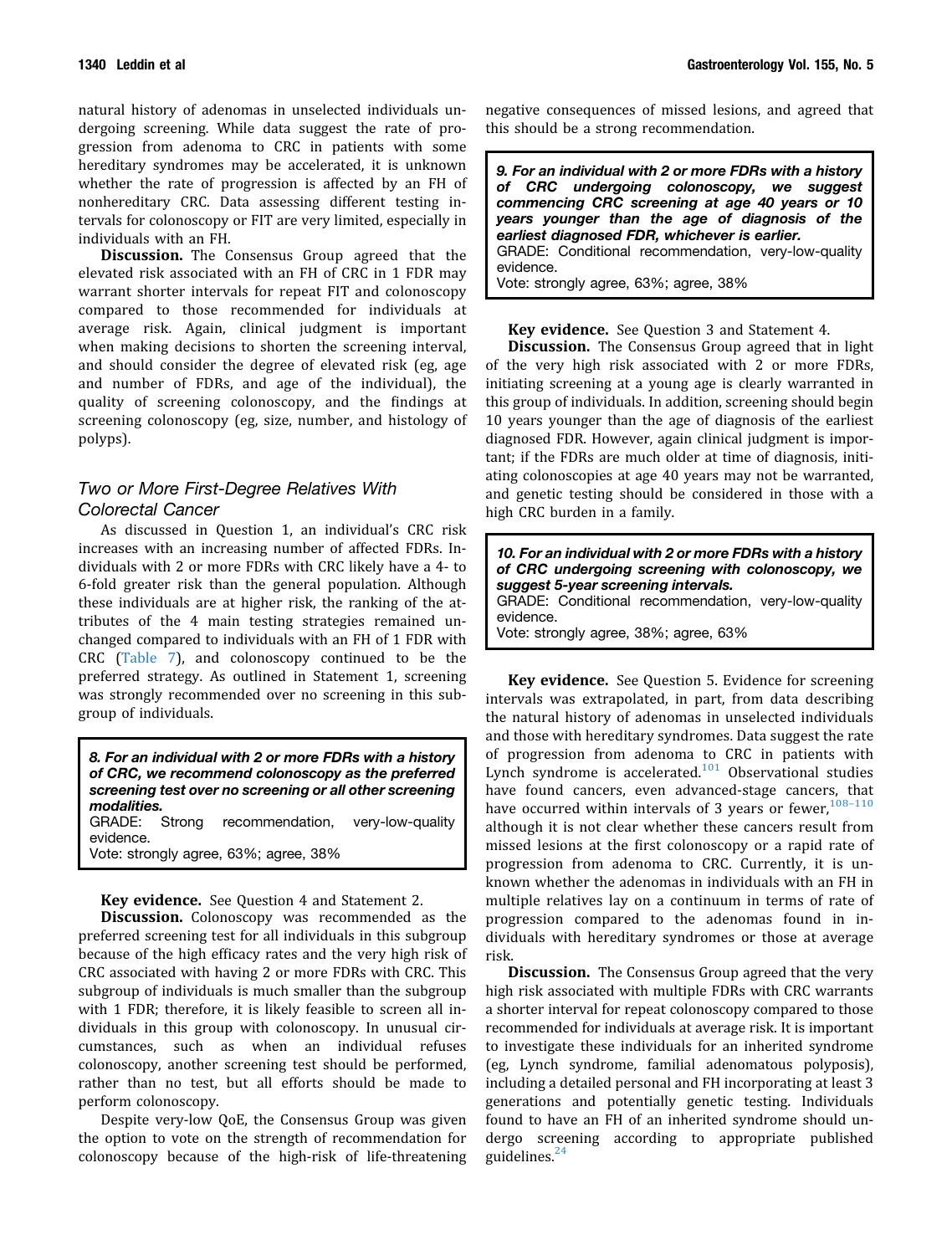## One or More Second-Degree Relatives with Colorectal Cancer

As discussed in Question 1, an individual's CRC risk is associated with the degree of the relationship between the family member and the individual. Risk decreases with increasing distance from the affect relative. Among those with an affected SDR, reported elevations in CRC risk appears to be largely driven by the presence of a concomitant FDR. Although these individuals are likely at lower risk than those with 1 or more FDRs, the ranking of the attributes of the 4 main testing strategies remained unchanged compared to individuals with an FH of 1 FDR with CRC [\(Table 7](#page-14-0)). Although colonoscopy was still considered the overall best option, FIT continued to be ranked second overall.

11. For an individual with 1 or more SDRs with a history of CRC, we recommend screening over no screening. GRADE: Strong recommendation, moderate-quality evidence.

Vote: strongly agree, 88%; agree, 13%

**Key evidence.** See Question 1 and Statement 1. Studies suggest that individuals with an affected SDR, without an affected FDR, may be at marginally increased risk for CRC, but these data do not appear to be statistically or clinically relevant. Risk appears to increase with increasing number of affected SDRs and decreases with the distance of the relative. Moderate-quality evidence has demonstrated the efficacy of screening programs in individuals at average risk (see Question 4), and this was extrapolated to individuals with SDRs with CRC, whose risk of CRC is at least that of average-risk individuals.

Discussion. The Consensus Group concluded that these individuals are likely at average risk. However, risk appears to fall on a biologic gradient, therefore, a thorough history should be taken. As per guidelines for screening individuals at average risk, screening is strongly recom-mended over no screening.<sup>[14,15,17](#page-19-0)-[20](#page-19-0)</sup>

12. For an individual with 1 or more SDRs with a history of CRC, we suggest commencing CRC screening at age 50 years. GRADE: Conditional recommendation, low-quality evidence. Vote: strongly agree, 50%; agree, 50%

Key evidence. See Questions 1 and 3. It has been clearly shown that the incidence and mortality of CRC increases with age, with a sharp increase at age 50 years. $1,2,58$  For this reason, guidelines for individuals at average risk recommend screening for CRC starting at age 50 years.<sup>[14,15,17](#page-19-0)-[20](#page-19-0)</sup>

**Discussion.** Based on evidence suggesting individuals with an FH of CRC in 1 or more SDRs are at average or mildly elevated risk, the Consensus Group agreed with the 50-year age of initiation as per guidelines for individuals at average risk. $14,15,17-20$  $14,15,17-20$  $14,15,17-20$ 

13. For an individual with 1 or more SDRs with a history of CRC, we suggest screening tests and intervals in accordance with average-risk guidelines. GRADE: Conditional recommendation, very-low-quality evidence. Vote: strongly agree, 38%; agree, 63%

Key evidence. See Questions 1 and 3, and Statement 12. Discussion. Based on the likelihood that these individuals are at average or minimally elevated risk for CRC, screening tests and the interval for screening should be chosen according to locally applicable average-risk guidelines.[14,15,17](#page-19-0)–[20](#page-19-0)

## One or More First-Degree Relatives With Advanced Adenoma

As discussed in Question 2, individuals may be unreliable in describing the histology of the polyp, adenoma, or advanced adenoma experienced by a relative; therefore, the Consensus Group defined this subgroup as individuals with an FH of "documented advanced adenoma." The Consensus Group emphasized the importance of the documentation in their recommendation; polyps without documentation should be considered "nonadvanced," see Statement 19. These individuals appear to be at increased risk of CRC and adenomas. When ranking the attributes of the 4 main testing strategies, the Consensus Group acknowledged that patient preferences, cost-effectiveness, and feasibility are different in this subgroup [\(Table 8](#page-17-0)) compared to individuals with an FH of 1 FDR with CRC ([Table 7\)](#page-14-0). The Consensus Group agreed that the advantages of colonoscopy over FIT in terms of cost-effectiveness and patient acceptability would be decreased in this subgroup. In addition, the high prevalence of adenomas would substantially impact the feasibility of performing colonoscopy or FS on all relatives of individuals with adenomas. Although the overall ranking continued to position colonoscopy first and FIT second overall, almost 40% of the Consensus Group advocated in favor of ranking these 2 options equally. Although colonoscopy would likely be a preferred strategy in the United States for this subgroup of individuals, the ranking remained the same for both Canada and the United States ([Table 8](#page-17-0)).

14. For an individual with 1 or more FDRs with a history of a documented advanced adenoma, we recommend screening over no screening. GRADE: Strong recommendation, moderate-quality evidence. Vote: strongly agree, 63%; agree, 38% No recommendation. For an individual with 1 or more

FDRs with a history of a documented advanced adenoma, the Consensus Group was not able to make a recommendation (neither for nor against) on the use of colonoscopy as the preferred screening test over no screening or all other screening modalities.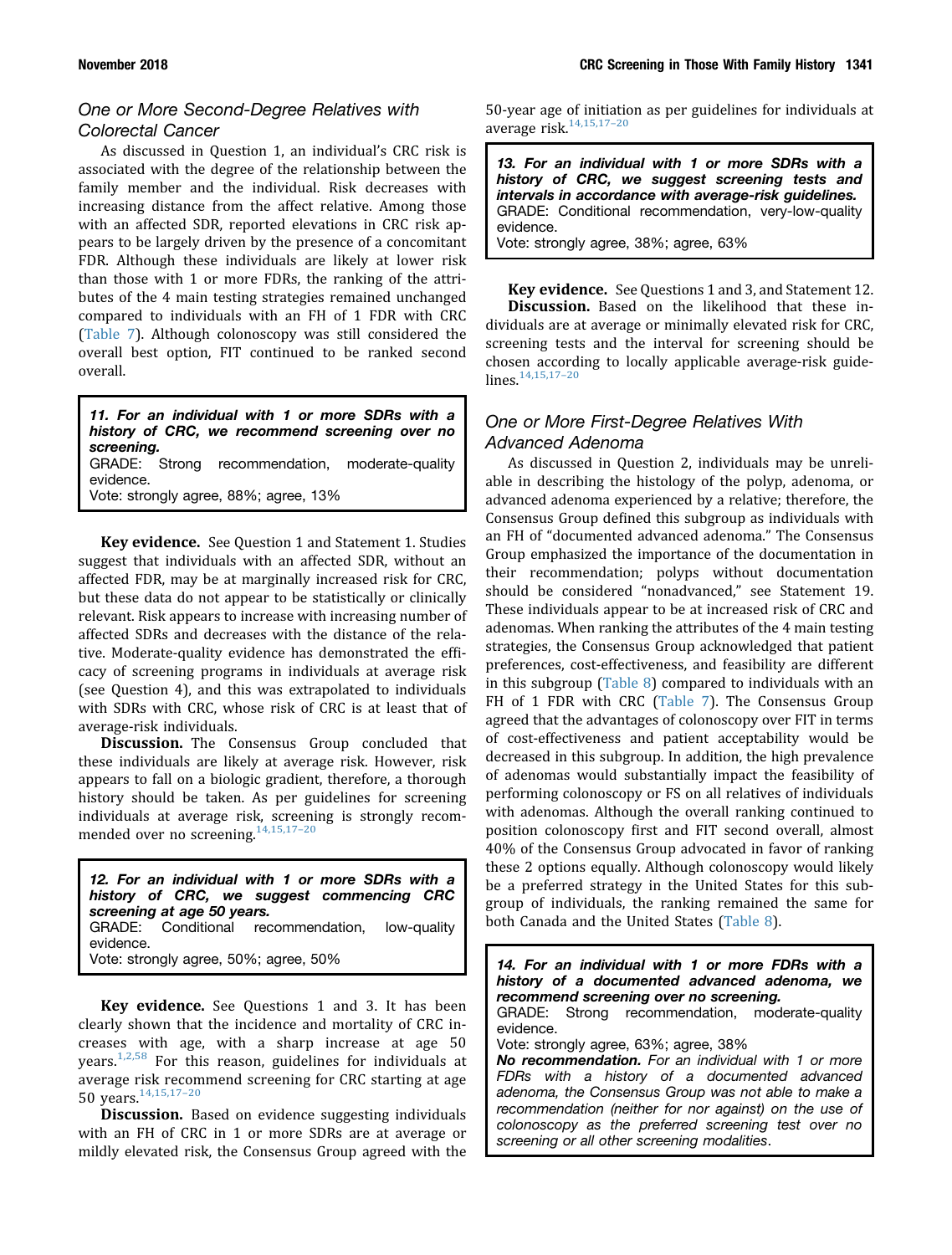<span id="page-17-0"></span>

| Table 8. Ranking of Attributes of Screening Tests for Colorectal Cancer in Individuals With a Family History of 1 or More |                                              |  |  |  |  |  |
|---------------------------------------------------------------------------------------------------------------------------|----------------------------------------------|--|--|--|--|--|
|                                                                                                                           | First-Degree Relatives With Advanced Adenoma |  |  |  |  |  |

| Characteristics                     | Colonoscopy | qFOBT | FS | <b>FIT</b> | Importance for decision |
|-------------------------------------|-------------|-------|----|------------|-------------------------|
| Desirable effects (efficacy)        |             |       |    |            | High                    |
| Undesirable effects (complications) |             |       |    |            | High                    |
| Acceptability                       |             |       |    |            | High                    |
| Balance of effects                  |             |       |    |            | High                    |
| Resources required                  |             |       |    |            | Medium                  |
| Cost-effectiveness                  |             |       |    |            | <b>Medium</b>           |
| Feasibility                         |             |       |    |            | Medium                  |
| Equity                              |             |       |    |            | <b>Medium</b>           |
| <b>Overall ranking</b>              |             |       |    | $2^a$      |                         |

<sup>a</sup>Three of eight consensus participants had concerns regarding ranking FIT at a lower overall level compared with colonoscopy, in this subgroup of individuals.

15. For an individual with 1 or more FDRs with a history of a documented advanced adenoma, we suggest colonoscopy or FIT over no screening or all other screening modalities. GRADE: Conditional recommendation, very-low-quality evidence. Vote: strongly agree, 63%; agree, 38% Key evidence. See Questions 2 and 4. While individuals with an FH of an advanced adenoma appear to be at marginally increased risk for CRC, data are sparse, and it is not clear whether the risk would meet the level of clini-17. For an individual with 1 or more FDRs with a history of a documented advanced adenoma undergoing screening with colonoscopy, we suggest 5–10 year screening intervals. GRADE: Conditional recommendation, very-low-quality evidence. Vote: strongly agree, 13%; agree, 75%; uncertain, 13% 18. For an individual with 1 or more FDRs with a history of a documented advanced adenoma undergoing screening with FIT, we suggest 1–2 year screening intervals. GRADE: Conditional recommendation, very-low-quality evidence.

Vote: strongly agree, 38%; agree, 63%

Discussion. The Consensus Group recommended some form of screening over no screening, based on the proven benefits of screening. However, the Consensus Group could not make a recommendation for or against the use of colonoscopy as a "preferred test." Although the group agreed that colonoscopy is the most accurate test, some participants argued screening colonoscopy for all individuals with an FH of an FDR with an advanced adenoma (who may not be at elevated risk), would yield a high number of colonoscopies and likely would not be feasible in Canada. In contrast, the consensus participants from the United States argued that colonoscopy would be the preferred test for this subgroup in the United States.

cally relevant increased risk of 2-fold.

FIT was considered to be a reasonable option, with acceptable sensitivity and specificity (see Question 4). In addition, while patient preference in individuals at elevated risk because of an FH of CRC is for the most accurate test (colonoscopy), this has not been shown in individuals with an FH of adenoma, and FIT is likely to be more acceptable.

16. For an individual with 1 or more FDRs with a history of a documented advanced adenoma undergoing screening with colonoscopy or FIT, we suggest commencing CRC screening at age 40–50 years or 10 years younger than the age of diagnosis of the earliest diagnosed FDR, whichever is earlier. GRADE: Conditional recommendation, very-low-quality

evidence.

Vote: strongly agree, 38%; agree, 38%; uncertain, 25%

Key evidence. See Questions 3 and 5. Individuals with an FH of an advanced adenoma appear to be at marginally increased risk of CRC.

**Discussion.** There was substantial discussion around whether the potential modest increase in CRC risk warranted either initiating testing at an earlier age or performing more frequent testing compared to average-risk individuals. Because of the uncertainty around the magnitude of increased risk, the Consensus Group agreed to provide ranges for the starting age and testing interval, with clinical judgment and other risk factors being considered in screening decisions. The group stressed that the interval for colonoscopy in most cases should not be fewer than 5 years, but as for average-risk individuals should not be more than 10 years. The US consensus participants argued that based on natural history data suggesting high-grade dysplasia has a high risk of developing into CRC, the preferred screening for these individuals in the United States would be colonoscopy every 5 years.

## One or More First-Degree Relatives With Any Adenoma

19. For an individual with 1 or more FDRs with a history of a nonadvanced adenoma or polyp of unknown histology, we suggest screening in accordance with average-risk guidelines. GRADE: Conditional recommendation, low-quality evidence. Vote: strongly agree, 63%; agree, 38%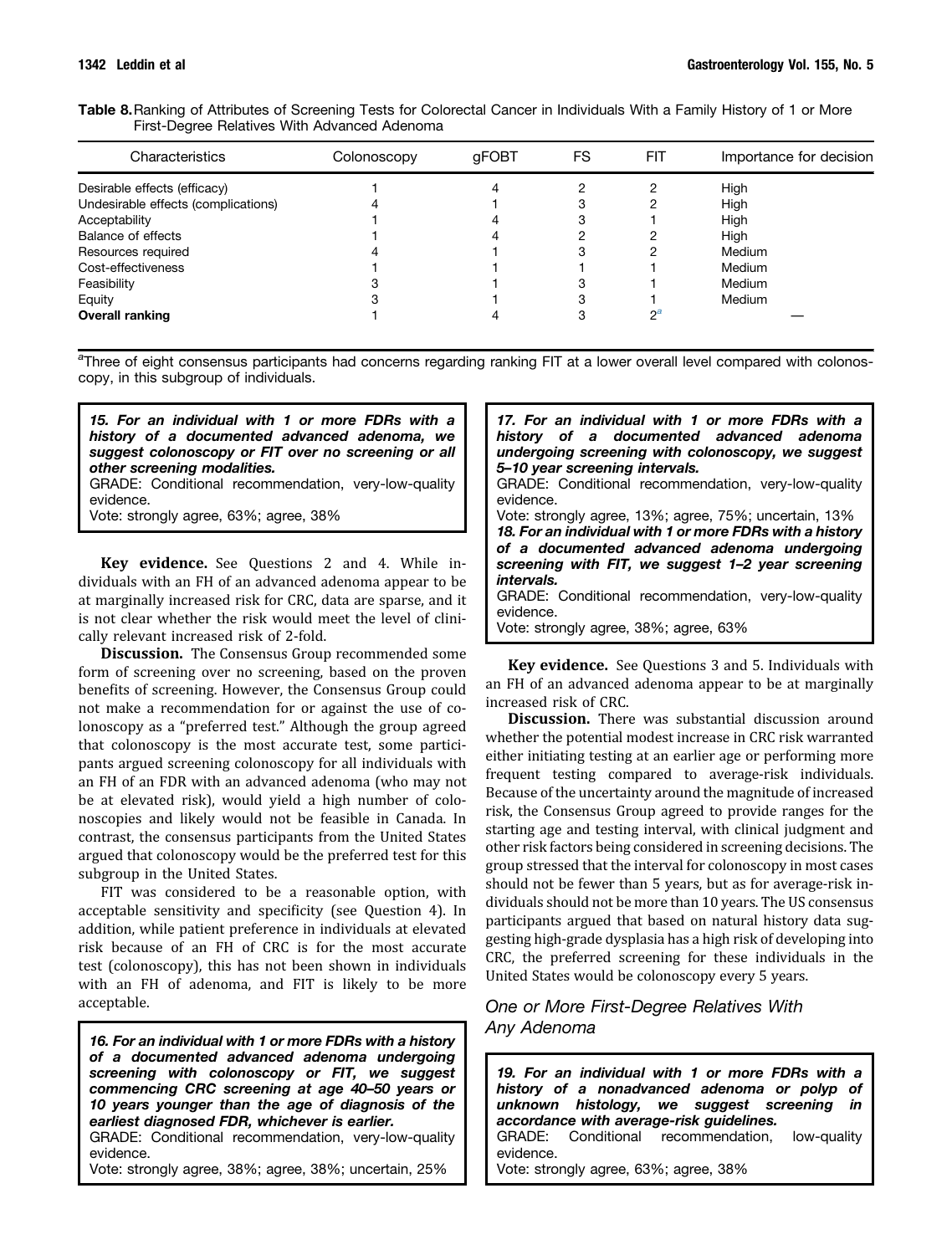<span id="page-18-0"></span>Key evidence. See Questions 2 and 5. There was no evidence that individuals with an FH of nonadvanced adenomas are at increased risk of CRC.

**Discussion.** The Consensus Group agreed that this subgroup (usually defined as those with  $\leq 2$  non-advanced adenomas that are  $<$ 10 mm in size and those without neoplasia), should be screened according to guidelines for average-risk individuals. $14,15,17-20$  $14,15,17-20$  $14,15,17-20$  Persons whose polyp is of unknown histology should be screened according to guidelines for average-risk individuals (please also refer to the discussion for Statements 11–13).

## Future Directions

There is a need for well-designed, large. prospective. and retrospective observational studies that will accurately quantify how an FH of CRC or adenoma affects the risk of CRC. Specifically, prospective studies that assess the optimal time to initiate screening and appropriate intervals between screening should be a priority. These studies should strive to avoid the limitations of the existing studies.

There is also a need for well-designed RCTs assessing the effects of FIT compared to gFOBT or colonoscopy on critical clinical outcomes (long-term CRC incidence and mortality) in this patient population. Similarly, the results of ongoing follow-up of RCTs in average-risk individuals, assessing critical long-term outcomes (eg, CRC mortality and incidence) with colonoscopy compared to no screening or FIT should help inform future guidelines.<sup>[70,71,111](#page-20-0)</sup>

Finally, while there are some studies suggesting that patient preferences and values, as well as barriers and facilitators to CRC screening, may differ in average-risk vs high-risk populations, this needs to be more clearly defined in both populations.

## Canadian Association of Gastroenterology Statement

This CPG on screening for CRC in individuals with a family history of nonhereditary CRC or adenoma was developed under the direction of Drs Desmond Leddin and David A. Lieberman, in accordance with the policies and procedures of the CAG and under the direction of CAG Clinical Affairs. It has been reviewed by the CAG Practice Affairs and Clinical Affairs Committees and the CAG Board of Directors. The CPG was developed following a thorough consideration of medical literature and the best available evidence and clinical experience. It represents the consensus of a Canadian and International panel composed of experts on this topic. The CPG aims to provide a reasonable and practical approach to care for specialists and allied health professionals charged with the duty of providing optimal care to patients and families, and can be subject to change as scientific knowledge and technology advance and as practice patterns evolve. The CPG is not intended to be a substitute for physicians using their individual judgment in managing clinical care in consultation with the patient, with appropriate regard to all the

individual circumstances of the patient, diagnostic and treatment options available, and available resources. Adherence to these recommendations will not necessarily produce successful outcomes in every case.

## Supplementary Material

Note: To access the supplementary material accompanying this article, visit the online version of Gastroenterology at [www.gastrojournal.org,](http://www.gastrojournal.org) and at [https://doi.org/10.1053/](https://doi.org/10.1053/j.gastro.2018.08.017) [j.gastro.2018.08.017](https://doi.org/10.1053/j.gastro.2018.08.017).

## References

- 1. Canadian Cancer Society's Advisory Committee on Cancer Statistics. Canadian Cancer Statistics 2017. Available at: [http://www.cancer.ca/](http://www.cancer.ca/%7E/media/cancer.ca/CW/publications/Canadian%20Cancer%20Statistics/Canadian-Cancer-Statistics-2017-EN.pdf) $\sim$ [/media/cancer.](http://www.cancer.ca/%7E/media/cancer.ca/CW/publications/Canadian%20Cancer%20Statistics/Canadian-Cancer-Statistics-2017-EN.pdf) [ca/CW/publications/Canadian%20Cancer%20Statistics/](http://www.cancer.ca/%7E/media/cancer.ca/CW/publications/Canadian%20Cancer%20Statistics/Canadian-Cancer-Statistics-2017-EN.pdf) [Canadian-Cancer-Statistics-2017-EN.pdf](http://www.cancer.ca/%7E/media/cancer.ca/CW/publications/Canadian%20Cancer%20Statistics/Canadian-Cancer-Statistics-2017-EN.pdf). Updated 2017. Accessed February 15, 2018.
- 2. Howlader N, Noone A, Krapcho M, et al. SEER Cancer Statistics Review, 1975–2014, based on November 2016 SEER data submission. National Cancer Institute. Available at: [https://seer.cancer.gov/csr/1975\\_2014/.](https://seer.cancer.gov/csr/1975_2014/) Updated 2017. Accessed February 15, 2018.
- 3. [Henrikson NB, Webber EM, Goddard KA, et al. Family](http://refhub.elsevier.com/S0016-5085(18)34882-0/sref3) [history and the natural history of colorectal cancer: sys](http://refhub.elsevier.com/S0016-5085(18)34882-0/sref3)[tematic review. Genet Med 2015;17:702](http://refhub.elsevier.com/S0016-5085(18)34882-0/sref3)–[712](http://refhub.elsevier.com/S0016-5085(18)34882-0/sref3).
- 4.[Gupta S, Provenzale D, Regenbogen SE, et al. NCCN](http://refhub.elsevier.com/S0016-5085(18)34882-0/sref4) [guidelines insights: genetic/familial high-risk assess](http://refhub.elsevier.com/S0016-5085(18)34882-0/sref4)[ment: colorectal, version 3.2017. J Natl Compr Canc](http://refhub.elsevier.com/S0016-5085(18)34882-0/sref4) [Netw 2017;15:1465](http://refhub.elsevier.com/S0016-5085(18)34882-0/sref4)–[1475.](http://refhub.elsevier.com/S0016-5085(18)34882-0/sref4)
- 5.[Brenner H, Stock C, Hoffmeister M. Effect of screening](http://refhub.elsevier.com/S0016-5085(18)34882-0/sref5) [sigmoidoscopy and screening colonoscopy on colo](http://refhub.elsevier.com/S0016-5085(18)34882-0/sref5)[rectal cancer incidence and mortality: systematic review](http://refhub.elsevier.com/S0016-5085(18)34882-0/sref5) [and meta-analysis of randomised controlled trials and](http://refhub.elsevier.com/S0016-5085(18)34882-0/sref5) [observational studies. BMJ 2014;348:g2467.](http://refhub.elsevier.com/S0016-5085(18)34882-0/sref5)
- 6.[Xirasagar S, Li YJ, Hurley TG, et al. Colorectal cancer](http://refhub.elsevier.com/S0016-5085(18)34882-0/sref6) [prevention by an optimized colonoscopy protocol in](http://refhub.elsevier.com/S0016-5085(18)34882-0/sref6) [routine practice. Int J Cancer 2015;136:E731](http://refhub.elsevier.com/S0016-5085(18)34882-0/sref6)–[E742.](http://refhub.elsevier.com/S0016-5085(18)34882-0/sref6)
- 7. [Tinmouth J, Vella ET, Baxter NN, et al. Colorectal cancer](http://refhub.elsevier.com/S0016-5085(18)34882-0/sref7) [screening in average risk populations: evidence](http://refhub.elsevier.com/S0016-5085(18)34882-0/sref7) [summary. Can J Gastroenterol Hepatol 2016;2016:](http://refhub.elsevier.com/S0016-5085(18)34882-0/sref7) [2878149](http://refhub.elsevier.com/S0016-5085(18)34882-0/sref7).
- 8.[Singh H, Bernstein CN, Samadder JN, et al. Screening](http://refhub.elsevier.com/S0016-5085(18)34882-0/sref8) [rates for colorectal cancer in Canada: a cross-sectional](http://refhub.elsevier.com/S0016-5085(18)34882-0/sref8) [study. CMAJ Open 2015;3:E149](http://refhub.elsevier.com/S0016-5085(18)34882-0/sref8)–[E157.](http://refhub.elsevier.com/S0016-5085(18)34882-0/sref8)
- 9. Centers for Disease Control and Prevention. Table 72. Use of colorectal tests or procedures among adults aged 50–75, by selected characteristics: United States, selected years 2000–2013. Available at: [https://www.](https://www.cdc.gov/nchs/data/hus/2015/072.pdf) [cdc.gov/nchs/data/hus/2015/072.pdf](https://www.cdc.gov/nchs/data/hus/2015/072.pdf). Updated 2015. Accessed February 15, 2018.
- 10.[Zlot AI, Silvey K, Newell N, et al. Family history of colo](http://refhub.elsevier.com/S0016-5085(18)34882-0/sref10)rectal cancer: clinicians' [preventive recommendations](http://refhub.elsevier.com/S0016-5085(18)34882-0/sref10) [and patient behavior. Prev Chronic Dis 2012;9:E21.](http://refhub.elsevier.com/S0016-5085(18)34882-0/sref10)
- 11.[Taylor DP, Cannon-Albright LA, Sweeney C, et al.](http://refhub.elsevier.com/S0016-5085(18)34882-0/sref11) [Comparison of compliance for colorectal cancer](http://refhub.elsevier.com/S0016-5085(18)34882-0/sref11) [screening and surveillance by colonoscopy based on](http://refhub.elsevier.com/S0016-5085(18)34882-0/sref11) [risk. Genet Med 2011;13:737](http://refhub.elsevier.com/S0016-5085(18)34882-0/sref11)–[743](http://refhub.elsevier.com/S0016-5085(18)34882-0/sref11).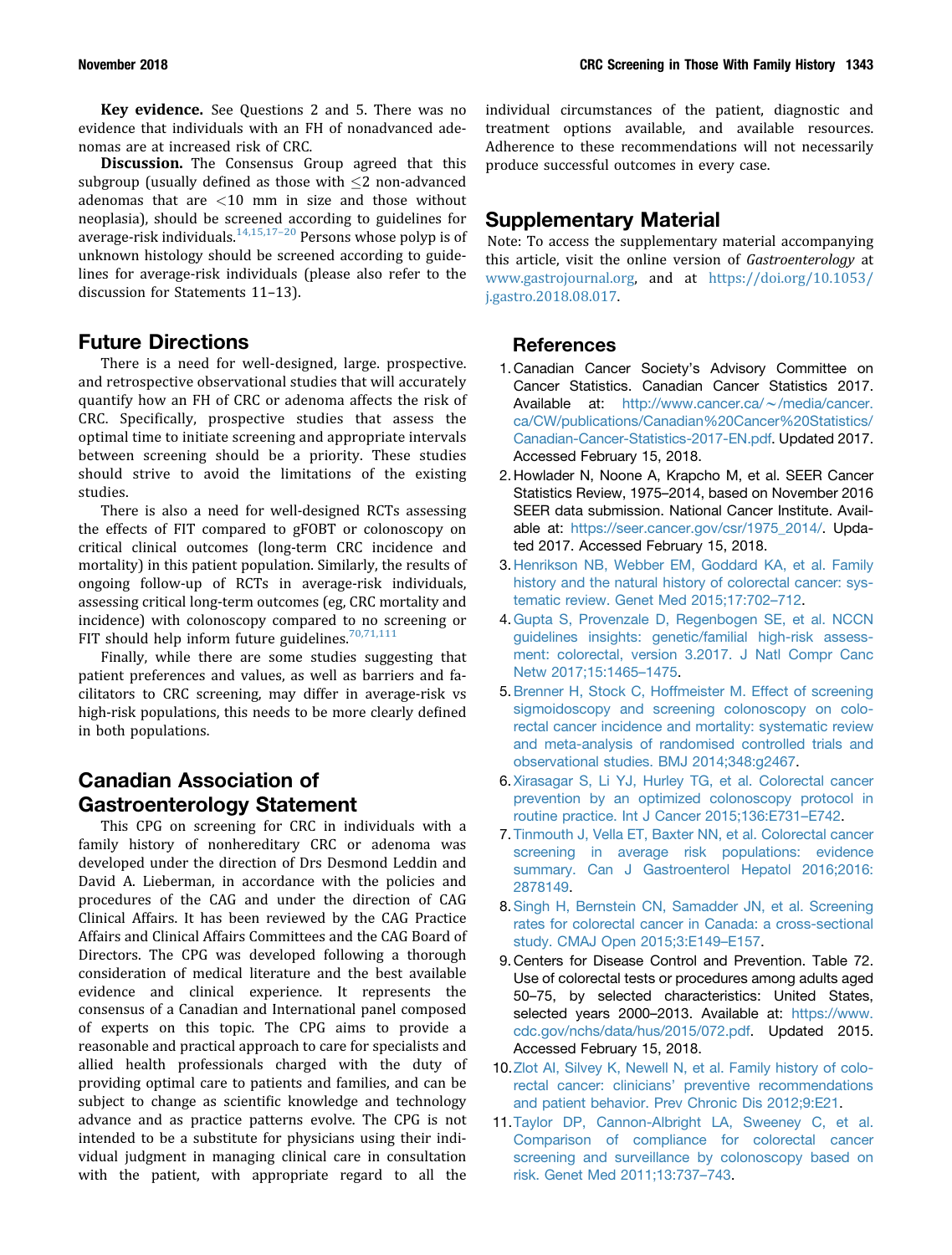- <span id="page-19-0"></span>12.[Townsend JS, Steele CB, Richardson LC, et al. Health](http://refhub.elsevier.com/S0016-5085(18)34882-0/sref12) [behaviors and cancer screening among Californians with](http://refhub.elsevier.com/S0016-5085(18)34882-0/sref12) [a family history of cancer. Genet Med 2013;15:212](http://refhub.elsevier.com/S0016-5085(18)34882-0/sref12)–[221.](http://refhub.elsevier.com/S0016-5085(18)34882-0/sref12)
- 13.[Robertson DJ, Lee JK, Boland CR, et al. Recommenda](http://refhub.elsevier.com/S0016-5085(18)34882-0/sref13)[tions on fecal immunochemical testing to screen for](http://refhub.elsevier.com/S0016-5085(18)34882-0/sref13) [colorectal neoplasia: a consensus statement by the US](http://refhub.elsevier.com/S0016-5085(18)34882-0/sref13) [Multi-Society Task Force on Colorectal Cancer. Am J](http://refhub.elsevier.com/S0016-5085(18)34882-0/sref13) [Gastroenterol 2017;112:37](http://refhub.elsevier.com/S0016-5085(18)34882-0/sref13)–[53](http://refhub.elsevier.com/S0016-5085(18)34882-0/sref13).
- 14.[Canadian Task Force on Preventive Health Care,](http://refhub.elsevier.com/S0016-5085(18)34882-0/sref14) Bacchus CM, Dunfi[eld L, et al. Recommendations on](http://refhub.elsevier.com/S0016-5085(18)34882-0/sref14) [screening for colorectal cancer in primary care. CMAJ](http://refhub.elsevier.com/S0016-5085(18)34882-0/sref14) [2016;188:340](http://refhub.elsevier.com/S0016-5085(18)34882-0/sref14)–[348](http://refhub.elsevier.com/S0016-5085(18)34882-0/sref14).
- 15.[US Preventive Services Task Force, Bibbins-Domingo K,](http://refhub.elsevier.com/S0016-5085(18)34882-0/sref15) [Grossman DC, et al. Screening for colorectal cancer: US](http://refhub.elsevier.com/S0016-5085(18)34882-0/sref15) [Preventive Services Task Force recommendation state](http://refhub.elsevier.com/S0016-5085(18)34882-0/sref15)[ment. JAMA 2016;315:2564](http://refhub.elsevier.com/S0016-5085(18)34882-0/sref15)–[2575](http://refhub.elsevier.com/S0016-5085(18)34882-0/sref15).
- 16.[Kahi CJ, Boland CR, Dominitz JA, et al. Colonoscopy](http://refhub.elsevier.com/S0016-5085(18)34882-0/sref16) [surveillance after colorectal cancer resection: recom](http://refhub.elsevier.com/S0016-5085(18)34882-0/sref16)[mendations of the US Multi-Society Task Force on](http://refhub.elsevier.com/S0016-5085(18)34882-0/sref16) [Colorectal Cancer. Am J Gastroenterol 2016;111:337](http://refhub.elsevier.com/S0016-5085(18)34882-0/sref16)– [346; quiz 347.](http://refhub.elsevier.com/S0016-5085(18)34882-0/sref16)
- 17.[Provenzale D, Jasperson K, Ahnen DJ, et al. Colorectal](http://refhub.elsevier.com/S0016-5085(18)34882-0/sref17) [cancer screening, v1.2015. J Natl Compr Canc Netw](http://refhub.elsevier.com/S0016-5085(18)34882-0/sref17) [2015;13:959](http://refhub.elsevier.com/S0016-5085(18)34882-0/sref17)–[968; quiz 968.](http://refhub.elsevier.com/S0016-5085(18)34882-0/sref17)
- 18.[Leddin DJ, Enns R, Hilsden R, et al. Canadian Associa](http://refhub.elsevier.com/S0016-5085(18)34882-0/sref18)[tion of Gastroenterology position statement on screening](http://refhub.elsevier.com/S0016-5085(18)34882-0/sref18) [individuals at average risk for developing colorectal](http://refhub.elsevier.com/S0016-5085(18)34882-0/sref18) [cancer: 2010. Can J Gastroenterol 2010;24:705](http://refhub.elsevier.com/S0016-5085(18)34882-0/sref18)–[714](http://refhub.elsevier.com/S0016-5085(18)34882-0/sref18).
- 19.[Qaseem A, Denberg TD, Hopkins RH Jr, et al. Screening](http://refhub.elsevier.com/S0016-5085(18)34882-0/sref19) [for colorectal cancer: a guidance statement from the](http://refhub.elsevier.com/S0016-5085(18)34882-0/sref19) [American College of Physicians. Ann Intern Med 2012;](http://refhub.elsevier.com/S0016-5085(18)34882-0/sref19) [156:378](http://refhub.elsevier.com/S0016-5085(18)34882-0/sref19)–[386.](http://refhub.elsevier.com/S0016-5085(18)34882-0/sref19)
- 20.[Rex DK, Johnson DA, Anderson JC, et al. American](http://refhub.elsevier.com/S0016-5085(18)34882-0/sref20) [College of Gastroenterology guidelines for colorectal](http://refhub.elsevier.com/S0016-5085(18)34882-0/sref20) [cancer screening 2009 \[corrected\]. Am J Gastroenterol](http://refhub.elsevier.com/S0016-5085(18)34882-0/sref20) [2009;104:739](http://refhub.elsevier.com/S0016-5085(18)34882-0/sref20)–[750](http://refhub.elsevier.com/S0016-5085(18)34882-0/sref20).
- 21.[European Colorectal Cancer Screening Guidelines](http://refhub.elsevier.com/S0016-5085(18)34882-0/sref21) [Working G, von Karsa L, Patnick J, et al. European](http://refhub.elsevier.com/S0016-5085(18)34882-0/sref21) [guidelines for quality assurance in colorectal cancer](http://refhub.elsevier.com/S0016-5085(18)34882-0/sref21) [screening and diagnosis: overview and introduction to the](http://refhub.elsevier.com/S0016-5085(18)34882-0/sref21) [full supplement publication. Endoscopy 2013;45:51](http://refhub.elsevier.com/S0016-5085(18)34882-0/sref21)–[59.](http://refhub.elsevier.com/S0016-5085(18)34882-0/sref21)
- 22.[Rex DK, Boland CR, Dominitz JA, et al. Colorectal cancer](http://refhub.elsevier.com/S0016-5085(18)34882-0/sref22) [screening: recommendations for physicians and patients](http://refhub.elsevier.com/S0016-5085(18)34882-0/sref22) [from the U.S. Multi-Society Task Force on Colorectal](http://refhub.elsevier.com/S0016-5085(18)34882-0/sref22) [Cancer. Gastroenterology 2017;153:307](http://refhub.elsevier.com/S0016-5085(18)34882-0/sref22)–[323.](http://refhub.elsevier.com/S0016-5085(18)34882-0/sref22)
- 23.[Syngal S, Brand RE, Church JM, et al. ACG clinical](http://refhub.elsevier.com/S0016-5085(18)34882-0/sref23) [guideline: genetic testing and management of hereditary](http://refhub.elsevier.com/S0016-5085(18)34882-0/sref23) [gastrointestinal cancer syndromes. Am J Gastroenterol](http://refhub.elsevier.com/S0016-5085(18)34882-0/sref23) [2015;110:223](http://refhub.elsevier.com/S0016-5085(18)34882-0/sref23)–[262; quiz 263.](http://refhub.elsevier.com/S0016-5085(18)34882-0/sref23)
- 24.[Giardiello FM, Allen JI, Axilbund JE, et al. Guidelines on](http://refhub.elsevier.com/S0016-5085(18)34882-0/sref24) [genetic evaluation and management of Lynch syndrome:](http://refhub.elsevier.com/S0016-5085(18)34882-0/sref24) [a consensus statement by the US Multi-Society Task](http://refhub.elsevier.com/S0016-5085(18)34882-0/sref24) [Force on colorectal cancer. Gastroenterology 2014;](http://refhub.elsevier.com/S0016-5085(18)34882-0/sref24) [147:502](http://refhub.elsevier.com/S0016-5085(18)34882-0/sref24)–[526.](http://refhub.elsevier.com/S0016-5085(18)34882-0/sref24)
- 25.[Guyatt GH, Oxman AD, Vist GE, et al. GRADE: an](http://refhub.elsevier.com/S0016-5085(18)34882-0/sref25) [emerging consensus on rating quality of evidence and](http://refhub.elsevier.com/S0016-5085(18)34882-0/sref25) [strength of recommendations. BMJ 2008;336:924](http://refhub.elsevier.com/S0016-5085(18)34882-0/sref25)–[926.](http://refhub.elsevier.com/S0016-5085(18)34882-0/sref25)
- 26.[Sultan S, Falck-Ytter Y, Inadomi JM. The AGA Institute](http://refhub.elsevier.com/S0016-5085(18)34882-0/sref26) [process for developing clinical practice guidelines part](http://refhub.elsevier.com/S0016-5085(18)34882-0/sref26)

[one: grading the evidence. Clin Gastroenterol Hepatol](http://refhub.elsevier.com/S0016-5085(18)34882-0/sref26) [2013;11:329](http://refhub.elsevier.com/S0016-5085(18)34882-0/sref26)–[332](http://refhub.elsevier.com/S0016-5085(18)34882-0/sref26).

- 27.[Bressler B, Marshall JK, Bernstein CN, et al. Clinical](http://refhub.elsevier.com/S0016-5085(18)34882-0/sref27) [practice guidelines for the medical management of](http://refhub.elsevier.com/S0016-5085(18)34882-0/sref27) [nonhospitalized ulcerative colitis: the Toronto](http://refhub.elsevier.com/S0016-5085(18)34882-0/sref27) [consensus. Gastroenterology 2015;148:1035](http://refhub.elsevier.com/S0016-5085(18)34882-0/sref27)–[1058 e3.](http://refhub.elsevier.com/S0016-5085(18)34882-0/sref27)
- 28.[Nguyen GC, Bernstein CN, Bitton A, et al. Consensus](http://refhub.elsevier.com/S0016-5085(18)34882-0/sref28) [statements on the risk, prevention, and treatment](http://refhub.elsevier.com/S0016-5085(18)34882-0/sref28) [of venous thromboembolism in in](http://refhub.elsevier.com/S0016-5085(18)34882-0/sref28)flammatory bowel [disease: Canadian Association of Gastroenterology.](http://refhub.elsevier.com/S0016-5085(18)34882-0/sref28) [Gastroenterology 2014;146:835](http://refhub.elsevier.com/S0016-5085(18)34882-0/sref28)–[848 e6.](http://refhub.elsevier.com/S0016-5085(18)34882-0/sref28)
- 29.[Fallone CA, Chiba N, van Zanten SV, et al. The Toronto](http://refhub.elsevier.com/S0016-5085(18)34882-0/sref29) [consensus for the treatment of](http://refhub.elsevier.com/S0016-5085(18)34882-0/sref29) Helicobacter pylori [infection in adults. Gastroenterology 2016;151:](http://refhub.elsevier.com/S0016-5085(18)34882-0/sref29) [51](http://refhub.elsevier.com/S0016-5085(18)34882-0/sref29)–[69 e14](http://refhub.elsevier.com/S0016-5085(18)34882-0/sref29).
- 30.[Nguyen GC, Seow CH, Maxwell C, et al. The Toronto](http://refhub.elsevier.com/S0016-5085(18)34882-0/sref30) [consensus statements for the management of in](http://refhub.elsevier.com/S0016-5085(18)34882-0/sref30)flam[matory bowel disease in pregnancy. Gastroenterology](http://refhub.elsevier.com/S0016-5085(18)34882-0/sref30) [2016;150:734](http://refhub.elsevier.com/S0016-5085(18)34882-0/sref30)–[757 e1.](http://refhub.elsevier.com/S0016-5085(18)34882-0/sref30)
- 31.[Alonso-Coello P, Schunemann HJ, Moberg J, et al.](http://refhub.elsevier.com/S0016-5085(18)34882-0/sref31) [GRADE Evidence to Decision \(EtD\) frameworks: a sys](http://refhub.elsevier.com/S0016-5085(18)34882-0/sref31)[tematic and transparent approach to making well](http://refhub.elsevier.com/S0016-5085(18)34882-0/sref31) [informed healthcare choices. 1: introduction. BMJ 2016;](http://refhub.elsevier.com/S0016-5085(18)34882-0/sref31) [353:i2016](http://refhub.elsevier.com/S0016-5085(18)34882-0/sref31).
- 32.[Guyatt GH, Oxman AD, Kunz R, et al. Going from evi](http://refhub.elsevier.com/S0016-5085(18)34882-0/sref32)[dence to recommendations. BMJ 2008;336:1049](http://refhub.elsevier.com/S0016-5085(18)34882-0/sref32)–[1051.](http://refhub.elsevier.com/S0016-5085(18)34882-0/sref32)
- 33.[Johns LE, Houlston RS. A systematic review and meta](http://refhub.elsevier.com/S0016-5085(18)34882-0/sref33)[analysis of familial colorectal cancer risk. Am J Gastro](http://refhub.elsevier.com/S0016-5085(18)34882-0/sref33)[enterol 2001;96:2992](http://refhub.elsevier.com/S0016-5085(18)34882-0/sref33)–[3003](http://refhub.elsevier.com/S0016-5085(18)34882-0/sref33).
- 34.[Baglietto L, Jenkins MA, Severi G, et al. Measures of](http://refhub.elsevier.com/S0016-5085(18)34882-0/sref34) [familial aggregation depend on de](http://refhub.elsevier.com/S0016-5085(18)34882-0/sref34)finition of family his[tory: meta-analysis for colorectal cancer. J Clin Epi](http://refhub.elsevier.com/S0016-5085(18)34882-0/sref34)[demiol 2006;59:114](http://refhub.elsevier.com/S0016-5085(18)34882-0/sref34)–[124.](http://refhub.elsevier.com/S0016-5085(18)34882-0/sref34)
- 35.[Butterworth AS, Higgins JP, Pharoah P. Relative and](http://refhub.elsevier.com/S0016-5085(18)34882-0/sref35) [absolute risk of colorectal cancer for individuals with a](http://refhub.elsevier.com/S0016-5085(18)34882-0/sref35) [family history: a meta-analysis. Eur J Cancer 2006;](http://refhub.elsevier.com/S0016-5085(18)34882-0/sref35) [42:216](http://refhub.elsevier.com/S0016-5085(18)34882-0/sref35)–[227.](http://refhub.elsevier.com/S0016-5085(18)34882-0/sref35)
- 36.[Johnson CM, Wei C, Ensor JE, et al. Meta-analyses of](http://refhub.elsevier.com/S0016-5085(18)34882-0/sref36) [colorectal cancer risk factors. Cancer Causes Control](http://refhub.elsevier.com/S0016-5085(18)34882-0/sref36) [2013;24:1207](http://refhub.elsevier.com/S0016-5085(18)34882-0/sref36)–[1222](http://refhub.elsevier.com/S0016-5085(18)34882-0/sref36).
- 37.[Lowery JT, Ahnen DJ, Schroy PC 3rd, et al. Under](http://refhub.elsevier.com/S0016-5085(18)34882-0/sref37)[standing the contribution of family history to colorectal](http://refhub.elsevier.com/S0016-5085(18)34882-0/sref37) [cancer risk and its clinical implications: a state-of-the](http://refhub.elsevier.com/S0016-5085(18)34882-0/sref37)[science review. Cancer 2016;122:2633](http://refhub.elsevier.com/S0016-5085(18)34882-0/sref37)–[2645.](http://refhub.elsevier.com/S0016-5085(18)34882-0/sref37)
- 38.[Graff RE, Moller S, Passarelli MN, et al. Familial risk and](http://refhub.elsevier.com/S0016-5085(18)34882-0/sref38) [heritability of colorectal cancer in the Nordic Twin Study](http://refhub.elsevier.com/S0016-5085(18)34882-0/sref38) [of Cancer. Clin Gastroenterol Hepatol 2017;15:](http://refhub.elsevier.com/S0016-5085(18)34882-0/sref38) [1256](http://refhub.elsevier.com/S0016-5085(18)34882-0/sref38)–[1264](http://refhub.elsevier.com/S0016-5085(18)34882-0/sref38).
- 39.[Guyatt GH, Oxman AD, Sultan S, et al. GRADE](http://refhub.elsevier.com/S0016-5085(18)34882-0/sref39) [guidelines: 9. Rating up the quality of evidence. J Clin](http://refhub.elsevier.com/S0016-5085(18)34882-0/sref39) [Epidemiol 2011;64:1311](http://refhub.elsevier.com/S0016-5085(18)34882-0/sref39)–[1316](http://refhub.elsevier.com/S0016-5085(18)34882-0/sref39).
- 40.[Taylor DP, Burt RW, Williams MS, et al. Population](http://refhub.elsevier.com/S0016-5085(18)34882-0/sref40)based family history-specifi[c risks for colorectal cancer:](http://refhub.elsevier.com/S0016-5085(18)34882-0/sref40) [a constellation approach. Gastroenterology 2010;](http://refhub.elsevier.com/S0016-5085(18)34882-0/sref40) [138:877](http://refhub.elsevier.com/S0016-5085(18)34882-0/sref40)–[885.](http://refhub.elsevier.com/S0016-5085(18)34882-0/sref40)
- 41.[Samadder NJ, Smith KR, Hanson H, et al. Increased risk](http://refhub.elsevier.com/S0016-5085(18)34882-0/sref41) [of colorectal cancer among family members of all ages,](http://refhub.elsevier.com/S0016-5085(18)34882-0/sref41) [regardless of age of index case at diagnosis. Clin](http://refhub.elsevier.com/S0016-5085(18)34882-0/sref41) [Gastroenterol Hepatol 2015;13:2305](http://refhub.elsevier.com/S0016-5085(18)34882-0/sref41)–[2311 e1](http://refhub.elsevier.com/S0016-5085(18)34882-0/sref41)–[e2.](http://refhub.elsevier.com/S0016-5085(18)34882-0/sref41)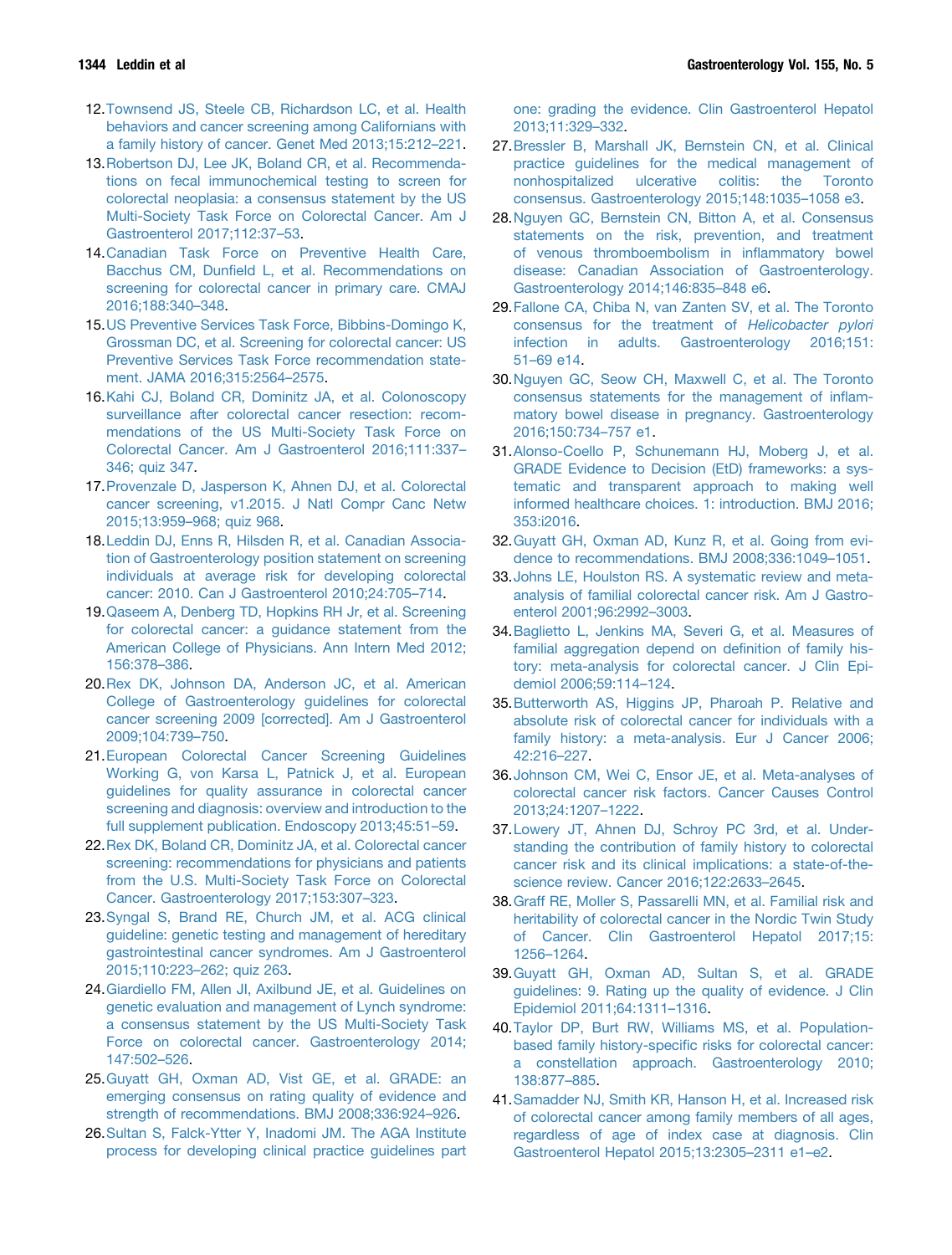- <span id="page-20-0"></span>42.[Andrieu N, Launoy G, Guillois R, et al. Estimation of the](http://refhub.elsevier.com/S0016-5085(18)34882-0/sref42) [familial relative risk of cancer by site from a French](http://refhub.elsevier.com/S0016-5085(18)34882-0/sref42) [population based family study on colorectal cancer](http://refhub.elsevier.com/S0016-5085(18)34882-0/sref42) [\(CCREF study\). Gut 2004;53:1322](http://refhub.elsevier.com/S0016-5085(18)34882-0/sref42)–[1328.](http://refhub.elsevier.com/S0016-5085(18)34882-0/sref42)
- 43.[Muto T, Bussey HJ, Morson BC. The evolution of cancer](http://refhub.elsevier.com/S0016-5085(18)34882-0/sref43) [of the colon and rectum. Cancer 1975;36:2251](http://refhub.elsevier.com/S0016-5085(18)34882-0/sref43)–[2270.](http://refhub.elsevier.com/S0016-5085(18)34882-0/sref43)
- 44.[Eide TJ. Risk of colorectal cancer in adenoma-bearing](http://refhub.elsevier.com/S0016-5085(18)34882-0/sref44) individuals within a defi[ned population. Int J Cancer](http://refhub.elsevier.com/S0016-5085(18)34882-0/sref44) [1986;38:173](http://refhub.elsevier.com/S0016-5085(18)34882-0/sref44)–[176](http://refhub.elsevier.com/S0016-5085(18)34882-0/sref44).
- 45.[Leddin D, Enns R, Hilsden R, et al. Colorectal cancer](http://refhub.elsevier.com/S0016-5085(18)34882-0/sref45) [surveillance after index colonoscopy: guidance from the](http://refhub.elsevier.com/S0016-5085(18)34882-0/sref45) [Canadian Association of Gastroenterology. Can J Gas](http://refhub.elsevier.com/S0016-5085(18)34882-0/sref45)[troenterol 2013;27:224](http://refhub.elsevier.com/S0016-5085(18)34882-0/sref45)–[228](http://refhub.elsevier.com/S0016-5085(18)34882-0/sref45).
- 46.Winawer SJ, Zauber AG, O'[Brien MJ, et al. Randomized](http://refhub.elsevier.com/S0016-5085(18)34882-0/sref46) [comparison of surveillance intervals after colonoscopic](http://refhub.elsevier.com/S0016-5085(18)34882-0/sref46) [removal of newly diagnosed adenomatous polyps. The](http://refhub.elsevier.com/S0016-5085(18)34882-0/sref46) [National Polyp Study Workgroup. N Engl J Med 1993;](http://refhub.elsevier.com/S0016-5085(18)34882-0/sref46) [328:901](http://refhub.elsevier.com/S0016-5085(18)34882-0/sref46)–[906.](http://refhub.elsevier.com/S0016-5085(18)34882-0/sref46)
- 47.[Lieberman DA, Rex DK, Winawer SJ, et al. Guidelines for](http://refhub.elsevier.com/S0016-5085(18)34882-0/sref47) [colonoscopy surveillance after screening and poly](http://refhub.elsevier.com/S0016-5085(18)34882-0/sref47)[pectomy: a consensus update by the US Multi-Society](http://refhub.elsevier.com/S0016-5085(18)34882-0/sref47) [Task Force on Colorectal Cancer. Gastroenterology](http://refhub.elsevier.com/S0016-5085(18)34882-0/sref47) [2012;143:844](http://refhub.elsevier.com/S0016-5085(18)34882-0/sref47)–[857](http://refhub.elsevier.com/S0016-5085(18)34882-0/sref47).
- 48.[Heitman SJ, Ronksley PE, Hilsden RJ, et al. Prevalence](http://refhub.elsevier.com/S0016-5085(18)34882-0/sref48) [of adenomas and colorectal cancer in average risk in](http://refhub.elsevier.com/S0016-5085(18)34882-0/sref48)[dividuals: a systematic review and meta-analysis. Clin](http://refhub.elsevier.com/S0016-5085(18)34882-0/sref48) [Gastroenterol Hepatol 2009;7:1272](http://refhub.elsevier.com/S0016-5085(18)34882-0/sref48)–[1278](http://refhub.elsevier.com/S0016-5085(18)34882-0/sref48).
- 49.[Lieberman D, Moravec M, Holub J, et al. Polyp size and](http://refhub.elsevier.com/S0016-5085(18)34882-0/sref49) [advanced histology in patients undergoing colonoscopy](http://refhub.elsevier.com/S0016-5085(18)34882-0/sref49) [screening: implications for CT colonography. Gastroen](http://refhub.elsevier.com/S0016-5085(18)34882-0/sref49)[terology 2008;135:1100](http://refhub.elsevier.com/S0016-5085(18)34882-0/sref49)–[1105](http://refhub.elsevier.com/S0016-5085(18)34882-0/sref49).
- 50.[Ng SC, Lau JY, Chan FK, et al. Risk of advanced ade](http://refhub.elsevier.com/S0016-5085(18)34882-0/sref50)[nomas in siblings of individuals with advanced ade](http://refhub.elsevier.com/S0016-5085(18)34882-0/sref50)[nomas: a cross-sectional study. Gastroenterology 2016;](http://refhub.elsevier.com/S0016-5085(18)34882-0/sref50) [150:608](http://refhub.elsevier.com/S0016-5085(18)34882-0/sref50)–[616; quiz e16](http://refhub.elsevier.com/S0016-5085(18)34882-0/sref50)–[e17](http://refhub.elsevier.com/S0016-5085(18)34882-0/sref50).
- 51.[Strum WB. Colorectal adenomas. N Engl J Med 2016;](http://refhub.elsevier.com/S0016-5085(18)34882-0/sref51) [374:1065](http://refhub.elsevier.com/S0016-5085(18)34882-0/sref51)–[1075.](http://refhub.elsevier.com/S0016-5085(18)34882-0/sref51)
- 52.[Imperiale TF, Ransohoff DF. Risk for colorectal cancer in](http://refhub.elsevier.com/S0016-5085(18)34882-0/sref52) [persons with a family history of adenomatous polyps: a](http://refhub.elsevier.com/S0016-5085(18)34882-0/sref52) [systematic review. Ann Intern Med 2012;156:703](http://refhub.elsevier.com/S0016-5085(18)34882-0/sref52)–[709.](http://refhub.elsevier.com/S0016-5085(18)34882-0/sref52)
- 53.[Nakama H, Zhang B, Fukazawa K, et al. Family history of](http://refhub.elsevier.com/S0016-5085(18)34882-0/sref53) [colorectal adenomatous polyps as a risk factor for](http://refhub.elsevier.com/S0016-5085(18)34882-0/sref53) [colorectal cancer. Eur J Cancer 2000;36:2111](http://refhub.elsevier.com/S0016-5085(18)34882-0/sref53)–[2114](http://refhub.elsevier.com/S0016-5085(18)34882-0/sref53).
- 54.[Cottet V, Pariente A, Nalet B, et al. Colonoscopic](http://refhub.elsevier.com/S0016-5085(18)34882-0/sref54) screening of fi[rst-degree relatives of patients with large](http://refhub.elsevier.com/S0016-5085(18)34882-0/sref54) [adenomas: increased risk of colorectal tumors. Gastro](http://refhub.elsevier.com/S0016-5085(18)34882-0/sref54)[enterology 2007;133:1086](http://refhub.elsevier.com/S0016-5085(18)34882-0/sref54)–[1092.](http://refhub.elsevier.com/S0016-5085(18)34882-0/sref54)
- 55.[Tuohy TM, Rowe KG, Mineau GP, et al. Risk of colorectal](http://refhub.elsevier.com/S0016-5085(18)34882-0/sref55) [cancer and adenomas in the families of patients with](http://refhub.elsevier.com/S0016-5085(18)34882-0/sref55) [adenomas: a population-based study in Utah. Cancer](http://refhub.elsevier.com/S0016-5085(18)34882-0/sref55) [2014;120:35](http://refhub.elsevier.com/S0016-5085(18)34882-0/sref55)–[42](http://refhub.elsevier.com/S0016-5085(18)34882-0/sref55).
- 56.[Kumaravel V, Heald B, Lopez R, et al. Patients do not](http://refhub.elsevier.com/S0016-5085(18)34882-0/sref56) [recall important details about polyps, required for colo](http://refhub.elsevier.com/S0016-5085(18)34882-0/sref56)[rectal cancer prevention. Clin Gastroenterol Hepatol](http://refhub.elsevier.com/S0016-5085(18)34882-0/sref56) [2013;11:543](http://refhub.elsevier.com/S0016-5085(18)34882-0/sref56)–[547 e1](http://refhub.elsevier.com/S0016-5085(18)34882-0/sref56)–[e2.](http://refhub.elsevier.com/S0016-5085(18)34882-0/sref56)
- 57.[Schoen RE, Razzak A, Yu KJ, et al. Incidence and](http://refhub.elsevier.com/S0016-5085(18)34882-0/sref57) [mortality of colorectal cancer in individuals with a family](http://refhub.elsevier.com/S0016-5085(18)34882-0/sref57) [history of colorectal cancer. Gastroenterology 2015;](http://refhub.elsevier.com/S0016-5085(18)34882-0/sref57) [149:1438](http://refhub.elsevier.com/S0016-5085(18)34882-0/sref57)–[1445 e1](http://refhub.elsevier.com/S0016-5085(18)34882-0/sref57).
- 58.[Fuchs CS, Giovannucci EL, Colditz GA, et al.](http://refhub.elsevier.com/S0016-5085(18)34882-0/sref58) [A prospective study of family history and the risk of](http://refhub.elsevier.com/S0016-5085(18)34882-0/sref58) [colorectal cancer. N Engl J Med 1994;331:1669](http://refhub.elsevier.com/S0016-5085(18)34882-0/sref58)–[1674](http://refhub.elsevier.com/S0016-5085(18)34882-0/sref58).
- 59.[Fitzpatrick-Lewis D, Ali MU, Warren R, et al. Screening](http://refhub.elsevier.com/S0016-5085(18)34882-0/sref59) [for colorectal cancer: a systematic review and meta](http://refhub.elsevier.com/S0016-5085(18)34882-0/sref59)[analysis. Clin Colorectal Cancer 2016;15:298](http://refhub.elsevier.com/S0016-5085(18)34882-0/sref59)–[313.](http://refhub.elsevier.com/S0016-5085(18)34882-0/sref59)
- 60.[Tinmouth J, Vella E, Baxter N, et al. Colorectal cancer](http://refhub.elsevier.com/S0016-5085(18)34882-0/sref60) [screening in average risk populations: evidence sum](http://refhub.elsevier.com/S0016-5085(18)34882-0/sref60)[mary. Can J Gastroenterol Hepatol 2016;2016:2878149](http://refhub.elsevier.com/S0016-5085(18)34882-0/sref60).
- 61.[Holme O, Schoen RE, Senore C, et al. Effectiveness of](http://refhub.elsevier.com/S0016-5085(18)34882-0/sref61) fl[exible sigmoidoscopy screening in men and women](http://refhub.elsevier.com/S0016-5085(18)34882-0/sref61) [and different age groups: pooled analysis of randomised](http://refhub.elsevier.com/S0016-5085(18)34882-0/sref61) [trials. BMJ 2017;356:i6673](http://refhub.elsevier.com/S0016-5085(18)34882-0/sref61).
- 62.[Lieberman DA, Weiss DG, Bond JH, et al. Use of colo](http://refhub.elsevier.com/S0016-5085(18)34882-0/sref62)[noscopy to screen asymptomatic adults for colorectal](http://refhub.elsevier.com/S0016-5085(18)34882-0/sref62) [cancer. Veterans Affairs Cooperative Study Group 380.](http://refhub.elsevier.com/S0016-5085(18)34882-0/sref62) [N Engl J Med 2000;343:162](http://refhub.elsevier.com/S0016-5085(18)34882-0/sref62)–[168](http://refhub.elsevier.com/S0016-5085(18)34882-0/sref62).
- 63.[Strul H, Kariv R, Leshno M, et al. The prevalence rate and](http://refhub.elsevier.com/S0016-5085(18)34882-0/sref63) [anatomic location of colorectal adenoma and cancer](http://refhub.elsevier.com/S0016-5085(18)34882-0/sref63) [detected by colonoscopy in average-risk individuals aged](http://refhub.elsevier.com/S0016-5085(18)34882-0/sref63) [40](http://refhub.elsevier.com/S0016-5085(18)34882-0/sref63)–[80 years. Am J Gastroenterol 2006;101:255](http://refhub.elsevier.com/S0016-5085(18)34882-0/sref63)–[262.](http://refhub.elsevier.com/S0016-5085(18)34882-0/sref63)
- 64.[Samadder NJ, Curtin K, Tuohy TM, et al. Increased risk](http://refhub.elsevier.com/S0016-5085(18)34882-0/sref64) [of colorectal neoplasia among family members of](http://refhub.elsevier.com/S0016-5085(18)34882-0/sref64) [patients with colorectal cancer: a population-based](http://refhub.elsevier.com/S0016-5085(18)34882-0/sref64) [study in Utah. Gastroenterology 2014;147:814](http://refhub.elsevier.com/S0016-5085(18)34882-0/sref64)–[821 e5;](http://refhub.elsevier.com/S0016-5085(18)34882-0/sref64) [quiz e15](http://refhub.elsevier.com/S0016-5085(18)34882-0/sref64)–[e16.](http://refhub.elsevier.com/S0016-5085(18)34882-0/sref64)
- 65.[Quintero E, Carrillo M, Gimeno-Garcia AZ, et al. Equiv](http://refhub.elsevier.com/S0016-5085(18)34882-0/sref65)[alency of fecal immunochemical tests and colonoscopy](http://refhub.elsevier.com/S0016-5085(18)34882-0/sref65) [in familial colorectal cancer screening. Gastroenterology](http://refhub.elsevier.com/S0016-5085(18)34882-0/sref65) [2014;147:1021](http://refhub.elsevier.com/S0016-5085(18)34882-0/sref65)–[1030 e1; quiz e16](http://refhub.elsevier.com/S0016-5085(18)34882-0/sref65)–[e17](http://refhub.elsevier.com/S0016-5085(18)34882-0/sref65).
- 66.[Lin JS, Piper MA, Perdue LA, et al. Screening for colo](http://refhub.elsevier.com/S0016-5085(18)34882-0/sref66)[rectal cancer: updated evidence report and systematic](http://refhub.elsevier.com/S0016-5085(18)34882-0/sref66) [review for the US Preventive Services Task Force. JAMA](http://refhub.elsevier.com/S0016-5085(18)34882-0/sref66) [2016;315:2576](http://refhub.elsevier.com/S0016-5085(18)34882-0/sref66)–[2594.](http://refhub.elsevier.com/S0016-5085(18)34882-0/sref66)
- 67.[Holme O, Bretthauer M, Fretheim A, et al. Flexible](http://refhub.elsevier.com/S0016-5085(18)34882-0/sref67) [sigmoidoscopy versus faecal occult blood testing for](http://refhub.elsevier.com/S0016-5085(18)34882-0/sref67) [colorectal cancer screening in asymptomatic individuals.](http://refhub.elsevier.com/S0016-5085(18)34882-0/sref67) [Cochrane Database Syst Rev 2013:CD009259](http://refhub.elsevier.com/S0016-5085(18)34882-0/sref67).
- 68.[Pitkaniemi J, Seppa K, Hakama M, et al. Effectiveness of](http://refhub.elsevier.com/S0016-5085(18)34882-0/sref68) [screening for colorectal cancer with a faecal occult](http://refhub.elsevier.com/S0016-5085(18)34882-0/sref68)[blood test, in Finland. BMJ Open Gastroenterol 2015;2:](http://refhub.elsevier.com/S0016-5085(18)34882-0/sref68) [e000034.](http://refhub.elsevier.com/S0016-5085(18)34882-0/sref68)
- 69.[Katsoula A, Paschos P, Haidich AB, et al. Diagnostic](http://refhub.elsevier.com/S0016-5085(18)34882-0/sref69) [accuracy of fecal immunochemical test in patients at](http://refhub.elsevier.com/S0016-5085(18)34882-0/sref69) [increased risk for colorectal cancer: a meta-analysis.](http://refhub.elsevier.com/S0016-5085(18)34882-0/sref69) [JAMA Intern Med 2017;177:1110](http://refhub.elsevier.com/S0016-5085(18)34882-0/sref69)–[1118](http://refhub.elsevier.com/S0016-5085(18)34882-0/sref69).
- 70.[Dominitz JA, Robertson DJ, Ahnen DJ, et al. Colonos](http://refhub.elsevier.com/S0016-5085(18)34882-0/sref70)[copy vs fecal immunochemical test in reducing mortality](http://refhub.elsevier.com/S0016-5085(18)34882-0/sref70) [from colorectal cancer \(CONFIRM\): rationale for study](http://refhub.elsevier.com/S0016-5085(18)34882-0/sref70) [design. Am J Gastroenterol 2017;112:1736](http://refhub.elsevier.com/S0016-5085(18)34882-0/sref70)–[1746.](http://refhub.elsevier.com/S0016-5085(18)34882-0/sref70)
- 71.[Quintero E, Castells A, Bujanda L, et al. Colonoscopy](http://refhub.elsevier.com/S0016-5085(18)34882-0/sref71) [versus fecal immunochemical testing in colorectal](http://refhub.elsevier.com/S0016-5085(18)34882-0/sref71)[cancer screening. N Engl J Med 2012;366:697](http://refhub.elsevier.com/S0016-5085(18)34882-0/sref71)–[706](http://refhub.elsevier.com/S0016-5085(18)34882-0/sref71).
- 72.[Lee JK, Liles EG, Bent S, et al. Accuracy of fecal](http://refhub.elsevier.com/S0016-5085(18)34882-0/sref72) [immunochemical tests for colorectal cancer: systematic](http://refhub.elsevier.com/S0016-5085(18)34882-0/sref72) [review and meta-analysis. Ann Intern Med 2014;160:171.](http://refhub.elsevier.com/S0016-5085(18)34882-0/sref72)
- 73.[Heitman SJ, Hilsden RJ, Au F, et al. Colorectal cancer](http://refhub.elsevier.com/S0016-5085(18)34882-0/sref73) [screening for average-risk North Americans: an eco](http://refhub.elsevier.com/S0016-5085(18)34882-0/sref73)[nomic evaluation. PLoS Med 2010;7:e1000370.](http://refhub.elsevier.com/S0016-5085(18)34882-0/sref73)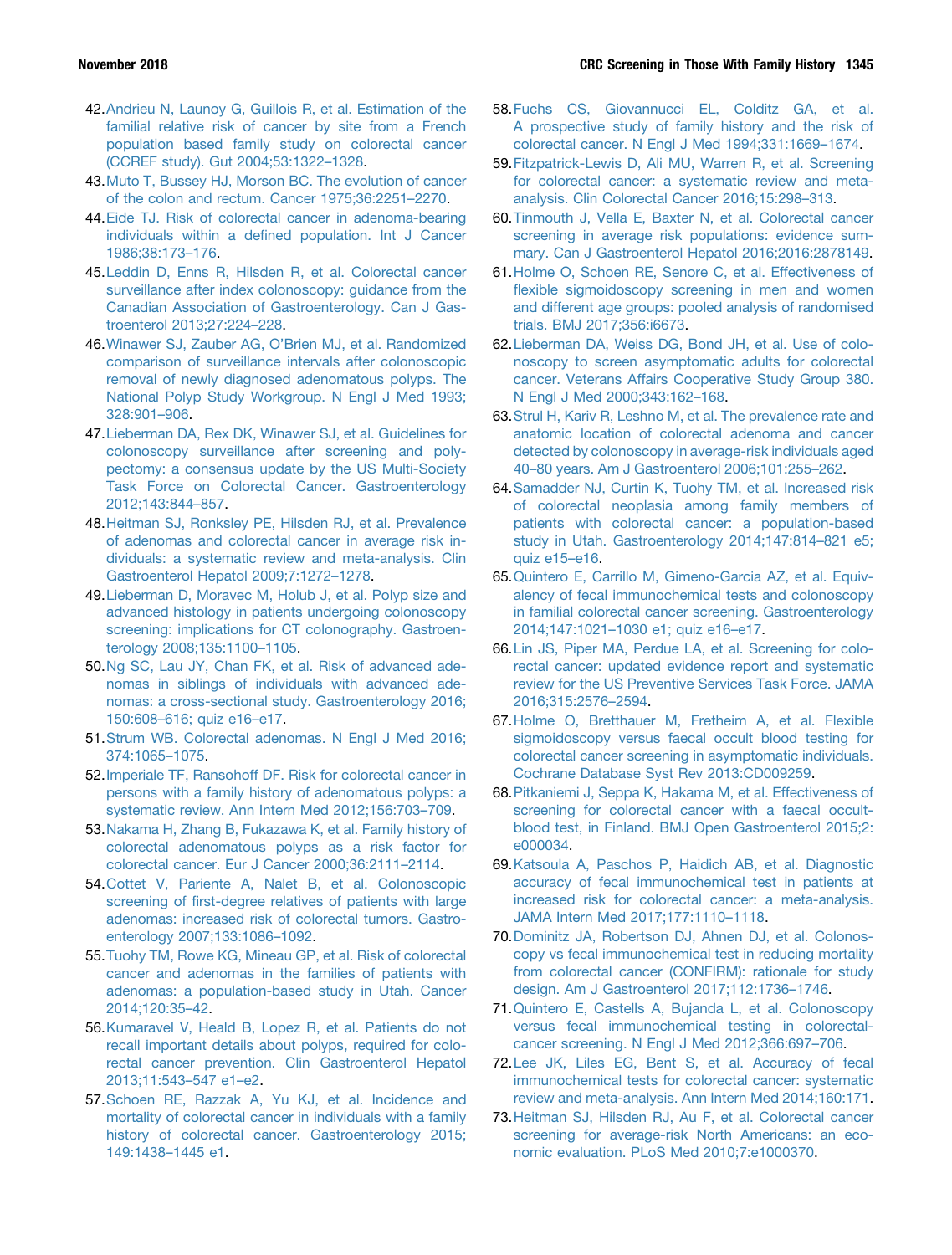- <span id="page-21-0"></span>74.Mansfi[eld C, Tangka FK, Ekwueme DU, et al. Stated](http://refhub.elsevier.com/S0016-5085(18)34882-0/sref74) [preference for cancer screening: a systematic review of](http://refhub.elsevier.com/S0016-5085(18)34882-0/sref74) [the literature, 1990](http://refhub.elsevier.com/S0016-5085(18)34882-0/sref74)–[2013. Prev Chronic Dis 2016;13:E27.](http://refhub.elsevier.com/S0016-5085(18)34882-0/sref74)
- 75.[Marshall DA, Johnson FR, Phillips KA, et al. Measuring](http://refhub.elsevier.com/S0016-5085(18)34882-0/sref75) [patient preferences for colorectal cancer screening using](http://refhub.elsevier.com/S0016-5085(18)34882-0/sref75) [a choice-format survey. Value Health 2007;10:415](http://refhub.elsevier.com/S0016-5085(18)34882-0/sref75)–[430](http://refhub.elsevier.com/S0016-5085(18)34882-0/sref75).
- 76.[Salkeld GP, Solomon MJ, Short L, et al. Measuring the](http://refhub.elsevier.com/S0016-5085(18)34882-0/sref76) [importance of attributes that in](http://refhub.elsevier.com/S0016-5085(18)34882-0/sref76)fluence consumer atti[tudes to colorectal cancer screening. ANZ J Surg 2003;](http://refhub.elsevier.com/S0016-5085(18)34882-0/sref76) [73:128](http://refhub.elsevier.com/S0016-5085(18)34882-0/sref76)–[132.](http://refhub.elsevier.com/S0016-5085(18)34882-0/sref76)
- 77.[Hol L, de Bekker-Grob EW, van Dam L, et al. Preferences](http://refhub.elsevier.com/S0016-5085(18)34882-0/sref77) [for colorectal cancer screening strategies: a discrete](http://refhub.elsevier.com/S0016-5085(18)34882-0/sref77) [choice experiment. Br J Cancer 2010;102:972](http://refhub.elsevier.com/S0016-5085(18)34882-0/sref77)–[980.](http://refhub.elsevier.com/S0016-5085(18)34882-0/sref77)
- 78.[Howard K, Salkeld G. Does attribute framing in discrete](http://refhub.elsevier.com/S0016-5085(18)34882-0/sref78) choice experiments infl[uence willingness to pay? Results](http://refhub.elsevier.com/S0016-5085(18)34882-0/sref78) [from a discrete choice experiment in screening for](http://refhub.elsevier.com/S0016-5085(18)34882-0/sref78) [colorectal cancer. Value Health 2009;12:354](http://refhub.elsevier.com/S0016-5085(18)34882-0/sref78)–[363.](http://refhub.elsevier.com/S0016-5085(18)34882-0/sref78)
- 79.[Marshall DA, Johnson FR, Kulin NA, et al. How do](http://refhub.elsevier.com/S0016-5085(18)34882-0/sref79) [physician assessments of patient preferences for colo](http://refhub.elsevier.com/S0016-5085(18)34882-0/sref79)[rectal cancer screening tests differ from actual prefer](http://refhub.elsevier.com/S0016-5085(18)34882-0/sref79)[ences? A comparison in Canada and the United States](http://refhub.elsevier.com/S0016-5085(18)34882-0/sref79) [using a stated-choice survey. Health Econ 2009;](http://refhub.elsevier.com/S0016-5085(18)34882-0/sref79) [18:1420](http://refhub.elsevier.com/S0016-5085(18)34882-0/sref79)–[1439.](http://refhub.elsevier.com/S0016-5085(18)34882-0/sref79)
- 80.[van Dam L, Hol L, de Bekker-Grob EW, et al. What de](http://refhub.elsevier.com/S0016-5085(18)34882-0/sref80)termines individuals' [preferences for colorectal cancer](http://refhub.elsevier.com/S0016-5085(18)34882-0/sref80) [screening programmes? A discrete choice experiment.](http://refhub.elsevier.com/S0016-5085(18)34882-0/sref80) [Eur J Cancer 2010;46:150](http://refhub.elsevier.com/S0016-5085(18)34882-0/sref80)–[159](http://refhub.elsevier.com/S0016-5085(18)34882-0/sref80).
- 81.[Nayaradou M, Berchi C, Dejardin O, et al. Eliciting pop](http://refhub.elsevier.com/S0016-5085(18)34882-0/sref81)[ulation preferences for mass colorectal cancer screening](http://refhub.elsevier.com/S0016-5085(18)34882-0/sref81) [organization. Med Decis Making 2010;30:224](http://refhub.elsevier.com/S0016-5085(18)34882-0/sref81)–[233](http://refhub.elsevier.com/S0016-5085(18)34882-0/sref81).
- 82.[Pignone MP, Brenner AT, Hawley S, et al. Conjoint](http://refhub.elsevier.com/S0016-5085(18)34882-0/sref82) [analysis versus rating and ranking for values elicitation](http://refhub.elsevier.com/S0016-5085(18)34882-0/sref82) and clarifi[cation in colorectal cancer screening. J Gen](http://refhub.elsevier.com/S0016-5085(18)34882-0/sref82) [Intern Med 2012;27:45](http://refhub.elsevier.com/S0016-5085(18)34882-0/sref82)–[50](http://refhub.elsevier.com/S0016-5085(18)34882-0/sref82).
- 83.[Hawley ST, Volk RJ, Krishnamurthy P, et al. Preferences](http://refhub.elsevier.com/S0016-5085(18)34882-0/sref83) [for colorectal cancer screening among racially/ethnically](http://refhub.elsevier.com/S0016-5085(18)34882-0/sref83) [diverse primary care patients. Med Care 2008;46](http://refhub.elsevier.com/S0016-5085(18)34882-0/sref83) [\(Suppl 1\):S10](http://refhub.elsevier.com/S0016-5085(18)34882-0/sref83)–[S16](http://refhub.elsevier.com/S0016-5085(18)34882-0/sref83).
- 84.[Shokar NK, Carlson CA, Weller SC. Informed decision](http://refhub.elsevier.com/S0016-5085(18)34882-0/sref84) [making changes test preferences for colorectal cancer](http://refhub.elsevier.com/S0016-5085(18)34882-0/sref84) [screening in a diverse population. Ann Fam Med 2010;](http://refhub.elsevier.com/S0016-5085(18)34882-0/sref84) [8:141](http://refhub.elsevier.com/S0016-5085(18)34882-0/sref84)–[150.](http://refhub.elsevier.com/S0016-5085(18)34882-0/sref84)
- 85.[Dolan JG. Patient priorities in colorectal cancer screening](http://refhub.elsevier.com/S0016-5085(18)34882-0/sref85) [decisions. Health Expect 2005;8:334](http://refhub.elsevier.com/S0016-5085(18)34882-0/sref85)–[344](http://refhub.elsevier.com/S0016-5085(18)34882-0/sref85).
- 86.[Dolan JG, Boohaker E, Allison J, et al. Patients](http://refhub.elsevier.com/S0016-5085(18)34882-0/sref86)' prefer[ences and priorities regarding colorectal cancer](http://refhub.elsevier.com/S0016-5085(18)34882-0/sref86) [screening. Med Decis Making 2013;33:59](http://refhub.elsevier.com/S0016-5085(18)34882-0/sref86)–[70](http://refhub.elsevier.com/S0016-5085(18)34882-0/sref86).
- 87.[McLachlan SA, Clements A, Austoker J. Patients](http://refhub.elsevier.com/S0016-5085(18)34882-0/sref87)' expe[riences and reported barriers to colonoscopy in the](http://refhub.elsevier.com/S0016-5085(18)34882-0/sref87) [screening context](http://refhub.elsevier.com/S0016-5085(18)34882-0/sref87)—[a systematic review of the literature.](http://refhub.elsevier.com/S0016-5085(18)34882-0/sref87) [Patient Educ Couns 2012;86:137](http://refhub.elsevier.com/S0016-5085(18)34882-0/sref87)–[146](http://refhub.elsevier.com/S0016-5085(18)34882-0/sref87).
- 88.[Ingrand I, Defossez G, Richer JP, et al. Colonoscopy](http://refhub.elsevier.com/S0016-5085(18)34882-0/sref88) [uptake for high-risk individuals with a family history of](http://refhub.elsevier.com/S0016-5085(18)34882-0/sref88) [colorectal neoplasia: a multicenter, randomized trial of](http://refhub.elsevier.com/S0016-5085(18)34882-0/sref88) [tailored counseling versus standard information. Medi](http://refhub.elsevier.com/S0016-5085(18)34882-0/sref88)[cine \(Baltimore\) 2016;95:e4303](http://refhub.elsevier.com/S0016-5085(18)34882-0/sref88).
- 89.[Pignone M, Saha S, Hoerger T, et al. Cost-effectiveness](http://refhub.elsevier.com/S0016-5085(18)34882-0/sref89) [analyses of colorectal cancer screening: a systematic](http://refhub.elsevier.com/S0016-5085(18)34882-0/sref89) [review for the U.S. Preventive Services Task Force. Ann](http://refhub.elsevier.com/S0016-5085(18)34882-0/sref89) [Intern Med 2002;137:96](http://refhub.elsevier.com/S0016-5085(18)34882-0/sref89)–[104](http://refhub.elsevier.com/S0016-5085(18)34882-0/sref89).
- 90.[Telford JJ, Levy AR, Sambrook JC, et al. The cost](http://refhub.elsevier.com/S0016-5085(18)34882-0/sref90)[effectiveness of screening for colorectal cancer. CMAJ](http://refhub.elsevier.com/S0016-5085(18)34882-0/sref90) [2010;182:1307](http://refhub.elsevier.com/S0016-5085(18)34882-0/sref90)–[1313.](http://refhub.elsevier.com/S0016-5085(18)34882-0/sref90)
- 91.[Barzi A, Lenz HJ, Quinn DI, et al. Comparative effec](http://refhub.elsevier.com/S0016-5085(18)34882-0/sref91)[tiveness of screening strategies for colorectal cancer.](http://refhub.elsevier.com/S0016-5085(18)34882-0/sref91) [Cancer 2017;123:1516](http://refhub.elsevier.com/S0016-5085(18)34882-0/sref91)–[1527.](http://refhub.elsevier.com/S0016-5085(18)34882-0/sref91)
- 92.[Sharaf RN, Ladabaum U. Comparative effectiveness and](http://refhub.elsevier.com/S0016-5085(18)34882-0/sref92) [cost-effectiveness of screening colonoscopy vs](http://refhub.elsevier.com/S0016-5085(18)34882-0/sref92) [sigmoidoscopy and alternative strategies. Am J Gastro](http://refhub.elsevier.com/S0016-5085(18)34882-0/sref92)[enterol 2013;108:120](http://refhub.elsevier.com/S0016-5085(18)34882-0/sref92)–[132](http://refhub.elsevier.com/S0016-5085(18)34882-0/sref92).
- 93.[Ramsey SD, Wilschut J, Boer R, et al. A decision-analytic](http://refhub.elsevier.com/S0016-5085(18)34882-0/sref93) [evaluation of the cost-effectiveness of family history](http://refhub.elsevier.com/S0016-5085(18)34882-0/sref93)[based colorectal cancer screening programs. Am J](http://refhub.elsevier.com/S0016-5085(18)34882-0/sref93) [Gastroenterol 2010;105:1861](http://refhub.elsevier.com/S0016-5085(18)34882-0/sref93)–[1869](http://refhub.elsevier.com/S0016-5085(18)34882-0/sref93).
- 94.[Ouakrim DA, Boussioutas A, Lockett T, et al. Cost](http://refhub.elsevier.com/S0016-5085(18)34882-0/sref94)[effectiveness of family history-based colorectal cancer](http://refhub.elsevier.com/S0016-5085(18)34882-0/sref94) [screening in Australia. BMC Cancer 2014;14:261.](http://refhub.elsevier.com/S0016-5085(18)34882-0/sref94)
- 95.[Wilschut JA, Steyerberg EW, van Leerdam ME, et al. How](http://refhub.elsevier.com/S0016-5085(18)34882-0/sref95) [much colonoscopy screening should be recommended to](http://refhub.elsevier.com/S0016-5085(18)34882-0/sref95) [individuals with various degrees of family history of colo](http://refhub.elsevier.com/S0016-5085(18)34882-0/sref95)[rectal cancer? Cancer 2011;117:4166](http://refhub.elsevier.com/S0016-5085(18)34882-0/sref95)–[4174](http://refhub.elsevier.com/S0016-5085(18)34882-0/sref95).
- 96.[Ladabaum U, Ferrandez A, Lanas A. Cost-effectiveness](http://refhub.elsevier.com/S0016-5085(18)34882-0/sref96) [of colorectal cancer screening in high-risk Spanish pa](http://refhub.elsevier.com/S0016-5085(18)34882-0/sref96)[tients: use of a validated model to inform public policy.](http://refhub.elsevier.com/S0016-5085(18)34882-0/sref96) [Cancer Epidemiol Biomarkers Prev 2010;19:2765](http://refhub.elsevier.com/S0016-5085(18)34882-0/sref96)–[2776.](http://refhub.elsevier.com/S0016-5085(18)34882-0/sref96)
- 97.[Brenner H, Haug U, Arndt V, et al. Low risk of colorectal](http://refhub.elsevier.com/S0016-5085(18)34882-0/sref97) [cancer and advanced adenomas more than 10 years](http://refhub.elsevier.com/S0016-5085(18)34882-0/sref97) [after negative colonoscopy. Gastroenterology 2010;](http://refhub.elsevier.com/S0016-5085(18)34882-0/sref97) [138:870](http://refhub.elsevier.com/S0016-5085(18)34882-0/sref97)–[876.](http://refhub.elsevier.com/S0016-5085(18)34882-0/sref97)
- 98.[Brenner H, Chang-Claude J, Seiler CM, et al. Long-term](http://refhub.elsevier.com/S0016-5085(18)34882-0/sref98) [risk of colorectal cancer after negative colonoscopy.](http://refhub.elsevier.com/S0016-5085(18)34882-0/sref98) [J Clin Oncol 2011;29:3761](http://refhub.elsevier.com/S0016-5085(18)34882-0/sref98)–[3767](http://refhub.elsevier.com/S0016-5085(18)34882-0/sref98).
- 99.[Chen CD, Yen MF, Wang WM, et al. A case-cohort study](http://refhub.elsevier.com/S0016-5085(18)34882-0/sref99) [for the disease natural history of adenoma-carcinoma](http://refhub.elsevier.com/S0016-5085(18)34882-0/sref99) [and de novo carcinoma and surveillance of colon and](http://refhub.elsevier.com/S0016-5085(18)34882-0/sref99) [rectum after polypectomy: implication for ef](http://refhub.elsevier.com/S0016-5085(18)34882-0/sref99)ficacy of [colonoscopy. Br J Cancer 2003;88:1866](http://refhub.elsevier.com/S0016-5085(18)34882-0/sref99)–[1873.](http://refhub.elsevier.com/S0016-5085(18)34882-0/sref99)
- 100[.Martinez ME, Sampliner R, Marshall JR, et al. Adenoma](http://refhub.elsevier.com/S0016-5085(18)34882-0/sref100) [characteristics as risk factors for recurrence of advanced](http://refhub.elsevier.com/S0016-5085(18)34882-0/sref100) [adenomas. Gastroenterology 2001;120:1077](http://refhub.elsevier.com/S0016-5085(18)34882-0/sref100)–[1083.](http://refhub.elsevier.com/S0016-5085(18)34882-0/sref100)
- 101[.Samadder NJ, Jasperson K, Burt RW. Hereditary and](http://refhub.elsevier.com/S0016-5085(18)34882-0/sref101) [common familial colorectal cancer: evidence for colo](http://refhub.elsevier.com/S0016-5085(18)34882-0/sref101)[rectal screening. Dig Dis Sci 2015;60:734](http://refhub.elsevier.com/S0016-5085(18)34882-0/sref101)–[747.](http://refhub.elsevier.com/S0016-5085(18)34882-0/sref101)
- 102[.Shaukat A, Mongin SJ, Geisser MS, et al. Long-term](http://refhub.elsevier.com/S0016-5085(18)34882-0/sref102) [mortality after screening for colorectal cancer. N Engl J](http://refhub.elsevier.com/S0016-5085(18)34882-0/sref102) [Med 2013;369:1106](http://refhub.elsevier.com/S0016-5085(18)34882-0/sref102)–[1114.](http://refhub.elsevier.com/S0016-5085(18)34882-0/sref102)
- 103[.Mandel JS, Church TR, Bond JH, et al. The effect of fecal](http://refhub.elsevier.com/S0016-5085(18)34882-0/sref103) [occult-blood screening on the incidence of colorectal](http://refhub.elsevier.com/S0016-5085(18)34882-0/sref103) [cancer. N Engl J Med 2000;343:1603](http://refhub.elsevier.com/S0016-5085(18)34882-0/sref103)–[1607](http://refhub.elsevier.com/S0016-5085(18)34882-0/sref103).
- 104[.van Roon AH, Goede SL, van Ballegooijen M, et al.](http://refhub.elsevier.com/S0016-5085(18)34882-0/sref104) [Random comparison of repeated faecal immunochem](http://refhub.elsevier.com/S0016-5085(18)34882-0/sref104)[ical testing at different intervals for population-based](http://refhub.elsevier.com/S0016-5085(18)34882-0/sref104) [colorectal cancer screening. Gut 2013;62:409](http://refhub.elsevier.com/S0016-5085(18)34882-0/sref104)–[415](http://refhub.elsevier.com/S0016-5085(18)34882-0/sref104).
- 105[.Hennink SD, van der Meulen-de Jong AE, Wolterbeek R,](http://refhub.elsevier.com/S0016-5085(18)34882-0/sref105) [et al. Randomized comparison of surveillance intervals in](http://refhub.elsevier.com/S0016-5085(18)34882-0/sref105) [familial colorectal cancer. J Clin Oncol 2015;33:](http://refhub.elsevier.com/S0016-5085(18)34882-0/sref105) [4188](http://refhub.elsevier.com/S0016-5085(18)34882-0/sref105)–[4193](http://refhub.elsevier.com/S0016-5085(18)34882-0/sref105).
- 106[.Nishihara R, Wu K, Lochhead P, et al. Long-term](http://refhub.elsevier.com/S0016-5085(18)34882-0/sref106) [colorectal-cancer incidence and mortality after lower](http://refhub.elsevier.com/S0016-5085(18)34882-0/sref106) [endoscopy. N Engl J Med 2013;369:1095](http://refhub.elsevier.com/S0016-5085(18)34882-0/sref106)–[1105.](http://refhub.elsevier.com/S0016-5085(18)34882-0/sref106)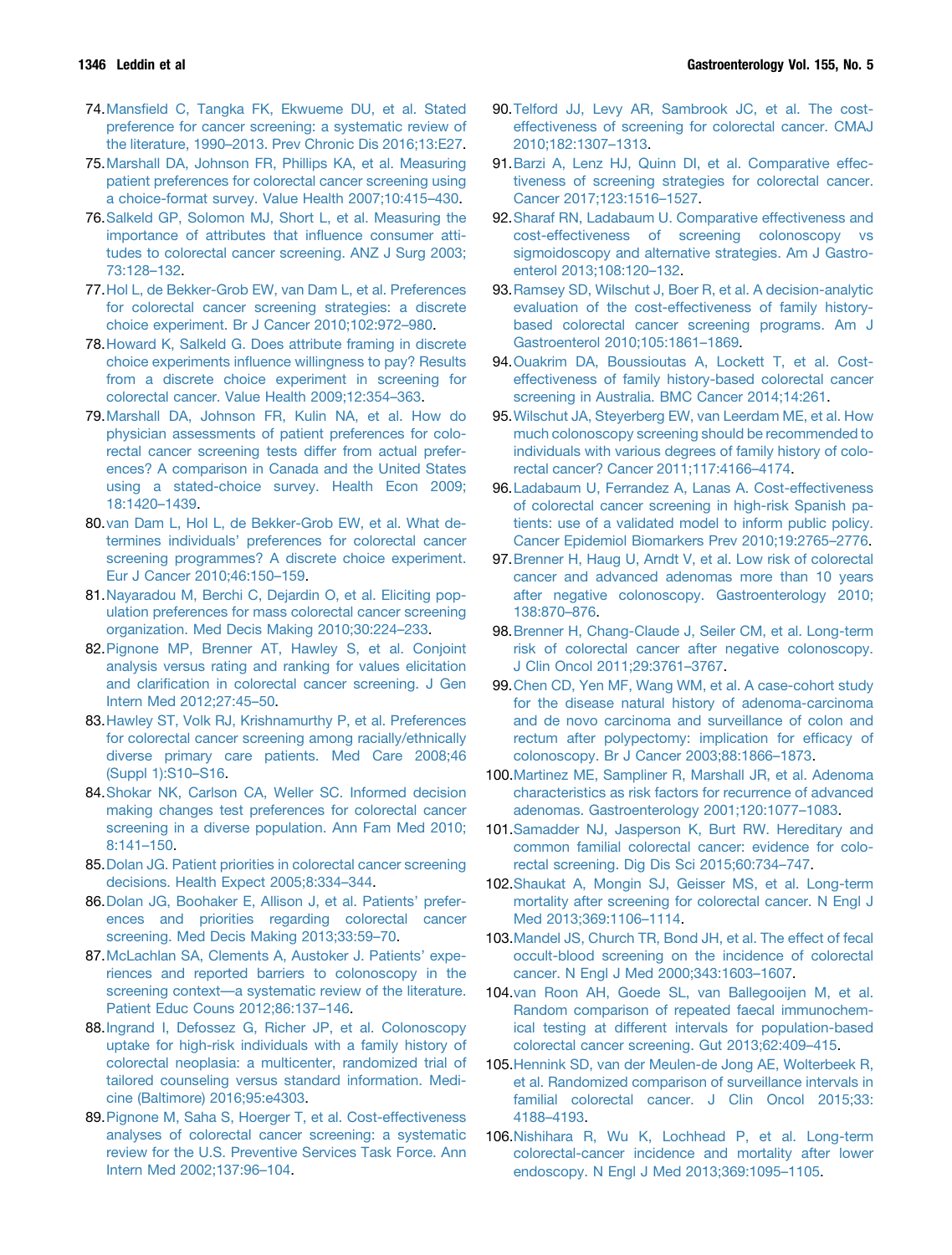- <span id="page-22-0"></span>107[.Schreuders EH, Ruco A, Rabeneck L, et al. Colorectal](http://refhub.elsevier.com/S0016-5085(18)34882-0/sref107) [cancer screening: a global overview of existing pro](http://refhub.elsevier.com/S0016-5085(18)34882-0/sref107)[grammes. Gut 2015;64:1637](http://refhub.elsevier.com/S0016-5085(18)34882-0/sref107)–[1649](http://refhub.elsevier.com/S0016-5085(18)34882-0/sref107).
- 108[.de Vos tot Nederveen Cappel WH, Nagengast FM,](http://refhub.elsevier.com/S0016-5085(18)34882-0/sref108) Griffi[oen G, et al. Surveillance for hereditary non](http://refhub.elsevier.com/S0016-5085(18)34882-0/sref108)[polyposis colorectal cancer: a long-term study on 114](http://refhub.elsevier.com/S0016-5085(18)34882-0/sref108) [families. Dis Colon Rectum 2002;45:1588](http://refhub.elsevier.com/S0016-5085(18)34882-0/sref108)–[1594.](http://refhub.elsevier.com/S0016-5085(18)34882-0/sref108)
- 109[.Mecklin JP, Aarnio M, Laara E, et al. Development of](http://refhub.elsevier.com/S0016-5085(18)34882-0/sref109) [colorectal tumors in colonoscopic surveillance in Lynch](http://refhub.elsevier.com/S0016-5085(18)34882-0/sref109) [syndrome. Gastroenterology 2007;133:1093](http://refhub.elsevier.com/S0016-5085(18)34882-0/sref109)–[1098.](http://refhub.elsevier.com/S0016-5085(18)34882-0/sref109)
- 110[.Renkonen-Sinisalo L, Aarnio M, Mecklin JP, et al. Sur](http://refhub.elsevier.com/S0016-5085(18)34882-0/sref110)[veillance improves survival of colorectal cancer in pa](http://refhub.elsevier.com/S0016-5085(18)34882-0/sref110)[tients with hereditary nonpolyposis colorectal cancer.](http://refhub.elsevier.com/S0016-5085(18)34882-0/sref110) [Cancer Detect Prev 2000;24:137](http://refhub.elsevier.com/S0016-5085(18)34882-0/sref110)–[142.](http://refhub.elsevier.com/S0016-5085(18)34882-0/sref110)
- 111[.Bretthauer M, Kaminski MF, Loberg M, et al. Population](http://refhub.elsevier.com/S0016-5085(18)34882-0/sref111)[based colonoscopy screening for colorectal cancer: a](http://refhub.elsevier.com/S0016-5085(18)34882-0/sref111) [randomized clinical trial. JAMA Intern Med 2016;](http://refhub.elsevier.com/S0016-5085(18)34882-0/sref111) [176:894](http://refhub.elsevier.com/S0016-5085(18)34882-0/sref111)–[902.](http://refhub.elsevier.com/S0016-5085(18)34882-0/sref111)

#### Reprint requests

Address requests for reprints to: Desmond Leddin, MB, MSc, FRCPC, FRCPI, Graduate Entry Medical School, University of Limerick, Limerick V94 T9PX, Ireland. e-mail: [desmond.leddin@dal.ca](mailto:desmond.leddin@dal.ca).

#### Acknowledgments

The Canadian Association of Gastroenterology (CAG) would like to thank the Canadian Partnership Against Cancer (CPAC) for their generous support of the guideline process. The Consensus Group would like to thank the following people for their contributions: Paul Sinclair and Lesley Marshall (CAG representatives: administrative and technical support, and logistical assistance), Pauline Lavigne and Steven Portelance (unaffiliated, provided medical writing services on their behalf and supported by funds from the Canadian Association of Gastroenterology). Finally, the authors would like to thank their patient advocate, Betty Ball, for valuable insight.

Author contributions: The Clinical Practice Guideline Committee (DL, DAL, ANB, NJS, HS, JJT, JT, ANW), GIL, and FT reviewed the literature and drafted the statements. GIL, FT, and AMA-S assessed the evidence and provided GRADE (Grading of Recommendation Assessment, Development and Evaluation) evaluations. All members of the Consensus Group voted on the recommendations. The manuscript was initially drafted by the co-chairs (DL, DAL) and GIL, after which it was revised based on input from all members of the Consensus Group and the moderator (JKM). As per CAG policy for all clinical practice guidelines, the manuscript was made available to all CAG members for commenting before submission for publication. Members were notified that the manuscript was available on the members-only section of the CAG website and open for comment for a 2-week period.

#### Conflicts of interest

These authors disclose the following: Advisory Board: Abbvie (JKM), Allergan (JKM), AstraZeneca (JKM), Boehringer Ingelheim (JKM), Celgene (JKM), Celltrion (JKM), EXACT Sciences (DAL), Ferring (JKM, HS), Given Imaging (DAL), Hospira (JKM), Janssen Canada (JKM), Merck (JKM), Pendopharm (HS), Pfizer (JKM), PharmaScience (JKM), Proctor and Gamble (JKM), Shire Canada (JKM), Takeda (JKM). Consulting: Abbvie (JKM), Allergan (JKM), AstraZeneca (JKM), Boehringer Ingelheim (JKM), Celgene (JKM), Celltrion (JKM), Ferring (JKM), Hospira (JKM), Janssen Canada (JKM), Merck (JKM), Pfizer (JKM), PharmaScience (JKM), Proctor and Gamble (JKM), Shire Canada (JKM), Takeda (JKM). Speaker's Bureau: Abbvie (JKM), Allergan (JKM), Cook Medical Inc. (NJS), Ferring (JKM), Janssen Canada (JKM), Proctor and Gamble (JKM), Shire Canada (JKM), Takeda (JKM). Funding: Merck (HS). The remaining authors disclose no conflicts.

#### Funding

This guideline was supported through an unrestricted grant to the Canadian Association of Gastroenterology (CAG) by the Canadian Partnership Against Cancer.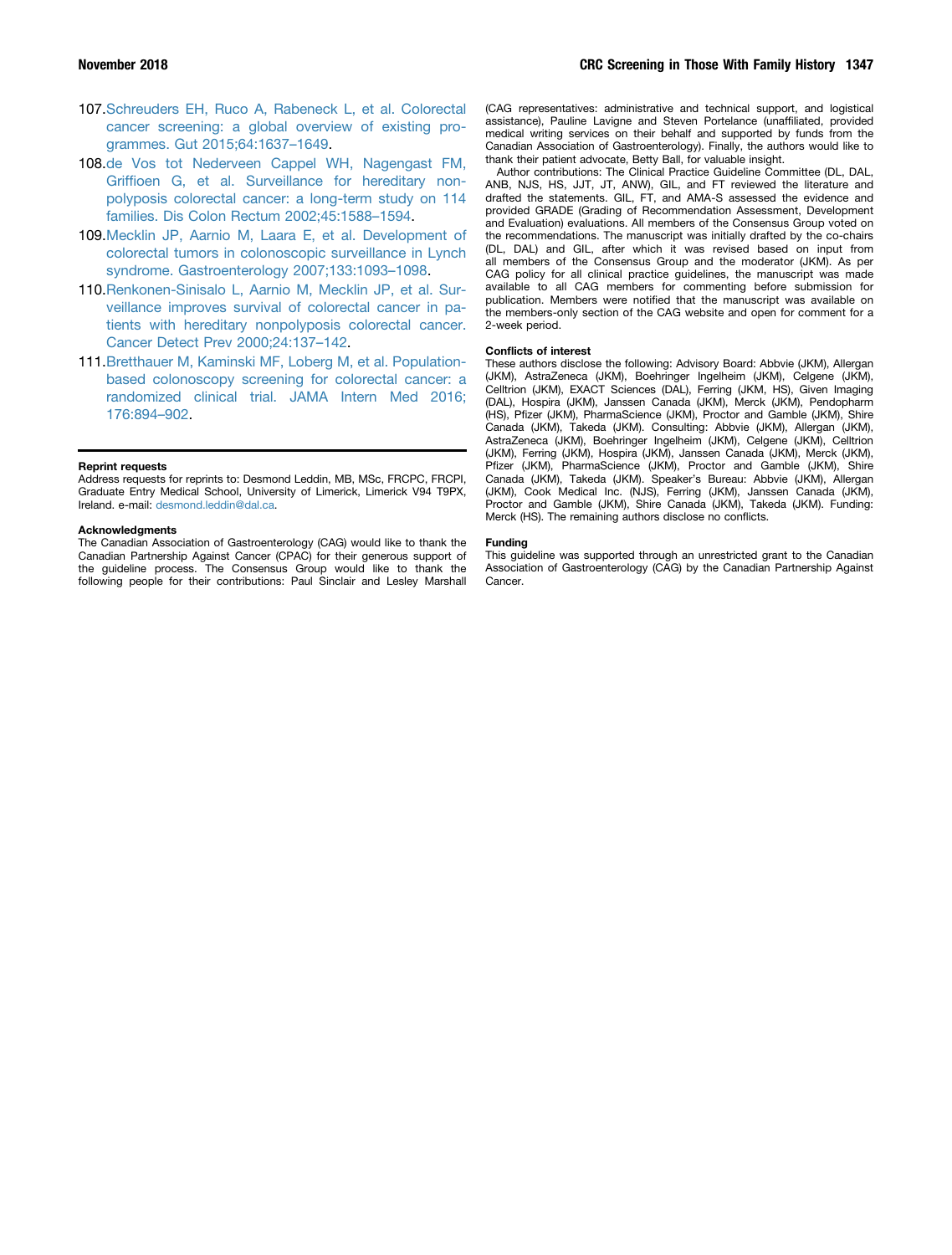#### <span id="page-23-0"></span>Supplementary Table 1.Systematic Reviews Performed

Search for CPGs

Database: PubMedLanguage: English Species: Humans Publication dates: From January 1, 2000 to January 31, 2017 Search string: ("colorectal neoplasms"[MeSH Terms] OR ("colorectal"[All Fields] AND "neoplasms"[All Fields]) OR "colorectal neoplasms"[All Fields] OR ("colorectal"[All Fields]) AND ("cancer"[All Fields]) OR "colorectal cancer"[All Fields] OR "colon cancer"[All Fields] OR "rectal cancer"[All Fields]) AND (screen OR screening OR surveillance OR "mass screening"[MeSH Terms]) AND (Guideline[ptyp] OR Practice Guideline[ptyp] OR Consensus Development Conference[ptyp] OR "Task Force"[Title Results: 261 articlesReference lists of identified articles were also searchedSearch for relevant randomized controlled trials (RCTs) Database: PubMedLanguage: English Species: Humans Publication dates: From January 1, 2011 (rationale: the literature search by the German Institute for Quality and Efficiency in Health Care was conducted in 2011), to January 31, 2017 Search string: Family[All Fields] AND (("colorectal neoplasms"[MeSH Terms] OR ("colorectal"[All Fields] AND "neoplasms"[All Fields]) OR "colorectal neoplasms"[All Fields] OR ("colorectal"[All Fields] AND "cancer"[All Fields]) OR "colorectal cancer"[All Fields] OR "colon cancer"[All Fields] OR "rectal cancer"[All Fields]) AND (screen OR screening OR surveillance OR "mass screening"[MeSH Terms])) AND Randomized Controlled Trial[ptyp] Results: 97 articlesBroad search for relevant systematic reviews Database: PubMedLanguage: English Species: Humans Publication dates: From January 1, 2015 to January 31, 2017 Search string: ("colorectal neoplasms"[MeSH Terms] OR ("colorectal"[All Fields] AND "neoplasms"[All Fields]) OR "colorectal neoplasms"[All Fields] OR ("colorectal"[All Fields] AND "cancer"[All Fields]) OR "colorectal cancer"[All Fields] OR "colon cancer"[All Fields] OR "rectal cancer"[All Fields]) AND (screen OR screening OR surveillance OR "mass screening"[MeSH Terms]) Search field filter: Title and abstract PubMed article type filter: systematic reviews OR meta-analysis Results: 129 articlesFocused search for relevant systematic reviews Database: PubMedLanguage: English Species: Humans Publication dates: From January 1, 2011 (rationale: the literature search by the German Institute for Quality and Efficiency in Health Care was conducted in 2011), to January 31, 2017 Search string: Family[All Fields] AND ("colorectal neoplasms"[MeSH Terms] OR ("colorectal"[All Fields] AND "neoplasms"[All Fields]) OR "colorectal neoplasms"[All Fields] OR ("colorectal"[All Fields] AND "cancer"[All Fields]) OR "colorectal cancer"[All Fields] OR "colon cancer"[All Fields] OR "rectal cancer"[All Fields]) AND (screen OR screening OR surveillance OR "mass screening"[MeSH Terms]) PubMed article type filter: systematic reviews OR meta-analysis Results: 93 articlesSearch for any type of publication focused on screening or surveillance for familial CRC Database: PubMedLanguage: English Species: Humans Publication dates: From January 1, 2011 (rationale: the literature search by the German Institute for Quality and Efficiency in Health Care was conducted in 2011), to January 31, 2017 Search string: (family OR familial) AND "colorectal cancer" AND (screen OR screening OR surveillance) Search field: Title and abstract Results: 609 articles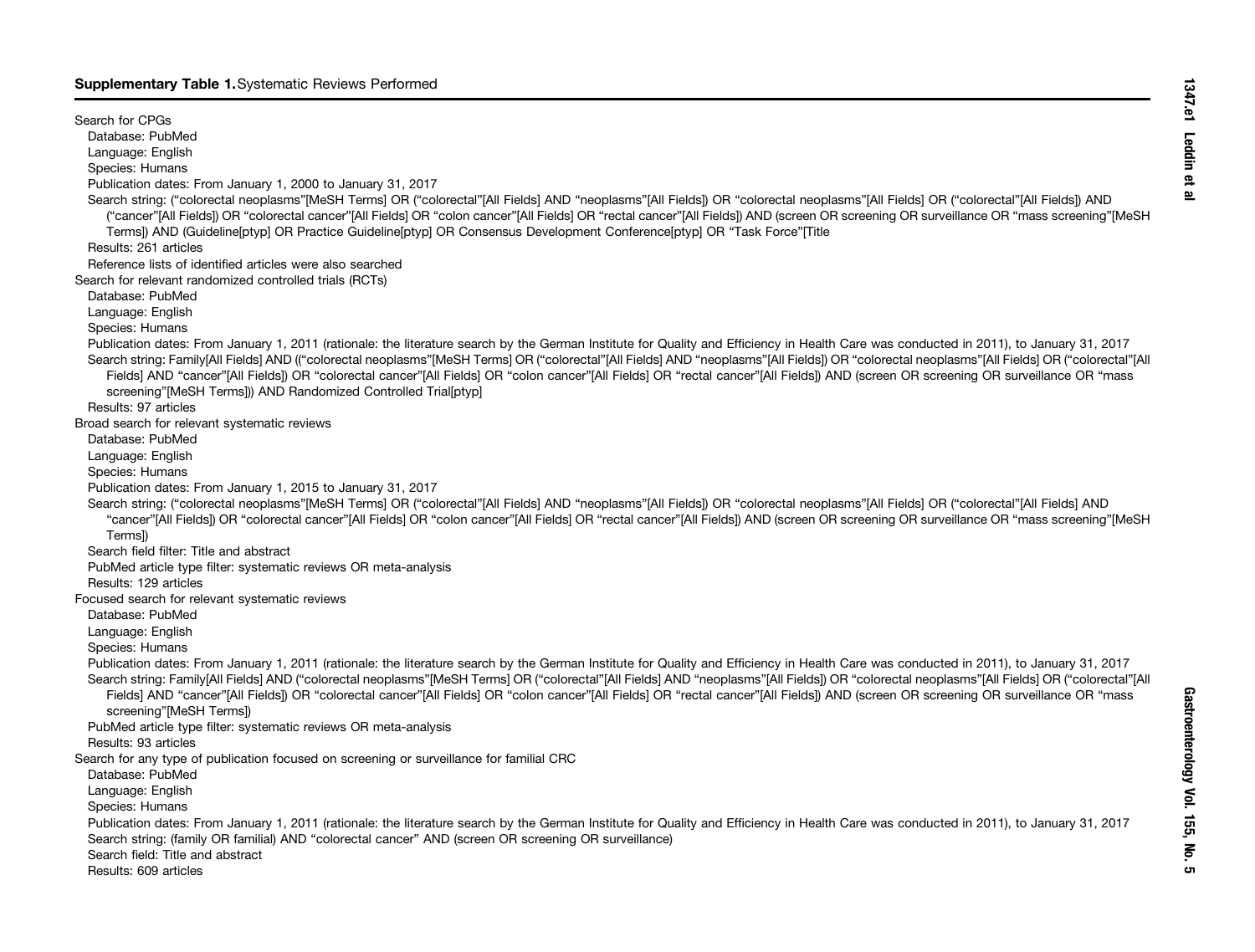Focused search for relevant RCTsDatabase: PubMed Language: English Species: Humans Publication Dates: August 1, 2014 (rationale: the systematic review by CCO (Cancer Care Ontario) searched the literature in Sept 2014) to January 31, 2017 Field: title and abstractSearch string: ((colorectal AND neoplasms OR neoplasms OR cancer OR cancers) OR "colorectal cancer\*" OR "colon cancer\*" OR "rectal cancer\*") AND (fecal OR faecal OR FOBT OR gFOBT OR FIT OR sigmoidoscopy OR colonoscopy OR CT) AND (screened OR screening OR surveillance OR "mass screening"[MeSH Terms]) AND (randomized OR randomised OR random OR randomly) Results: 356Focused search for systematic reviews of studies on patients' values and preferences Database: PubMedLanguage: English Species: Humans Publication dates: Oct 01, 2013 (rationale: CTFPHC searched the literature in Nov 2013) to January 31, 2017 Field: title and abstractSearch string: ((colorectal AND neoplasms OR neoplasms OR cancer OR cancers) OR "colorectal cancer\*" OR "colon cancer\*" OR "rectal cancer\*") AND (fecal OR faecal OR FOBT OR gFOBT OR FIT OR sigmoidoscopy OR colonoscopy OR CT) AND (screened OR screening OR surveillance) AND (acceptance OR preference OR preferences OR satisfaction OR experience OR value OR values) PubMed article type filter: systematic reviews Results: 36Focused search for cost-effectiveness studiesDatabase: PubMedLanguage: English Species: Humans Publication dates: January 31, 2010 to January 31, 2017 Field: title and abstractSearch string: ("colorectal cancer\*" OR "colon cancer\*" OR "rectal cancer\*") AND (fecal OR faecal OR FOBT OR gFOBT OR FIT OR sigmoidoscopy OR colonoscopy) AND (screened OR screening OR surveillance) AND ("cost-effectiveness" OR "cost effectiveness" OR "quality of life" OR "quality-of-life" OR "QALY" OR "Quality Adjusted Life Year\*" OR "Cost Utility Analysis" OR "Cost Benefit Analysis" OR "Cost Efficiency Analysis" OR "Cost-Utility Analysis" OR "Cost-Benefit Analysis" OR "Cost-Efficiency Analysis") Results: 188Highly focused search for cost-effectiveness studies in people with FH of CRC Database: PubMedLanguage: English Species: Humans Publication dates: January 31, 2010 to January 31, 2017 Field: title and abstractSearch string: ("colorectal cancer\*" OR "colon cancer\*" OR "rectal cancer\*") AND (fecal OR faecal OR FOBT OR gFOBT OR FIT OR sigmoidoscopy OR colonoscopy) AND (screened OR screening OR surveillance) AND ("cost-effectiveness" OR "cost effectiveness" OR "quality of life" OR "quality-of-life" OR "QALY" OR "Quality Adjusted Life Year\*" OR "Cost Utility Analysis" OR "Cost Benefit Analysis" OR "Cost Efficiency Analysis" OR "Cost-Utility Analysis" OR "Cost-Benefit Analysis" OR "Cost-Efficiency Analysis") AND family Search for prospective studies on the risk of CRC of asymptomatic individuals with an FH of CRC/adenoma vs those without an FH Database: MEDLINE, EMBASE, EBM Reviews-Cochrane Central Register of Controlled Trials, EBM Reviews-Cochrane Database of Systematic Reviews Language: English Publication dates: 1 January 1996 to Oct 8, 2016 November 2018 CRC Screening in Those With Family History 1347.e2 CPC Screening in Those With Family History 1347.e2

Results: 19